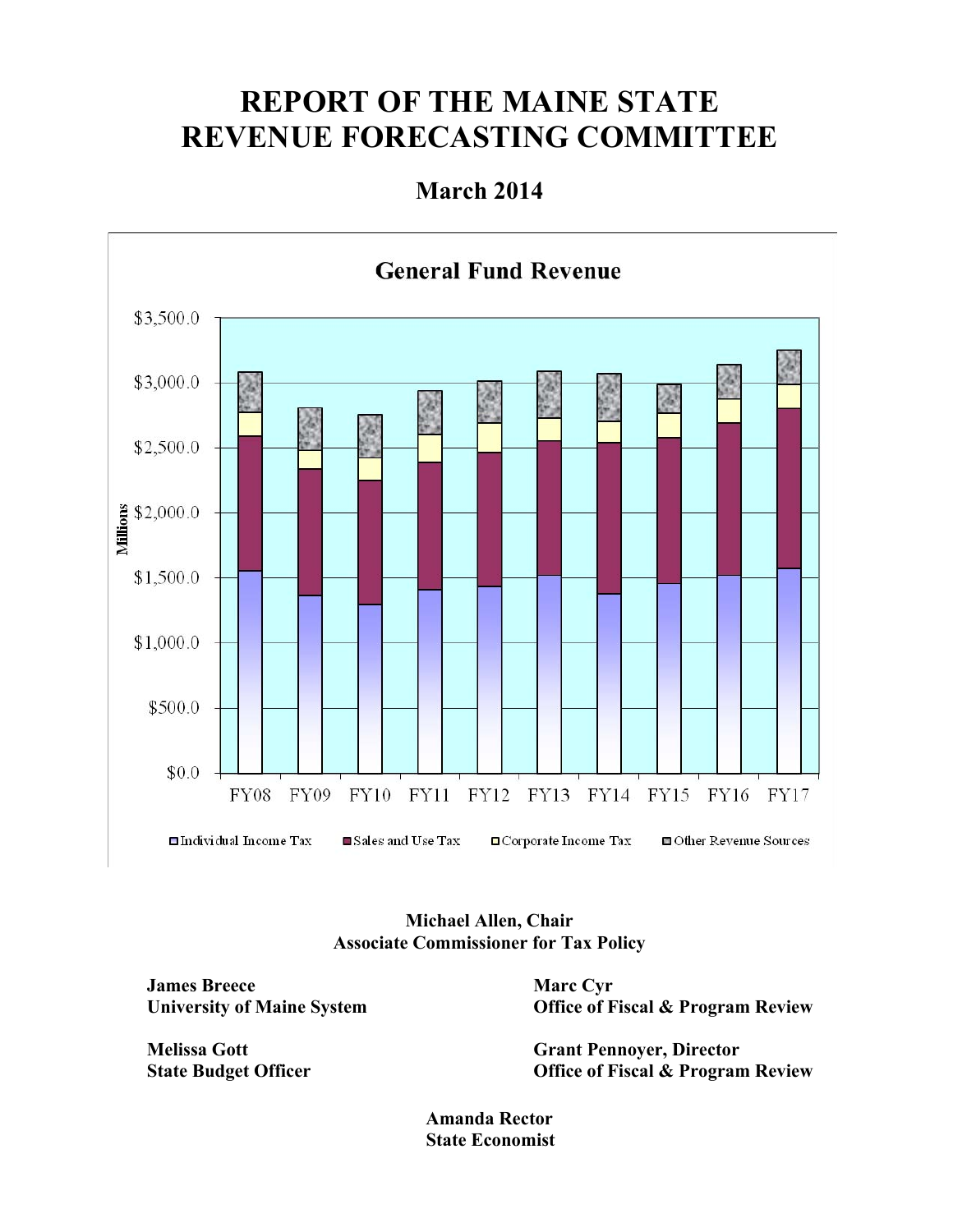## **Report of the Maine State Revenue Forecasting Committee March 2014 Forecast**

### **TABLE OF CONTENTS**

| L |                   |                                                      |
|---|-------------------|------------------------------------------------------|
|   |                   |                                                      |
|   |                   |                                                      |
|   |                   |                                                      |
|   |                   |                                                      |
|   |                   |                                                      |
|   |                   | Medicaid/MaineCare Dedicated Revenue Taxes Summary 5 |
|   |                   |                                                      |
|   | <b>APPENDICES</b> |                                                      |
|   | $\mathbf{A}$ .    | <b>General Fund Summary Table</b>                    |

- **B. Highway Fund Summary Table**
- **C. Fund for a Healthy Maine Summary Table**
- **D. Medicaid/MaineCare Dedicated Revenue Taxes Summary Table**
- **E. Economic Background Information**
- **F. Maine Revenue Services Recommendations and other Background Materials**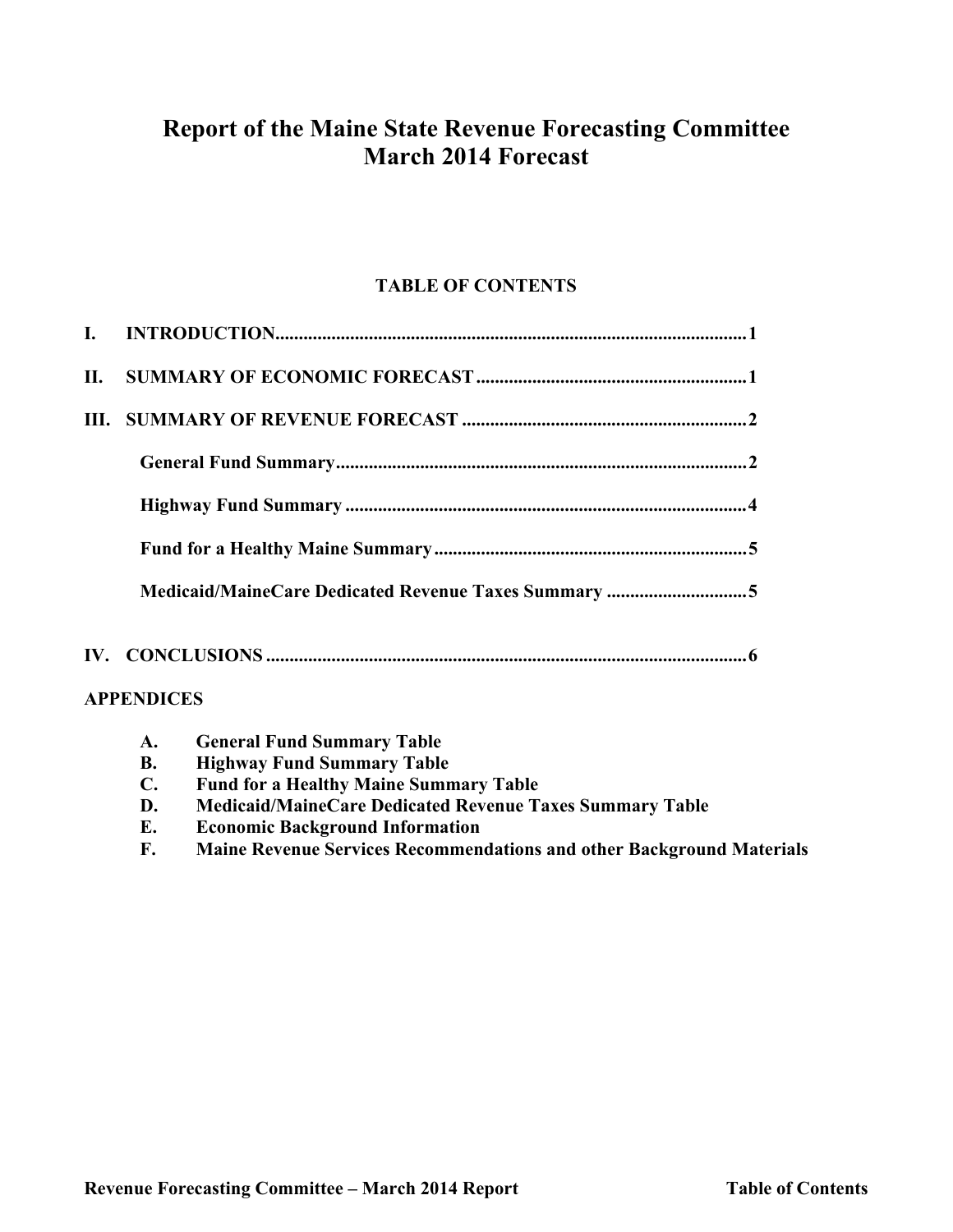## **Introduction**

The Revenue Forecasting Committee (RFC) met on February 21, 2014 to review and update the current revenue forecast to comply with this year's statutory reporting date of March 1<sup>st</sup>. The RFC revised its revenue projections through the fiscal year ending June 30, 2017 based on the new economic forecast by the Consensus Economic Forecasting Commission for its February  $1<sup>st</sup>$  reporting date, updated tax data and a review of recent experience. The RFC updated its forecasts for the General Fund, Highway Fund, Fund for a Healthy Maine and Medicaid/MaineCare Dedicated Revenue Taxes.

## **Summary of Economic Forecast**

This update of the revenue forecast included a review of the economic forecast statutorily due by February  $1<sup>st</sup>$ , three months after the previous revision. The economic forecast was developed by the Consensus Economic Forecasting Commission (CEFC) at its meeting on January 30.

The Maine and U.S. economies continued along the path of gradual improvement since the CEFC met in October 2013, with Maine's economy continuing to grow more slowly than the nation as a whole.

Personal income in Maine grew 2.5% year-over-year in the first three quarters of 2013, while wage and salary income, which makes up around half of total personal income, grew 2.7% over the same period. The debt-to-income level for Maine businesses and households jumped to pre-recession levels in the second quarter of 2013. The Consumer Price Index was 1.5% higher in December 2013 than it was in December 2012.

Nationwide, consumer sentiment increased 9.9% month-over-month in December while small business optimism increased 1.5% over the month and was up 6.7% over the previous year's level. The price of crude oil decreased 0.3% in the fourth quarter of 2013 to around \$109 per barrel. Heating oil prices increased slightly through the current heating season while gasoline prices remained relatively steady.

Existing single-family home sales in Maine were up 11.5% in December 2013 compared to December 2012 and housing permits for the December 2012-November 2013 year were 14.4% higher than the previous 12-month period. The median home price in the Portland Metropolitan Statistical Area (York, Cumberland, and Sagadahoc Counties) increased 5.3% year-over-year in the third quarter of 2013. Mortgage delinquency rates remain above pre-recession levels but below peak crisis levels. The foreclosure rate in Maine declined in the third quarter of 2013 although it remained above the national rate for a fifth straight quarter.

With only one or two new data points, much of the forecast was left unchanged from the December 2013 forecast. Wage and salary employment, inflation, and several components of personal income were left unchanged. The major revisions to the forecast were to corporate profits and dividends, interest, and rent. Transfer payments were adjusted for 2013 and 2014. Non-farm proprietors' income was adjusted for 2013 only. In each of these cases, the forecast was adjusted to accept the IHS Economics baseline forecast.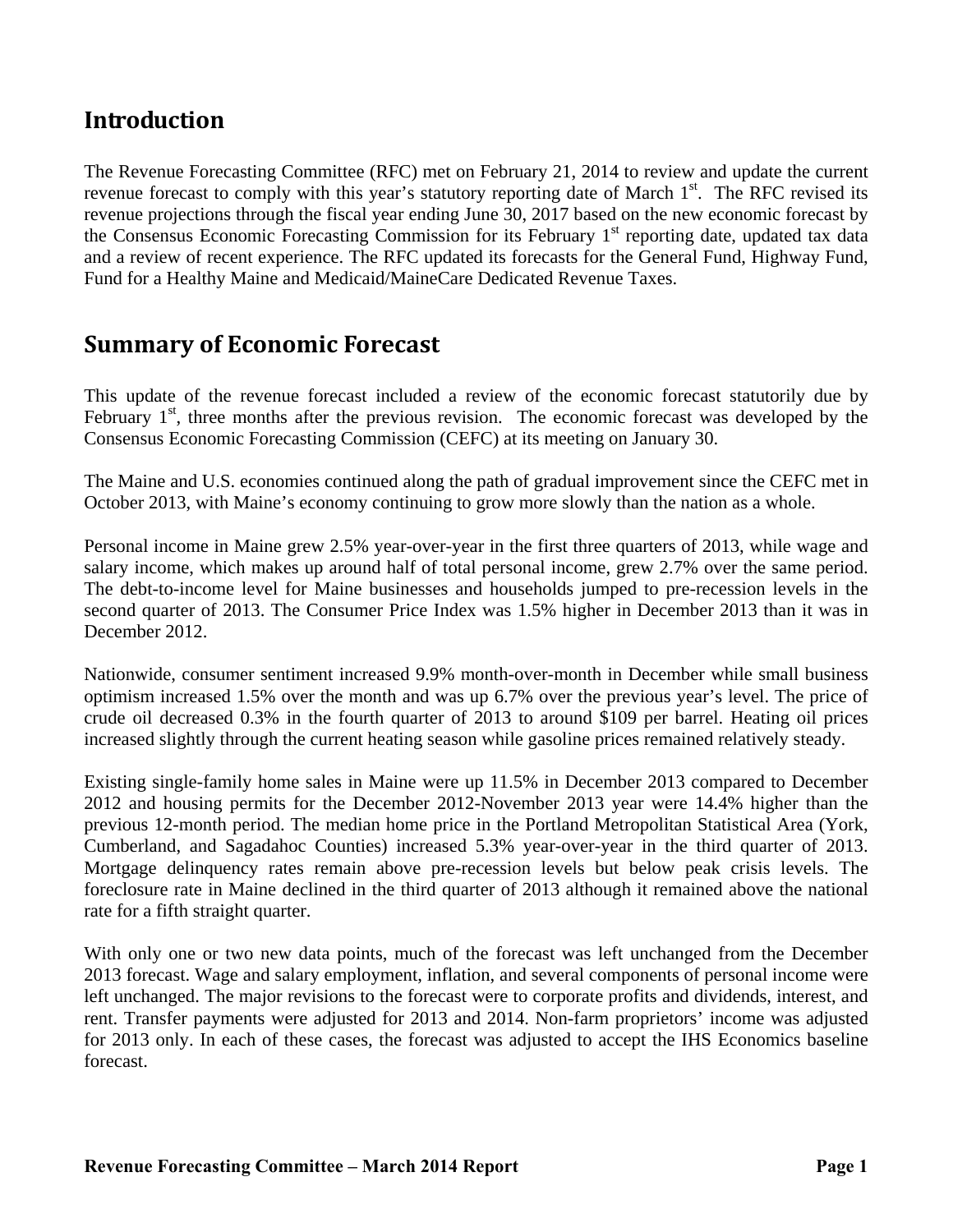The forecasts for wage and salary employment, wage and salary income, and supplements to wages and salaries remain below the Moody's Analytics and IHS Economics forecasts in most years. This is a result of the consensus that these forecasts are based on overly optimistic population projections for the state of Maine, causing employment forecasts, among other things, to grow at an unattainable rate. For this reason, employment and the components of income most closely correlated with employment levels were left unchanged from the previous downward revision.

Total personal income was left unchanged for 2013 and revised downwards by a tenth of a percentage point for each year of 2014-2017. The CEFC accepted the baseline forecast from IHS Economics for corporate profits for all years.

A copy of the February 2014 report of the CEFC and other economic information providing the basis for this revenue forecast is included in Appendix E.

## **Summary of Revenue Forecast**

This new RFC revenue forecast essentially reaffirms the December 1, 2013 revenue forecast. Given the rather modest nature of the adjustments to the economic variables in the CEFC forecast, the economic forecast was not a significant factor in the revisions in this revenue forecast. With the major General Fund taxes tracking very close to budget and very little new data since the last revenue forecast, the RFC is not recommending any significant changes from its last forecast.

The review of recent performance and data related to non-tax revenue lines by a number of different state agencies and staff in the Office of Fiscal and Program Review and the Bureau of the Budget also produced only modest net changes to the fall forecast. The consensus recommendations of this process were reviewed by the RFC at its meeting on February  $21<sup>st</sup>$  and were accepted. The following tables and narratives highlight the final changes to each of the major funds and revenue sources projected by the RFC as part of this revenue forecast. More detail on each of the funds and revenue sources is provided in the various appendices.

|                         |                    | мини тана манин |                 |                 |                 |
|-------------------------|--------------------|-----------------|-----------------|-----------------|-----------------|
|                         | <b>FY13 Actual</b> | <b>FY14</b>     | <b>FY15</b>     | FY16            | <b>FY17</b>     |
| <b>Current Forecast</b> | \$3,094,383,842    | \$3,074,377,614 | \$3,275,813,158 | \$3,141,373,000 | \$3,254,534,076 |
| Annual % Growth         | 2.6%               | $-0.6\%$        | 6.6%            | $-4.1\%$        | 3.6%            |
| Net Increase (Decrease) |                    | $(\$223, 125)$  | \$2,488,233     | \$63,134        | $(\$636,866)$   |
| <b>Revised Forecast</b> | \$3,094,383,842    | \$3,074,154,489 | \$3,278,301,391 | \$3,141,436,134 | \$3,253,897,210 |
| Annual % Growth         | 2.6%               | $-0.7\%$        | 6.6%            | $-4.2\%$        | 3.6%            |

**General Fund Summary** 

General Fund revenue estimates were revised downward by \$0.2 million in FY14 and upward by \$2.5 million in FY15 (upward by \$2.3 million for the 2014-2015 biennium). The forecasts for the major tax lines were left unchanged in this forecast. Changes in the forecast for milk prices and adjustments to revenue from liquor sales and lottery operations were the major factors in this forecast.

While sales tax revenues are over budget through January by \$4.7 million, consumer sales activity has slowed significantly since late fall. The surplus since the last forecast represents weak sales activity, but not as weak as projected. Adjusting for the sales tax increase, year-over-year growth for November and December was only 1.6%; well below the 6.4% average for the three month period ending in October.

#### **Revenue Forecasting Committee – March 2014 Report Page 2 2 and Page 2 and Page 2**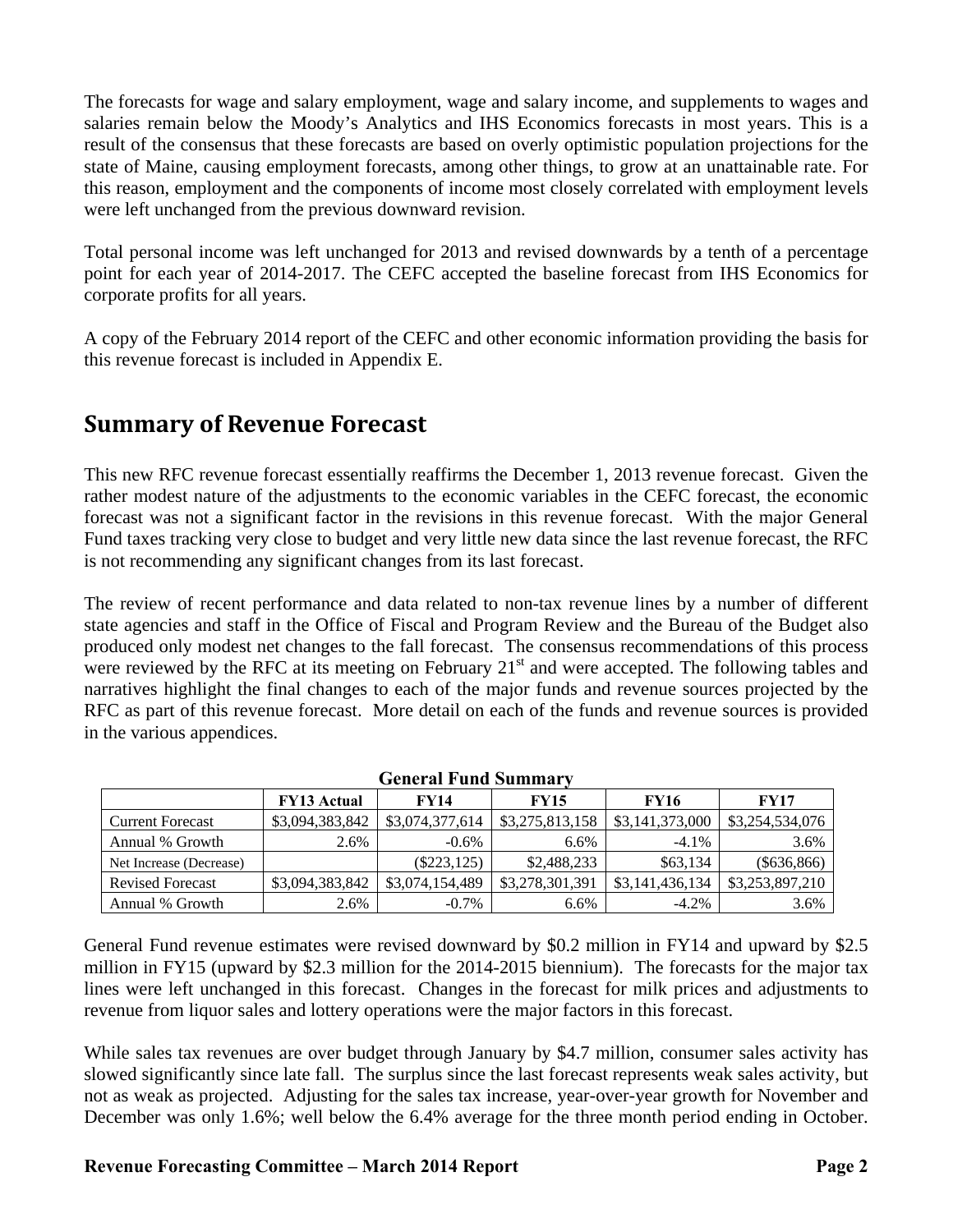The new revenue forecast assumes similar growth for January and February and then picking up to approximately 4% for the remainder of FY14. These assumptions result in no change for this tax line.

Individual income tax receipts are over budget by \$2.5 million through January. While the total line is close to budget, estimated payments are under budget by \$12.3 million and are currently being offset by surpluses on the other sources of individual income tax receipts. The March RFC forecast makes no change to the previous forecast and assumes that slightly stronger final payments and lower refunds will negate the weaker than projected final estimated payment for the 2013 tax year. Even with this assumption, final payments for the 2013 tax year are assumed to be 17.5% lower than 2012 and refunds are projected to be 22.5% higher than 2012.

Some of the increase in refunds is associated with the new Property Tax Fairness Credit (PFTC). Through the middle of February returns processed show the PTFC may not be reducing revenue by as much as estimated during last session's budget negotiations. The RFC has decided to keep the current projection for the PTFC of approximately \$35 million for the 2013 tax year and reevaluate after the close of the income tax processing season.

Corporate Income Tax was also slightly over budget through January. However, there remain a number of refund requests that are being reviewed by MRS that may impact FY14 corporate receipts. For that reason and for lack of new data, the RFC has decided not to change the current forecast for corporate income tax receipts.

Although there were no aggregate changes to the totals for the projections of the revenue sharing taxes, the monthly distribution of the sales and income taxes will be adjusted and consequently will result in a shift of the projected Transfers for Municipal Revenue Sharing between FY14 and FY15. The total projected transfers for the 2014-2015 biennium are not affected.

For each forecast, the RFC receives an updated forecast of milk prices. The volatility of milk prices usually produces changes in each forecast affecting both the Milk Handling Fee and Transfers to Maine Milk Pool. The milk price forecast for the March 2014 update reflects an increase in milk prices (see Appendix F). As a result, the projections for Milk Handling Fee revenue are decreased by \$0.1 million in FY14, \$0.8 million in FY15 and \$1.1 million annually in FY16 and FY17. The more significant effect of the revised milk price forecast was on the Transfers to Maine Milk Pool, which were revised downward (a General Fund revenue increase) by \$0.3 million in FY14, \$2.8 million in FY15 and \$2.1 million annually. The Transfers to Maine Milk Pool category is also affected by projections of dedicated revenue from the Oxford Casino. No revisions were included in this forecast for casino revenue.

Revenue from Liquor Sales and Operations was updated in FY14 to reflect the actual profit sharing amount for calendar year 2013 paid to the General Fund. The actual transfer was \$1.6 million higher than budgeted.

Lottery revenue was revised downward by \$2.25 million in FY14, upward by \$0.3 million in FY15. The rebound in FY15 reflects the effect of the first full year of savings related to a new contract. Longer term projections of lottery revenue reflect modest growth, but a decline of \$1.0 million from budget in FY16 and \$1.7 million in FY17.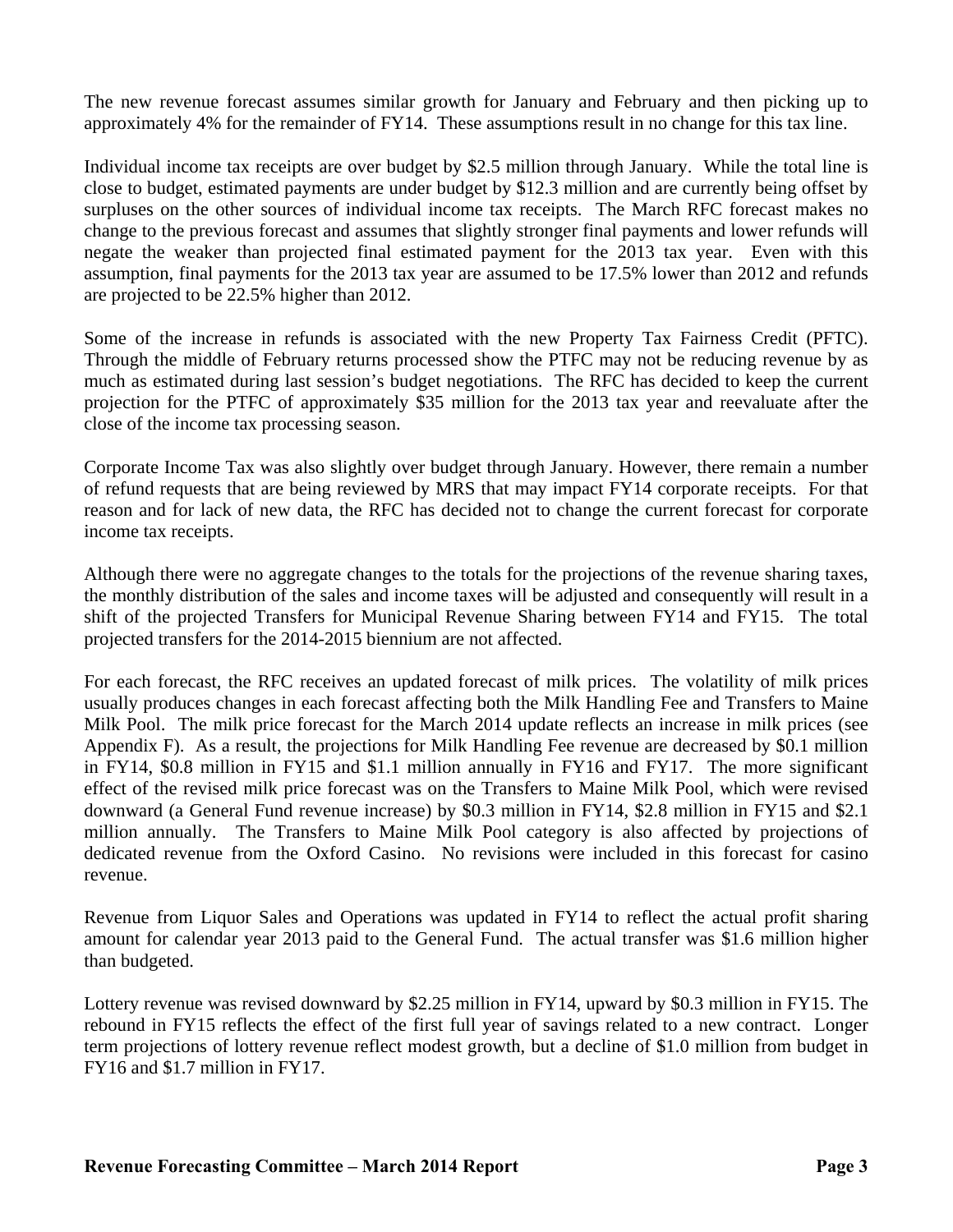The estimates for Transfers to Tax Relief Programs were revised in FY14 by a net downward adjustment of \$0.7 million. The Business Equipment Tax Reimbursement (BETR) program was revised upward to reflect lower than anticipated transfers from the General Fund of \$0.6 million and the Business Equipment Tax Exemption (BETE) program was revised downward to reflect higher than anticipated transfers of \$1.4 million. Future years may need to be adjusted in this coming fall's forecast when the local data is available.

The Finance Industry Fees were adjusted upward in this forecast, similar to the situation in the December forecast. The \$0.5 million increase of projections recognizes a portion of the positive variance accumulated through January.

Miscellaneous revenue adjustments for the Department of Health and Human Services revenue sources, one-time increase from concealed weapons permit fees and the General Fund portion of the changes to the gasoline tax estimates (see Highway Fund discussion) result in net increases to budgeted revenue of \$0.4 million in FY14 and \$0.1 million annually beginning in FY15.

More detail on the other revenue categories can be found in Appendix A and other background materials in Appendix F.

|                         | <b>FY13 Actual</b> | <b>FY14</b>   | <b>FY15</b>   | FY16          | <b>FY17</b>   |
|-------------------------|--------------------|---------------|---------------|---------------|---------------|
| <b>Current Forecast</b> | \$318,825,700      | \$308,575,863 | \$306,789,766 | \$306,422,199 | \$306,042,627 |
| Annual % Growth         | $0.5\%$            | $-3.2\%$      | $-0.6\%$      | $-0.1\%$      | $-0.1\%$      |
| Net Increase (Decrease) |                    | \$1,691,348   | \$1,786,974   | \$1,800,475   | \$1,786,975   |
| <b>Revised Forecast</b> | \$318,825,700      | \$310,267,211 | \$308,576,740 | \$308,222,674 | \$307,829,602 |
| Annual % Growth         | $0.5\%$            | $-2.7\%$      | $-0.5\%$      | $-0.1\%$      | $-0.1\%$      |

#### **Highway Fund Summary**

Highway Fund revenue estimates (also see Appendix B) were revised upward by \$1.7 million in FY14 and \$1.8 million in FY15 (\$3.5 million for the 2014-2015 biennium). These revisions result primarily from upward revisions to gasoline tax receipts.

After making no adjustments to the forecast for fuel taxes in the December 2013 forecast, the RFC recognized a \$2.0 million increase of projections for gasoline tax in each year of the forecast period, which after various transfers resulted in a net increase of Highway Fund revenue of \$1.8 million. The RFC recognized only a portion of the \$4.3 million positive variance in the Fuel Taxes category that has accumulated through January. Monthly fluctuations from budget for this category have been common and were the primary reason for the cautious recognition of only a portion of the recent positive variances.

Within the broader category of Motor Vehicle Registrations and Fees, the RFC revised estimates for Motor Vehicle Operator License Fees downward by \$0.3 million in FY14 only based on recent performance. Other one-time FY14 adjustments to revenue included: a \$0.05 million downward adjustment to Income from Investments and a \$0.24 upward adjustment to reflect additional revenue accruing to the Highway Fund from the Municipal Excise Tax Reimbursement program.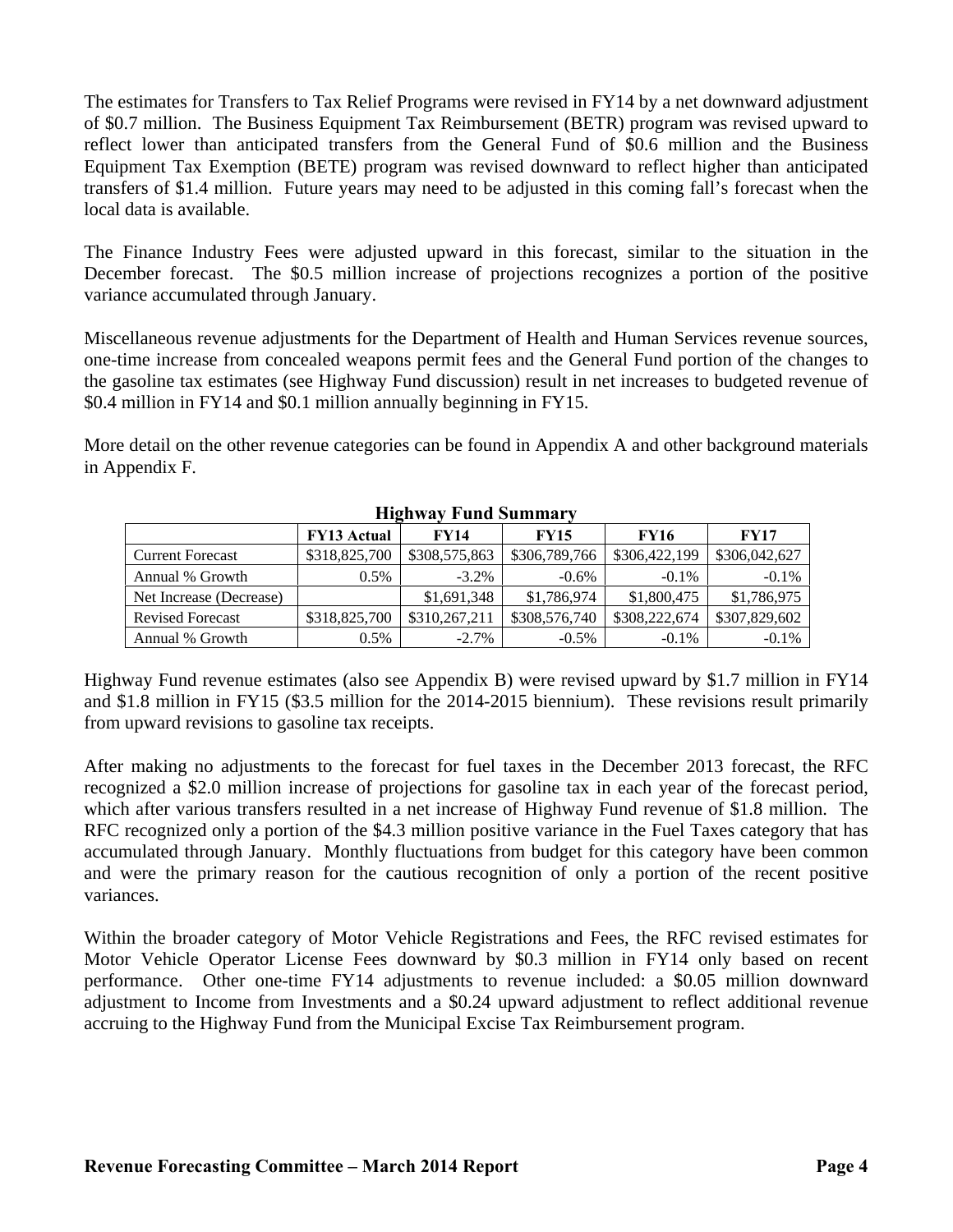|                         | <b>FY13 Actual</b> | <b>FY14</b>  | <b>FY15</b>  | <b>FY16</b>  | <b>FY17</b>  |
|-------------------------|--------------------|--------------|--------------|--------------|--------------|
| <b>Current Forecast</b> | \$50,992,315       | \$54,705,782 | \$54,340,982 | \$53,861,451 | \$53,384,108 |
| Annual % Growth         | $-8.1\%$           | 7.3%         | $-0.7\%$     | $-0.9\%$     | $-0.9\%$     |
| Net Increase (Decrease) |                    | \$1,214,994  | \$6,343,549  | \$833,155    | \$890,662    |
| <b>Revised Forecast</b> | \$50,992,315       | \$55,920,776 | \$60,684,531 | \$54,694,606 | \$54,274,770 |
| Annual % Growth         | $-8.1\%$           | 9.7%         | 8.5%         | $-9.9\%$     | $-0.8%$      |

**Fund for a Healthy Maine Summary** 

The Fund for a Healthy Maine (FHM) revenue forecast was adjusted upward by \$1.2 million in FY14 and \$6.3 million in FY15. The RFC reviewed and adopted revised estimates of the tobacco settlement payments released by the National Associations of Attorneys General (NAAG), which increased projections of these payments by \$1.2 million in FY14 and \$0.8 million in FY15. These estimates continue to assume full withholding of disputed payments by participating manufacturers.

There remains a good deal of uncertainty surrounding certain legal proceedings under the Master Settlement Agreement. Maine prevailed in the legal challenge related to the NPM (non-participating manufacturer) adjustment for 2003 calendar year sales. The release of Maine's share of the disputed payments for that sales year, \$5.6 million, is being challenged by certain states that were not successful in these proceedings. There is a potential for Maine's share of these disputed payments to be included in the April 2014 payment. The RFC assumes that the states challenging the release of the disputed payments may be successful in delaying the release as part of the April 2014 payment, but ultimately Maine would receive the \$5.6 million as part of the April 2015 payment.

As noted in the General Fund section, the RFC recommended no changes to the revenue estimates from casinos. As a result, the 10% percent share of slot machine revenue at Hollywood Casino in Bangor that accrues to the FHM remains as forecasted in the December 2013 forecast.

|                         | <b>FY13 Actual</b> | <b>FY14</b>   | <b>FY15</b>     | <b>FY16</b>     | <b>FY17</b>     |
|-------------------------|--------------------|---------------|-----------------|-----------------|-----------------|
| <b>Current Forecast</b> | \$153,241,054      | \$172,021,517 | \$172,021,517   | \$172,021,517   | \$172,021,517   |
| Annual % Growth         | 0.9%               | 12.3%         | $0.0\%$         | $0.0\%$         | 0.0%            |
| Net Increase (Decrease) |                    | (S3,583,841)  | $(\$3,583,841)$ | $(\$3,583,841)$ | $(\$3,583,841)$ |
| <b>Revised Forecast</b> | \$153,241,054      | \$168,437,676 | \$168,437,676   | \$168,437,676   | \$168,437,676   |
| Annual % Growth         | 0.9%               | 9.9%          | $0.0\%$         | $0.0\%$         | $0.0\%$         |

**Medicaid/MaineCare Dedicated Revenue Taxes Summary** 

The forecast of Medicaid/MaineCare Dedicated Revenue Taxes revenue was revised downward by \$3.6 million in each year of the forecast based on updated information. The most significant revision was the \$3.2 million downward revenue adjustment for the Hospital Excise Tax, which was increased beginning in FY14 by the Biennial Budget Bill, PL 2013, c. 368 to modify the hospital tax base year from hospital fiscal years ending during calendar year 2008 to hospital fiscal years ending during calendar year 2012. The estimates for this tax were downgraded to reflect the closing of one hospital and the incorrect reporting of revenue by certain hospitals. Another revenue change in the Biennial Budget Bill increased estimates for the Service Provider Tax - Private Non-medical Institutions. Those estimates were also downgraded based on recent experience by \$0.4 million annually. (See Appendix D for more information).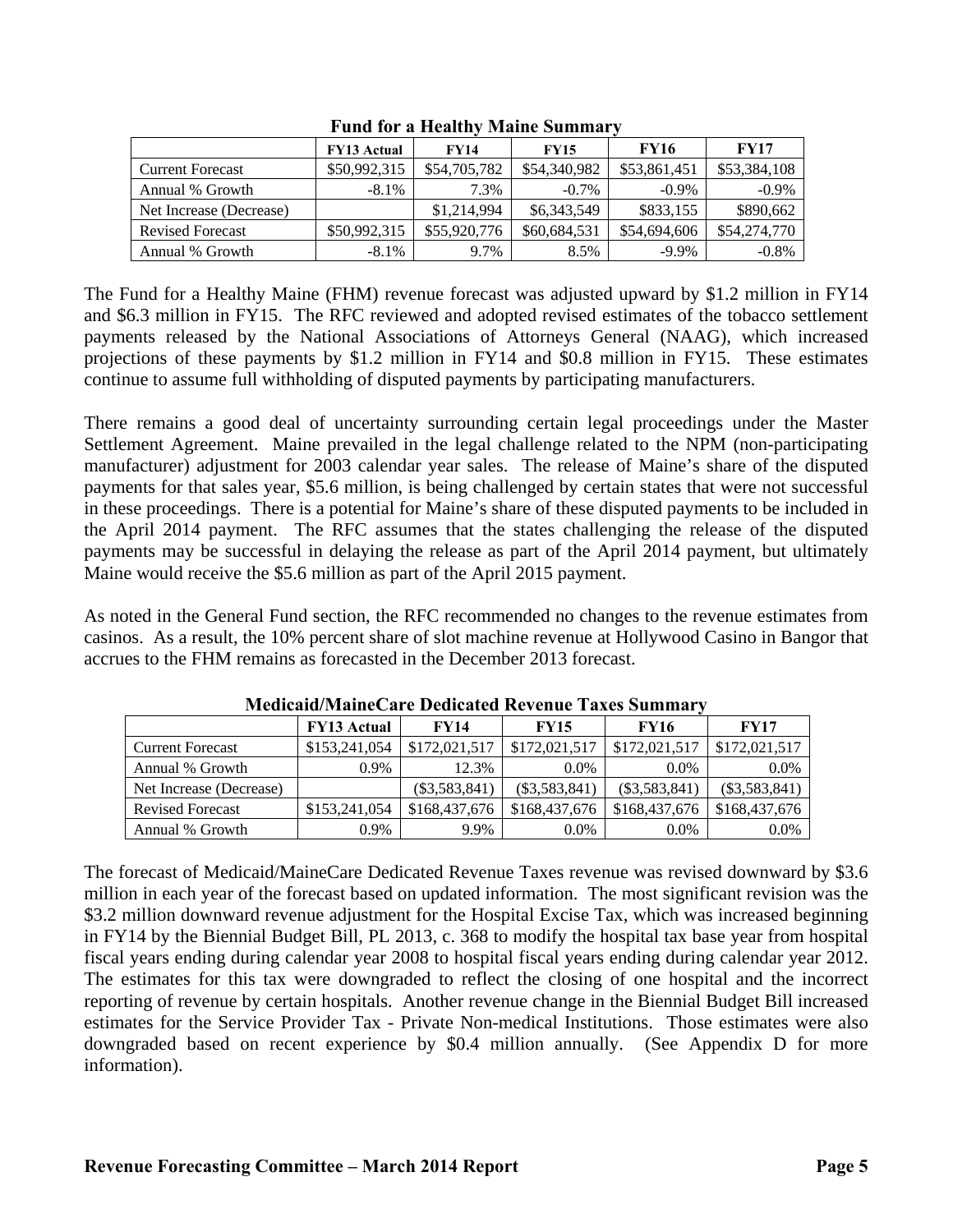## **Conclusions**

The modest changes in this forecast and the immediately preceding forecasts indicate that we have settled into a period of stable, but slow growth and recovery. The volatile swings during the recent recession and the risks to the forecasts have subsided. Federal budget stability and the lack of pending crisis have contributed to this more stable pattern and should help to sustain it for the immediate future.

However, there are concerns over Maine's demographics with an aging population and little to no population growth. The Consensus Economic Forecasting Commission (CEFC) noted that the Maine forecasts produced by the major economic forecasting firms were too optimistic in their employment outlook given Maine's demographics. While the CEFC adjusted its Maine forecast downward from the forecast provided by IHS Economics, these ad hoc adjustments to the economic model in the income and employment variables may not have adequately captured all the interactive effects on the other variables. The CEFC and the RFC will be working with the major forecasting firms, Moody's Analytics and IHS Economics, to improve the underlying assumptions in their forecasts for Maine.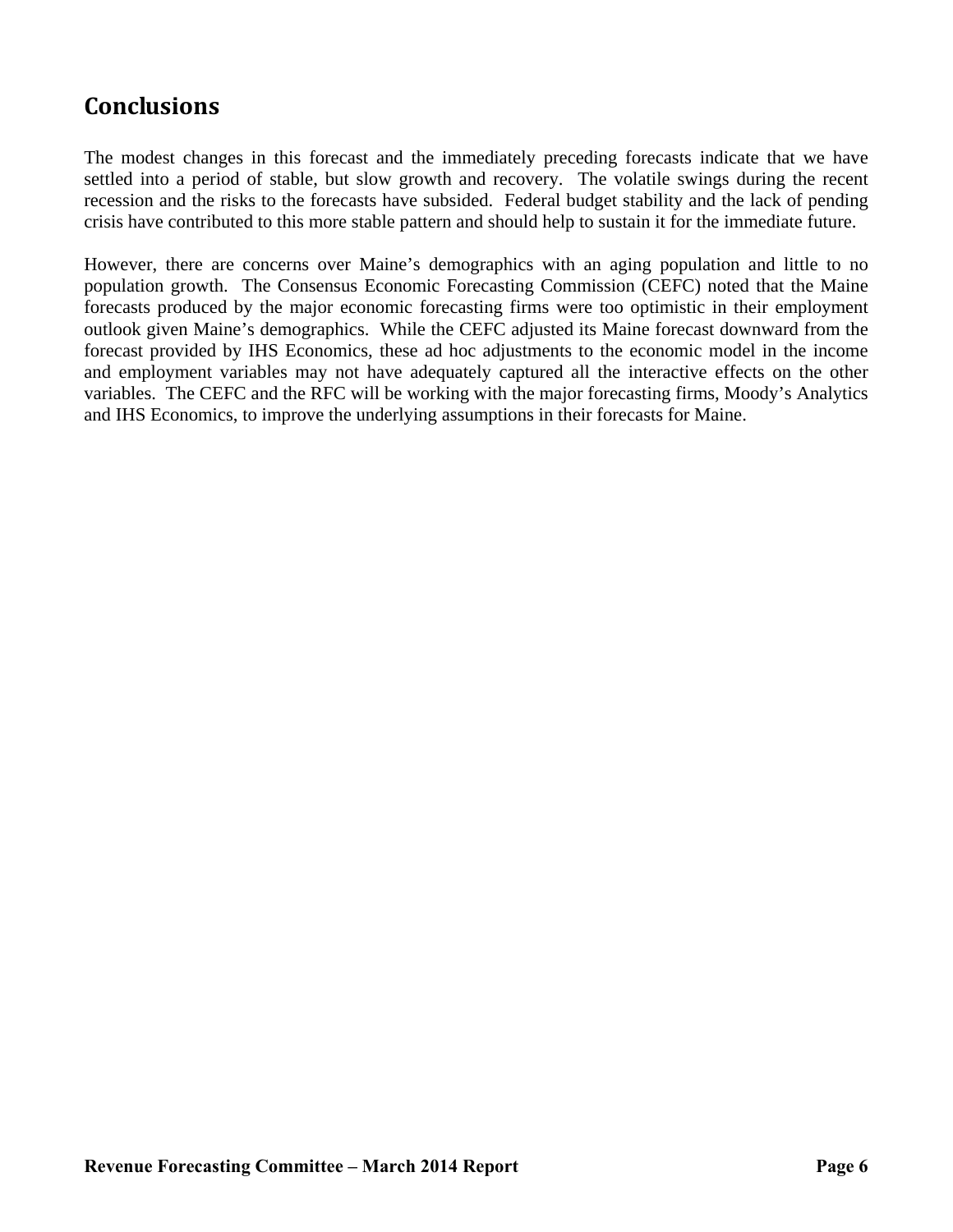### **REVENUE FORECASTING COMMITTEE RECOMMENDATIONS - MARCH 2014 FORECAST**

| Source                                  | FY09 Actual     | FY10 Actual       |          | % Chg. FY11 Actual | $%$ Chg. | FY12 Actual     | % Chg.   | FY13 Actual     | % Chg.   |                    | FY13 Budget FY13 Variance | % Var.  |
|-----------------------------------------|-----------------|-------------------|----------|--------------------|----------|-----------------|----------|-----------------|----------|--------------------|---------------------------|---------|
| Sales and Use Tax                       | 921,823,720     | 897,938,873       | $-2.6%$  | 923,686,973        | 2.9%     | 981,257,805     | 6.2%     | 986,747,637     | 0.6%     | 984,910,746        | 1,836,891                 | 0.2%    |
| Service Provider Tax                    | 52,812,595      | 56,086,391        | 6.2%     | 52,672,306         | $-6.1%$  | 48,255,501      | $-8.4%$  | 50,139,878      | 3.9%     | 48,739,710         | 1,400,168                 | 2.9%    |
| Individual Income Tax                   | 1,365,437,729   | 1,298,036,055     | $-4.9\%$ | 1,415,283,534      | 9.0%     | 1,434,217,189   | 1.3%     | 1,521,862,756   | 6.1%     | 1,495,000,000      | 26,862,756                | 1.8%    |
| Corporate Income Tax                    | 143,085,966     | 175,292,433       | 22.5%    | 208,996,598        | 19.2%    | 232,117,995     | 11.1%    | 171,987,073     | $-25.9%$ | 171,021,732        | 965,341                   | 0.6%    |
| Cigarette and Tobacco Tax               | 144,424,712     | 149,066,678       | 3.2%     | 145,229,303        | $-2.6%$  | 139,729,147     | $-3.8%$  | 137,951,824     | $-1.3%$  | 138,180,000        | (228, 176)                | $-0.2%$ |
| <b>Insurance Companies Tax</b>          | 79,770,431      | 80,019,145        | 0.3%     | 76,930,329         | $-3.9%$  | 82,985,771      | 7.9%     | 79,609,419      | $-4.1%$  | 80,715,000         | (1,105,581)               | $-1.4%$ |
| <b>Estate Tax</b>                       | 31,819,188      | 31,209,840        | $-1.9%$  | 49,323,494         | 58.0%    | 44,865,567      | $-9.0%$  | 79,083,058      | 76.3%    | 70,230,328         | 8,852,730                 | 12.6%   |
| Other Taxes and Fees *                  | 148,909,575     | 149,592,993       | 0.5%     | 151,676,495        | 1.4%     | 131,893,407     | $-13.0%$ | 153,796,137     | 16.6%    | 150,894,327        | 2,901,810                 | 1.9%    |
| Fines, Forfeits and Penalties           | 44,024,462      | 32,787,060        | $-25.5%$ | 28,513,040         | $-13.0%$ | 25,120,959      | $-11.9%$ | 23,748,503      | $-5.5%$  | 24,552,639         | (804, 136)                | $-3.3%$ |
| Income from Investments                 | 1,100,129       | 265,091 -75.9%    |          | 277,770            | 4.8%     | 155,531         | $-44.0%$ | 148,434         | $-4.6%$  | 83,883             | 64,551                    | 77.0%   |
| <b>Transfer from Lottery Commission</b> | 49,839,434      | 52,201,531        | 4.7%     | 49,547,800         | $-5.1%$  | 53,785,567      | 8.6%     | 52,908,602      | $-1.6%$  | 52,550,000         | 358,602                   | 0.7%    |
| Transfers to Tax Relief Programs *      | (122, 931, 820) | (113, 604, 930)   | 7.6%     | (113, 934, 585)    | $-0.3%$  | (115, 336, 149) | $-1.2%$  | (111, 674, 333) | 3.2%     | (112,086,562)      | 412,229                   | $-0.4%$ |
| Transfer to Municipal Rev. Sharing      | (102, 160, 745) | (97, 425, 079)    | 4.6%     | (93, 156, 725)     | 4.4%     | (96,876,964)    | $-4.0%$  | (95, 974, 153)  | 0.9%     | (95,086,810)       | (887, 343)                | 0.9%    |
| Other Revenue *                         | 53,412,918      | 44,216,420 -17.2% |          | 49,910,424         | 12.9%    | 53,366,896      | 6.9%     | 44,049,007      | $-17.5%$ | 38,637,097         | 5,411,910                 | 14.0%   |
| <b>Total - General Fund Revenue</b>     | 2,811,368,295   | 2,755,682,500     | $-2.0\%$ | 2,944,956,756      | $6.9\%$  | 3,015,538,222   | 2.4%     | 3,094,383,842   |          | 2.6% 3,048,342,090 | 46,041,752                | 1.5%    |

\* Additional detail provided on pages 4, 5 and 6

Revenue Forecasting Committee - March 2014 Forecast **All Appendix A** - General Fund Summary Table - Page 1 of 6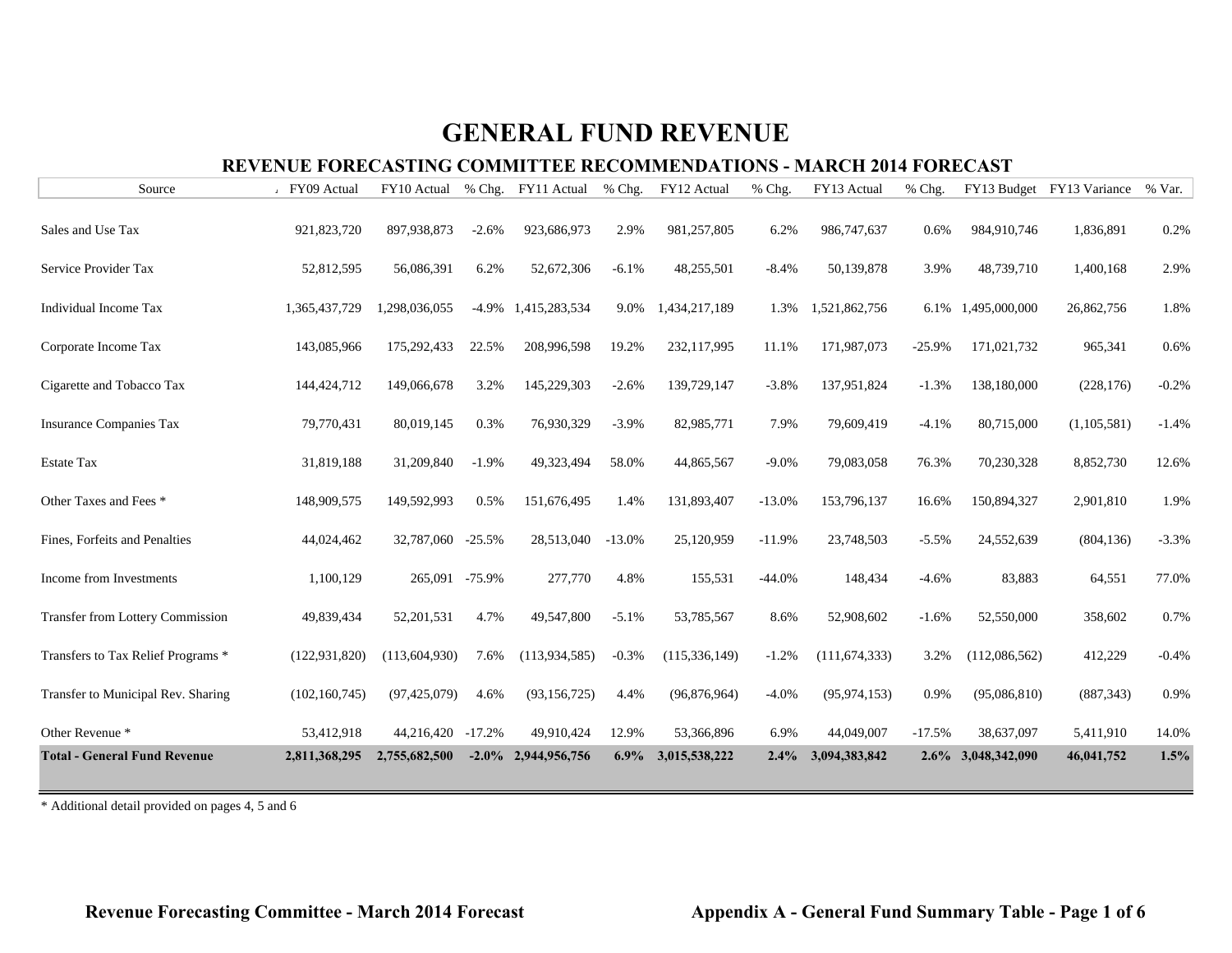### **REVENUE FORECASTING COMMITTEE RECOMMENDATIONS - MARCH 2014 FORECAST**

| Source                                  | FY14 Budget    | % Chg.   | Recom. Chg.    | FY14 Revised   | % Chg.   | FY15 Budget    | % Chg.   | Recom. Chg.      | FY15 Revised   | % Chg.   |
|-----------------------------------------|----------------|----------|----------------|----------------|----------|----------------|----------|------------------|----------------|----------|
| Sales and Use Tax                       | 1,108,677,783  | 12.4%    | $\mathbf{0}$   | 1,108,677,783  | 12.4%    | 1,189,592,333  | 7.3%     | $\mathbf{0}$     | 1,189,592,333  | 7.3%     |
| Service Provider Tax                    | 49, 317, 427   | $-1.6%$  | $\overline{0}$ | 49,317,427     | $-1.6%$  | 50,303,776     | 2.0%     | $\mathbf{0}$     | 50,303,776     | 2.0%     |
| Individual Income Tax                   | 1,380,685,000  | $-9.3%$  | $\mathbf{0}$   | 1,380,685,000  | $-9.3%$  | 1,447,229,000  | 4.8%     | $\boldsymbol{0}$ | 1,447,229,000  | 4.8%     |
| Corporate Income Tax                    | 169,706,958    | $-1.3%$  | $\mathbf{0}$   | 169,706,958    | $-1.3%$  | 177,651,225    | 4.7%     | $\boldsymbol{0}$ | 177,651,225    | 4.7%     |
| Cigarette and Tobacco Tax               | 135,900,000    | $-1.5%$  | $\mathbf{0}$   | 135,900,000    | $-1.5%$  | 133,590,000    | $-1.7%$  | $\boldsymbol{0}$ | 133,590,000    | $-1.7%$  |
| <b>Insurance Companies Tax</b>          | 80,715,000     | 1.4%     | $\mathbf{0}$   | 80,715,000     | 1.4%     | 80,715,000     | 0.0%     | $\boldsymbol{0}$ | 80,715,000     | 0.0%     |
| Estate Tax                              | 27,553,982     | $-65.2%$ | $\mathbf{0}$   | 27,553,982     | $-65.2%$ | 26,457,040     | $-4.0%$  | $\overline{0}$   | 26,457,040     | $-4.0%$  |
| Other Taxes and Fees *                  | 127,884,891    | $-16.8%$ | 575,021        | 128,459,912    | $-16.5%$ | 132,815,233    | 3.9%     | (826, 775)       | 131,988,458    | 2.7%     |
| Fines, Forfeits and Penalties           | 23,431,666     | $-1.3%$  | 37,000         | 23,468,666     | $-1.2%$  | 23,421,666     | 0.0%     | $\boldsymbol{0}$ | 23,421,666     | $-0.2%$  |
| Income from Investments                 | 13,818         | $-90.7%$ | 118,705        | 132,523        | $-10.7%$ | 93,858         | 579.2%   | $\boldsymbol{0}$ | 93,858         | $-29.2%$ |
| <b>Transfer from Lottery Commission</b> | 55,750,000     | 5.4%     | (2,250,000)    | 53,500,000     | 1.1%     | 57,010,462     | 2.3%     | 340,000          | 57,350,462     | 7.2%     |
| Transfers to Tax Relief Programs *      | (61, 540, 498) | 44.9%    | (717, 872)     | (62, 258, 370) | 44.3%    | (58, 183, 362) | 5.5%     | $\boldsymbol{0}$ | (58, 183, 362) | 6.5%     |
| Transfer to Municipal Rev. Sharing      | (64, 795, 934) | 32.5%    | (108,741)      | (64,904,675)   | 32.4%    | (20, 837, 353) | 67.8%    | 108,741          | (20, 728, 612) | 68.1%    |
| Other Revenue <sup>*</sup>              | 41,077,521     | $-6.7%$  | 2,122,762      | 43,200,283     | $-1.9%$  | 35,954,280     | $-12.5%$ | 2,866,267        | 38,820,547     | $-10.1%$ |
| <b>Total - General Fund Revenue</b>     | 3,074,377,614  | $-0.6%$  | (223, 125)     | 3,074,154,489  | $-0.7%$  | 3,275,813,158  | 6.6%     | 2,488,233        | 3,278,301,391  | 6.6%     |
| <b>Change in Biennial Totals</b>        |                |          |                |                |          |                |          | 2,265,108        |                |          |

\* Additional detail provided on pages 4, 5 and 6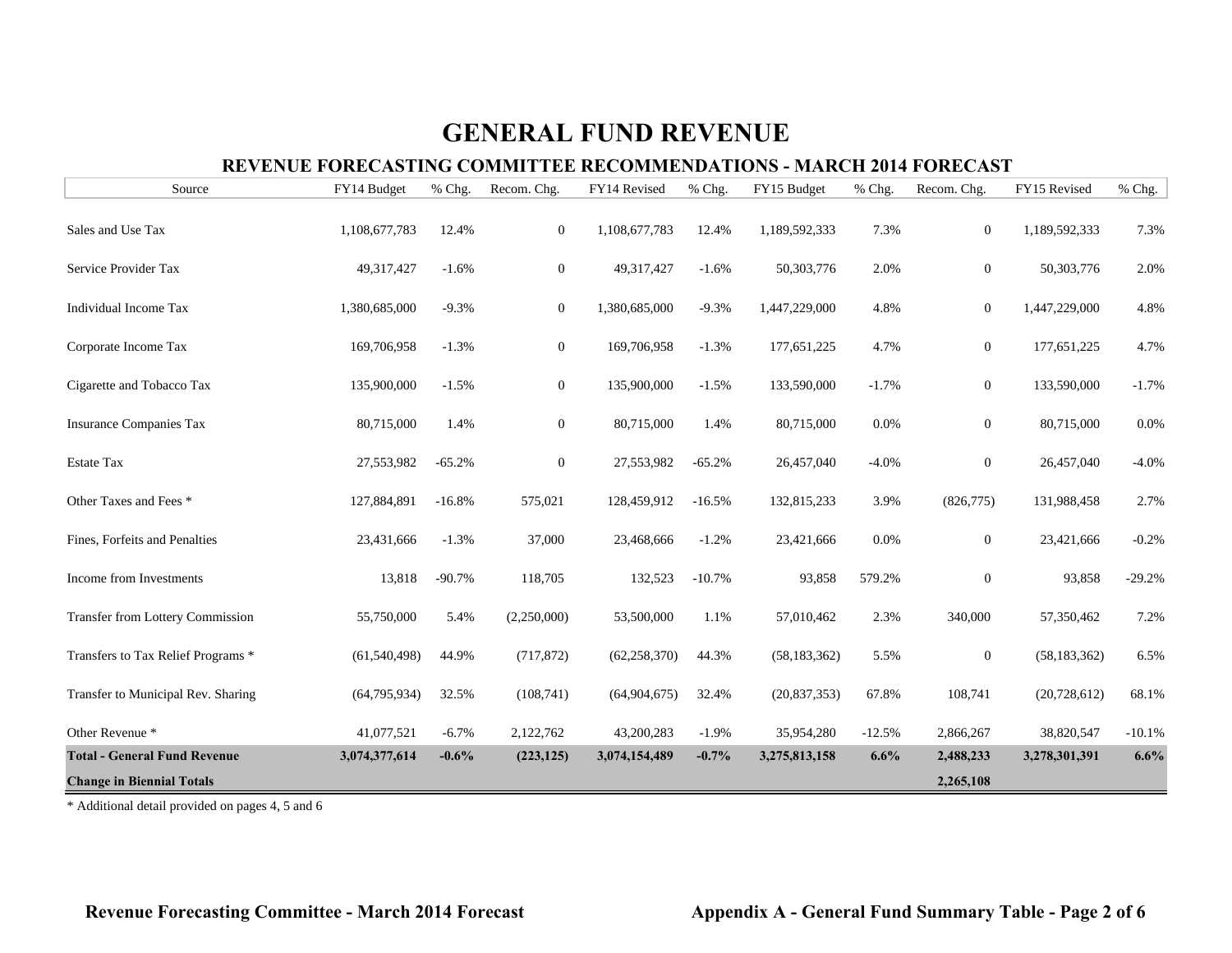### **REVENUE FORECASTING COMMITTEE RECOMMENDATIONS - MARCH 2014 FORECAST**

| Source                              | FY16 Projections           | % Chg.   | Recom. Chg.      | FY16 Revised             | % Chg.   | FY17 Projections | % Chg.   | Recom. Chg.    | FY17 Revised  | % Chg.  |
|-------------------------------------|----------------------------|----------|------------------|--------------------------|----------|------------------|----------|----------------|---------------|---------|
| Sales and Use Tax                   | 1,124,149,905              | $-5.5%$  | $\mathbf{0}$     | 1,124,149,905            | $-5.5%$  | 1,173,045,251    | 4.3%     | $\overline{0}$ | 1,173,045,251 | 4.3%    |
| Service Provider Tax                | 51,309,851                 | 2.0%     | $\overline{0}$   | 51,309,851               | 2.0%     | 52,336,048       | 2.0%     | $\Omega$       | 52,336,048    | 2.0%    |
| Individual Income Tax               | 1,519,437,000              | 5.0%     | $\overline{0}$   | 1,519,437,000            | 5.0%     | 1,576,303,000    | 3.7%     | $\overline{0}$ | 1,576,303,000 | 3.7%    |
| Corporate Income Tax                | 186, 375, 104              | 4.9%     | $\boldsymbol{0}$ | 186, 375, 104            | 4.9%     | 187,713,515      | 0.7%     | $\overline{0}$ | 187,713,515   | 0.7%    |
| Cigarette and Tobacco Tax           | 131,374,000                | $-1.7%$  | $\mathbf{0}$     | 131,374,000              | $-1.7%$  | 129,198,000      | $-1.7\%$ | $\overline{0}$ | 129,198,000   | $-1.7%$ |
| <b>Insurance Companies Tax</b>      | 80,715,000                 | 0.0%     | $\boldsymbol{0}$ | 80,715,000               | 0.0%     | 80,715,000       | 0.0%     | $\overline{0}$ | 80,715,000    | 0.0%    |
| <b>Estate Tax</b>                   | 27,489,759                 | 3.9%     | $\boldsymbol{0}$ | 27,489,759               | 3.9%     | 29,088,207       | 5.8%     | $\overline{0}$ | 29,088,207    | 5.8%    |
| Other Taxes and Fees *              | 130, 151, 380              | $-2.0%$  | (1,103,267)      | 129,048,113              | $-2.2%$  | 130,985,394      | 0.6%     | (1,103,267)    | 129,882,127   | 0.6%    |
| Fines, Forfeits and Penalties       | 23,421,666                 | 0.0%     | $\mathbf{0}$     | 23,421,666               | 0.0%     | 23,421,666       | 0.0%     | $\overline{0}$ | 23,421,666    | 0.0%    |
| Income from Investments             | 189,255                    | 101.6%   | $\boldsymbol{0}$ | 189,255                  | 101.6%   | 332,738          | 75.8%    | $\overline{0}$ | 332,738       | 75.8%   |
| Transfer from Lottery Commission    | 57,816,776                 | 1.4%     | (1,000,000)      | 56,816,776               | $-0.9%$  | 58,823,279       | 1.7%     | (1,700,000)    | 57,123,279    | 0.5%    |
| Transfers to Tax Relief Programs *  | (66,771,938)               | $-14.8%$ | $\boldsymbol{0}$ | (66, 771, 938)           | $-14.8%$ | (68,948,340)     | $-3.3%$  | $\overline{0}$ | (68,948,340)  | $-3.3%$ |
| Transfer to Municipal Rev. Sharing  | $(156, 724, 180) -652.1\%$ |          | $\mathbf{0}$     | $(156,724,180) -656.1\%$ |          | (153,002,647)    | 2.4%     | $\overline{0}$ | (153,002,647) | 2.4%    |
| Other Revenue <sup>*</sup>          | 32,439,422                 | $-9.8%$  | 2,166,401        | 34,605,823               | $-10.9%$ | 34,522,965       | 6.4%     | 2,166,401      | 36,689,366    | 6.0%    |
| <b>Total - General Fund Revenue</b> | 3,141,373,000              | $-4.1%$  | 63,134           | 3,141,436,134            | $-4.2%$  | 3,254,534,076    | 3.6%     | (636, 866)     | 3,253,897,210 | 3.6%    |
| <b>Change in Biennial Totals</b>    |                            |          |                  |                          |          |                  |          | (573, 732)     |               |         |

\* Additional detail provided on pages 4, 5 and 6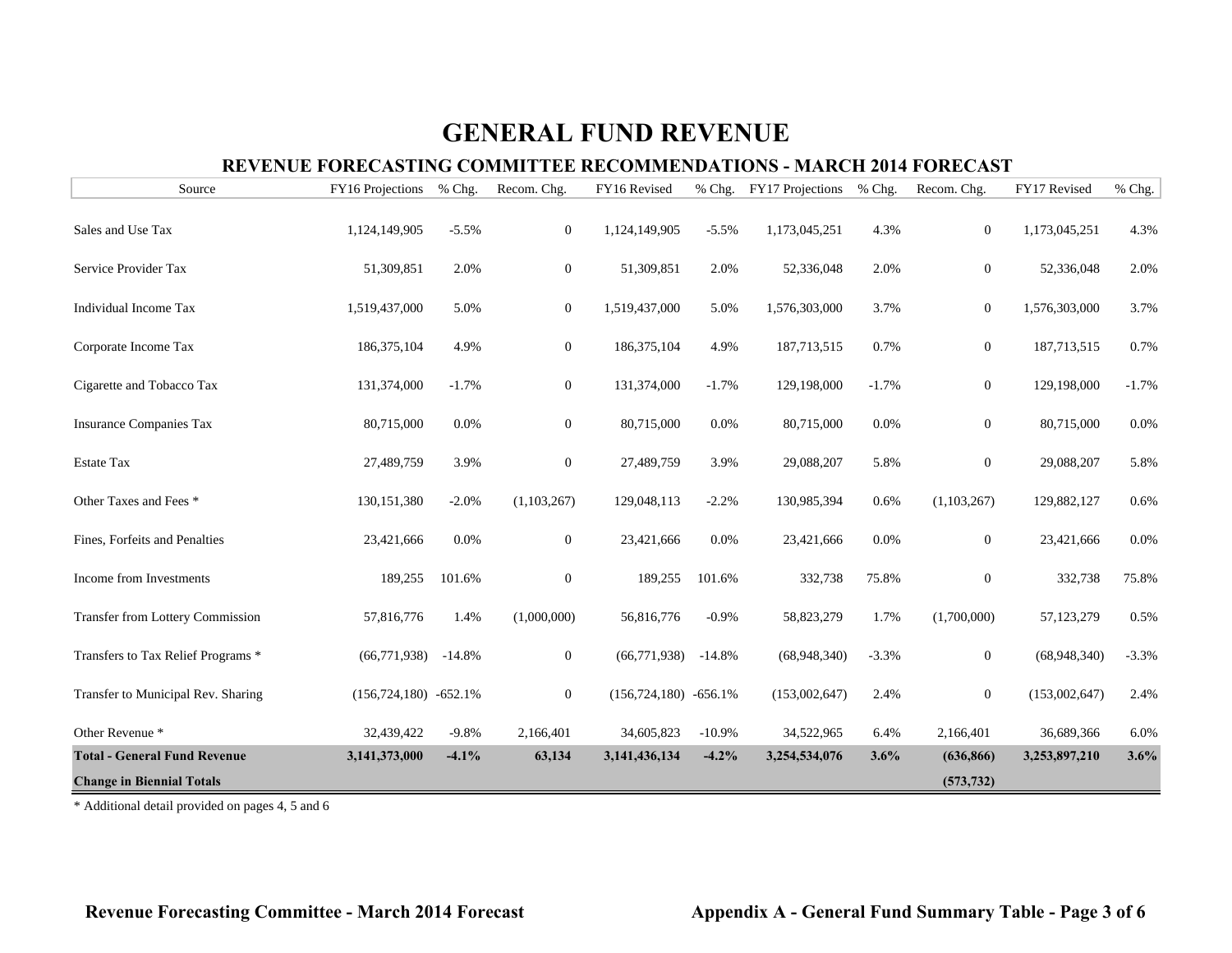#### **REVENUE FORECASTING COMMITTEE RECOMMENDATIONS - MARCH 2014 FORECAST**

| Source                                                                                                                                                          | FY09 Actual     |                       |          | FY10 Actual % Chg. FY11 Actual | % Chg.   | FY12 Actual     | % Chg.   | FY13 Actual     | % Chg.    |                | FY13 Budget FY13 Variance | % Var.  |
|-----------------------------------------------------------------------------------------------------------------------------------------------------------------|-----------------|-----------------------|----------|--------------------------------|----------|-----------------|----------|-----------------|-----------|----------------|---------------------------|---------|
| <b>Detail of Other Taxes and Fees:</b>                                                                                                                          |                 |                       |          |                                |          |                 |          |                 |           |                |                           |         |
| - Property Tax - Unorganized Territory                                                                                                                          | 12,633,755      | 13,217,886            | 4.6%     | 13,381,506                     | 1.2%     | 10,726,997      | $-19.8%$ | 13,333,294      | 24.3%     | 13,304,107     | 29,187                    | 0.2%    |
| - Real Estate Transfer Tax                                                                                                                                      | 17,184,746      | 12,181,181            | $-29.1%$ | 13,815,942                     | 13.4%    | 8,934,936       | $-35.3%$ | 11,667,284      | 30.6%     | 10,842,526     | 824,758                   | 7.6%    |
| - Liquor Taxes and Fees                                                                                                                                         | 20,844,377      | 20,361,554            | $-2.3%$  | 21,017,177                     | 3.2%     | 20,994,195      | $-0.1%$  | 21,145,992      | 0.7%      | 20,703,164     | 442,828                   | 2.1%    |
| - Corporation Fees & Licenses                                                                                                                                   | 7,931,072       | 8,168,981             | 3.0%     | 8,479,743                      | 3.8%     | 8,496,444       | 0.2%     | 8,933,147       | 5.1%      | 7,847,099      | 1,086,048                 | 13.8%   |
| - Telecommunications Personal Prop. Tax                                                                                                                         | 19,536,483      | 17,523,926            | $-10.3%$ | 17,668,244                     | 0.8%     | 10,869,966      | $-38.5%$ | 10,076,113      | $-7.3%$   | 10,000,000     | 76,113                    | 0.8%    |
| - Finance Industry Fees                                                                                                                                         | 23,901,210      | 23,831,582            | $-0.3%$  | 24,688,570                     | 3.6%     | 24,692,010      | 0.0%     | 25,070,880      | 1.5%      | 24,351,990     | 718,890                   | 3.0%    |
| - Milk Handling Fee                                                                                                                                             | 6,605,226       | 10,105,521            | 53.0%    | 3,845,823                      | $-61.9%$ | 1,997,125       | $-48.1%$ | 2,381,329       | 19.2%     | 2,362,501      | 18,828                    | 0.8%    |
| - Casino and Racino Revenue                                                                                                                                     | 8,730,346       | 10,421,318            | 19.4%    | 10,597,066                     | 1.7%     | 12,374,557      | 16.8%    | 14,429,212      | 16.6%     | 15,215,449     | (786, 237)                | $-5.2%$ |
| - Boat, ATV and Snowmobile Fees                                                                                                                                 | 4,262,523       | 4,730,068             | 11.0%    | 4,437,431                      | $-6.2%$  | 4,340,403       | $-2.2%$  | 4,444,055       | 2.4%      | 4,763,561      | (319, 506)                | $-6.7%$ |
| - Hunting and Fishing License Fees                                                                                                                              | 15,378,849      | 16,277,082            | 5.8%     | 15,863,627                     | $-2.5%$  | 15,874,952      | 0.1%     | 16,078,543      | 1.3%      | 16,214,189     | (135, 646)                | $-0.8%$ |
| - Other Miscellaneous Taxes and Fees                                                                                                                            | 11,900,988      | 12,773,892            | 7.3%     | 17,881,366                     | 40.0%    | 12,591,823      | $-29.6%$ | 26,236,287      | 108.4%    | 25,289,741     | 946,546                   | 3.7%    |
| Subtotal - Other Taxes and Fees                                                                                                                                 | 148,909,575     | 149,592,993           | 0.5%     | 151,676,495                    | 1.4%     | 131,893,407     | $-13.0%$ | 153,796,137     | 16.6%     | 150,894,327    | 2,901,810                 | 1.9%    |
| <b>Detail of Other Revenue:</b>                                                                                                                                 |                 |                       |          |                                |          |                 |          |                 |           |                |                           |         |
| - Liquor Sales and Operations                                                                                                                                   | 6,220,864       | 6,784,941             | 9.1%     | 7,311,603                      | 7.8%     | 8,049,429       | 10.1%    | 8,731,159       | 8.5%      | 8,725,209      | 5,950                     | 0.1%    |
| - Targeted Case Management (HHS)                                                                                                                                | 13,946,371      | 19,490,000            | 39.7%    | 16,574,218                     | $-15.0%$ | 4,648,953       | $-72.0%$ | 2,397,591       | $-48.4%$  | 2,105,386      | 292,205                   | 13.9%   |
| - State Cost Allocation Program                                                                                                                                 | 16,104,670      | 16,008,673            | $-0.6%$  | 14,408,283                     | $-10.0%$ | 13,652,052      | $-5.2%$  | 15,599,487      | 14.3%     | 16,115,330     | (515, 843)                | $-3.2%$ |
| - Unclaimed Property Transfer                                                                                                                                   | 13,212,409      | 5,855,999             | $-55.7%$ | 2,333,420                      | $-60.2%$ | 7,517,760       | 222.2%   | 10,801,929      | 43.7%     | 6,000,000      | 4,801,929                 | 80.0%   |
| - Tourism Transfer                                                                                                                                              | (9,068,407)     | (9,022,023)           | 0.5%     | (9,048,877)                    | $-0.3%$  | (9,419,745)     | $-4.1%$  | (9,932,319)     | $-5.4%$   | (9,932,319)    | $\mathbf{0}$              | 0.0%    |
| - Transfer to Maine Milk Pool                                                                                                                                   | (11,810,960)    | $(13,349,600)$ -13.0% |          | (4,249,777)                    | 68.2%    | (1,602,708)     | 62.3%    | (4,580,908)     | $-185.8%$ | (4,314,017)    | (266, 891)                | 6.2%    |
| - Transfer to STAR Transportation Fund                                                                                                                          | $\mathbf{0}$    | (3,134,861)           | N/A      | (3,100,352)                    | 1.1%     | (3, 196, 872)   | $-3.1%$  | (6,137,811)     | $-92.0%$  | (6,137,811)    | $\overline{0}$            | 0.0%    |
| - Other Miscellaneous Revenue                                                                                                                                   | 24,807,971      | 21,583,291            | $-13.0%$ | 25,681,907                     | 19.0%    | 33,718,027      | 31.3%    | 27,169,880      | $-19.4%$  | 26,075,319     | 1,094,561                 | 4.2%    |
| Subtotal - Other Revenue                                                                                                                                        | 53,412,918      | 44,216,420 -17.2%     |          | 49,910,424                     | 12.9%    | 53,366,896      | 6.9%     | 44,049,007      | $-17.5%$  | 38,637,097     | 5,411,910                 | 14.0%   |
| <b>Detail of Transfers to Tax Relief Programs:</b>                                                                                                              |                 |                       |          |                                |          |                 |          |                 |           |                |                           |         |
| - Maine Resident Property Tax Program                                                                                                                           | (48, 751, 672)  | (40, 851, 593)        | 16.2%    | (41, 449, 010)                 | $-1.5%$  | (43, 411, 086)  | $-4.7%$  | (41, 841, 767)  | 3.6%      | (43,081,877)   | 1,240,110                 | $-2.9%$ |
| - BETR - Business Equipment Tax Reimb.                                                                                                                          | (66,009,487)    | (58, 198, 436)        | 11.8%    | (55,220,851)                   | 5.1%     | (52,805,042)    | 4.4%     | (48, 854, 458)  | 7.5%      | (47, 632, 583) | (1,221,875)               | 2.6%    |
| - BETE - Municipal Bus. Equip. Tax Reiml                                                                                                                        | (8,170,661)     | $(14,554,901)$ -78.1% |          | (17, 264, 724)                 | $-18.6%$ | (19,120,021)    | $-10.7%$ | (20,978,108)    | $-9.7%$   | (21, 372, 102) | 393,994                   | $-1.8%$ |
| Subtotal - Tax Relief Transfers                                                                                                                                 | (122, 931, 820) | (113, 604, 930)       | 7.6%     | (113, 934, 585)                | $-0.3%$  | (115, 336, 149) | $-1.2%$  | (111, 674, 333) | 3.2%      | (112,086,562)  | 412,229                   | $-0.4%$ |
| IF&W Total Revenue **                                                                                                                                           | 20,579,500      | 22,039,520            | 7.1%     | 21,425,573                     | $-2.8%$  | 21,347,429      | $-0.4%$  | 21,623,304      | 1.3%      | 21,891,335     | (268, 031)                | $-1.2%$ |
| ** IF&W Revenue is a component of the Other Revenue line but is not included in the Detail of Other Revenue because it includes Other Revenue classified above. |                 |                       |          |                                |          |                 |          |                 |           |                |                           |         |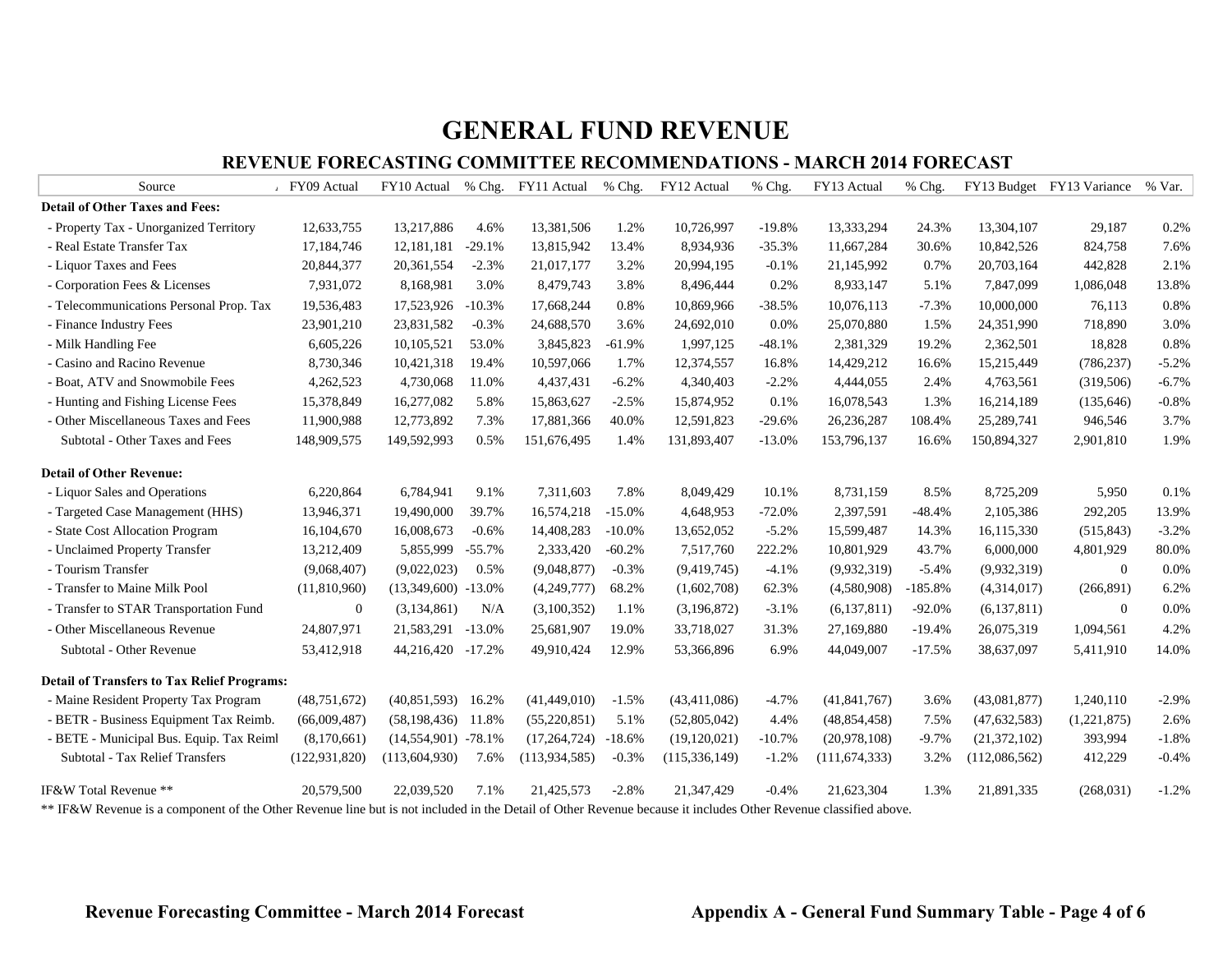#### **REVENUE FORECASTING COMMITTEE RECOMMENDATIONS - MARCH 2014 FORECAST**

| Source                                             | FY14 Budget    | % Chg.   | Recom. Chg.  | FY14 Revised   | % Chg.   | FY15 Budget            | % Chg.   | Recom. Chg.      | FY15 Revised   | % Chg.   |
|----------------------------------------------------|----------------|----------|--------------|----------------|----------|------------------------|----------|------------------|----------------|----------|
| Detail of Other Taxes and Fees:                    |                |          |              |                |          |                        |          |                  |                |          |
| - Property Tax - Unorganized Territory             | 13,584,806     | 1.9%     | $\mathbf{0}$ | 13,584,806     | 1.9%     | 13,949,984             | 2.7%     | $\overline{0}$   | 13,949,984     | 2.7%     |
| - Real Estate Transfer Tax                         | 9,176,840      | $-21.3%$ | $\mathbf{0}$ | 9,176,840      | $-21.3%$ | 12,042,455             | 31.2%    | $\mathbf{0}$     | 12,042,455     | 31.2%    |
| - Liquor Taxes and Fees                            | 20,818,837     | $-1.5%$  | $\mathbf{0}$ | 20,818,837     | $-1.5%$  | 21,015,690             | 0.9%     | $\mathbf{0}$     | 21,015,690     | 0.9%     |
| - Corporation Fees & Licenses                      | 8,313,649      | $-6.9%$  | $\Omega$     | 8,313,649      | $-6.9%$  | 8,313,649              | 0.0%     | $\overline{0}$   | 8,313,649      | 0.0%     |
| - Telecommunications Personal Prop. Tax            | 8,000,000      | $-20.6%$ | $\mathbf{0}$ | 8,000,000      | $-20.6%$ | 9,200,000              | 15.0%    | $\boldsymbol{0}$ | 9,200,000      | 15.0%    |
| - Finance Industry Fees                            | 24,851,990     | $-0.9%$  | 500,000      | 25,351,990     | 1.1%     | 24,351,990             | $-2.0%$  | $\mathbf{0}$     | 24,351,990     | $-3.9%$  |
| - Milk Handling Fee                                | 1,203,936      | $-49.4%$ | (90,680)     | 1,113,256      | $-53.3%$ | 1,935,444              | 60.8%    | (829, 476)       | 1,105,968      | $-0.7%$  |
| - Casino and Racino Revenue                        | 8,957,869      | $-37.9%$ | $\mathbf{0}$ | 8,957,869      | $-37.9%$ | 9,256,406              | 3.3%     | $\mathbf{0}$     | 9,256,406      | 3.3%     |
| - Boat, ATV and Snowmobile Fees                    | 4,523,561      | 1.8%     | $\mathbf{0}$ | 4,523,561      | 1.8%     | 4,523,561              | 0.0%     | $\mathbf{0}$     | 4,523,561      | 0.0%     |
| - Hunting and Fishing License Fees                 | 16,101,822     | 0.1%     | $\Omega$     | 16,101,822     | 0.1%     | 16,048,648             | $-0.3%$  | $\mathbf{0}$     | 16,048,648     | $-0.3%$  |
| - Other Miscellaneous Taxes and Fees               | 12,351,581     | $-52.9%$ | 165,701      | 12,517,282     | $-52.3%$ | 12,177,406             | $-1.4%$  | 2,701            | 12,180,107     | $-2.7%$  |
| Subtotal - Other Taxes and Fees                    | 127,884,891    | $-16.8%$ | 575,021      | 128,459,912    | $-16.5%$ | 132,815,233            | 3.9%     | (826,775)        | 131,988,458    | 2.7%     |
| Detail of Other Revenue:                           |                |          |              |                |          |                        |          |                  |                |          |
| - Liquor Sales and Operations                      | 8,407,196      | $-3.7%$  | 1,592,000    | 9,999,196      | 14.5%    | 9,742,384              | 15.9%    | $\mathbf{0}$     | 9,742,384      | $-2.6%$  |
| - Targeted Case Management (HHS)                   | 2,112,332      | $-11.9%$ | $\mathbf{0}$ | 2,112,332      | $-11.9%$ | 2,103,916              | $-0.4%$  | $\mathbf{0}$     | 2,103,916      | $-0.4%$  |
| - State Cost Allocation Program                    | 18,296,833     | 17.3%    | $\theta$     | 18,296,833     | 17.3%    | 15,000,000             | $-18.0%$ | $\Omega$         | 15,000,000     | $-18.0%$ |
| - Unclaimed Property Transfer                      | 6,015,000      | $-44.3%$ | $\mathbf{0}$ | 6,015,000      | $-44.3%$ | 6,015,000              | 0.0%     | $\overline{0}$   | 6,015,000      | 0.0%     |
| - Tourism Transfer                                 | (10, 381, 884) | $-4.5%$  | $\mathbf{0}$ | (10, 381, 884) | $-4.5%$  | (11,659,067)           | $-12.3%$ | $\mathbf{0}$     | (11,659,067)   | $-12.3%$ |
| - Transfer to Maine Milk Pool                      | (282, 242)     | 93.8%    | 282,242      | $\overline{0}$ | 100.0%   | $(3,355,844)$ -1089.0% |          | 2,792,067        | (563,777)      | N/A      |
| - Transfer to STAR Transportation Fund             | (6,069,901)    | 1.1%     | $\mathbf{0}$ | (6,069,901)    | 1.1%     | (6,187,481)            | $-1.9%$  | $\boldsymbol{0}$ | (6,187,481)    | $-1.9%$  |
| - Other Miscellaneous Revenue                      | 22,980,187     | $-15.4%$ | 248,520      | 23,228,707     | $-14.5%$ | 24, 295, 372           | 5.7%     | 74,200           | 24,369,572     | 4.9%     |
| Subtotal - Other Revenue                           | 41,077,521     | $-6.7\%$ | 2,122,762    | 43,200,283     | $-1.9%$  | 35,954,280             | $-12.5%$ | 2,866,267        | 38,820,547     | $-10.1%$ |
| <b>Detail of Transfers to Tax Relief Programs:</b> |                |          |              |                |          |                        |          |                  |                |          |
| - Maine Resident Property Tax Program              | (760,000)      | 98.2%    | $\theta$     | (760,000)      | 98.2%    | $\overline{0}$         | 100.0%   | $\mathbf{0}$     | $\Omega$       | 100.0%   |
| - BETR - Business Equipment Tax Reimb.             | (38,205,000)   | 21.8%    | 635,553      | (37, 569, 447) | 23.1%    | (31,080,000)           | 18.6%    | $\mathbf{0}$     | (31,080,000)   | 17.3%    |
| - BETE - Municipal Bus. Equip. Tax Reimb.          | (22, 575, 498) | $-7.6%$  | (1,353,425)  | (23,928,923)   | $-14.1%$ | (27, 103, 362)         | $-20.1%$ | $\mathbf{0}$     | (27, 103, 362) | $-13.3%$ |
| Subtotal - Tax Relief Transfers                    | (61, 540, 498) | 44.9%    | (717, 872)   | (62, 258, 370) | 44.3%    | (58, 183, 362)         | 5.5%     | $\mathbf{0}$     | (58, 183, 362) | 6.5%     |
| IF&W Total Revenue **                              | 21,532,511     | $-0.4%$  | 2,701        | 21,535,212     | $-0.4%$  | 21,478,162             | $-0.3%$  | 2,701            | 21,480,863     | $-0.3%$  |

\*\* IF&W Revenue is a component of the Other Revenue line but is not included in the Detail of Other Revenue because it includes Other Revenue classified above.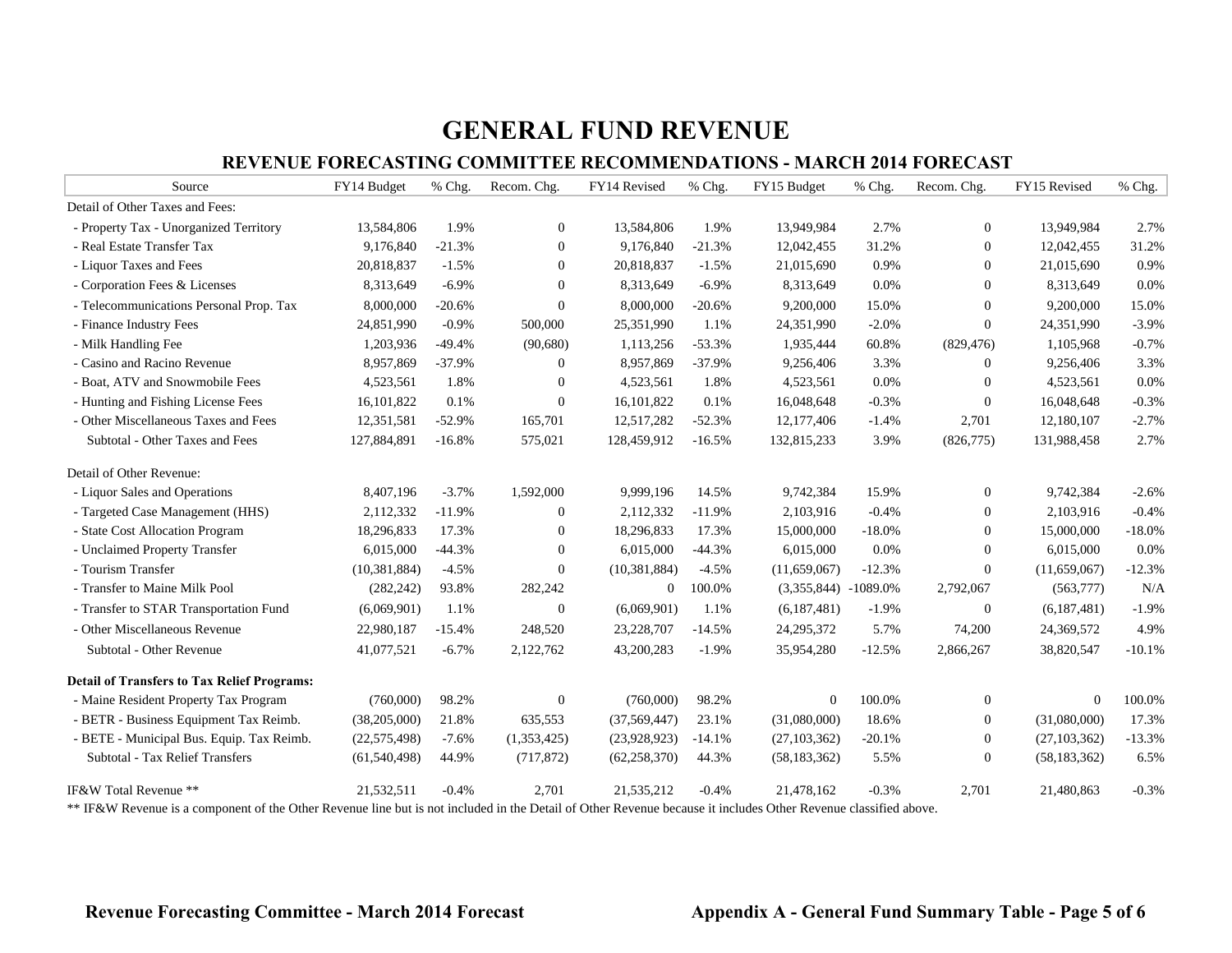#### **REVENUE FORECASTING COMMITTEE RECOMMENDATIONS - MARCH 2014 FORECAST**

| Source                                             | FY16 Projections | % Chg.   | Recom. Chg.      | FY16 Revised          | $%$ Chg. | FY17 Projections | % Chg.   | Recom. Chg.    | FY17 Revised | % Chg.   |
|----------------------------------------------------|------------------|----------|------------------|-----------------------|----------|------------------|----------|----------------|--------------|----------|
| <b>Detail of Other Taxes and Fees:</b>             |                  |          |                  |                       |          |                  |          |                |              |          |
| - Property Tax - Unorganized Territory             | 14,225,984       | 2.0%     | $\mathbf{0}$     | 14,225,984            | 2.0%     | 14,513,169       | 2.0%     | $\mathbf{0}$   | 14,513,169   | 2.0%     |
| - Real Estate Transfer Tax                         | 8,626,572        | $-28.4%$ | $\overline{0}$   | 8,626,572             | $-28.4%$ | 8,878,887        | 2.9%     | $\overline{0}$ | 8,878,887    | 2.9%     |
| - Liquor Taxes and Fees                            | 21,214,918       | 0.9%     | $\overline{0}$   | 21,214,918            | 0.9%     | 21,415,688       | 0.9%     | $\Omega$       | 21,415,688   | 0.9%     |
| - Corporation Fees & Licenses                      | 8,313,649        | 0.0%     | $\mathbf{0}$     | 8,313,649             | 0.0%     | 8,313,649        | 0.0%     | $\mathbf{0}$   | 8,313,649    | 0.0%     |
| - Telecommunications Personal Prop. Tax            | 9,200,000        | 0.0%     | $\mathbf{0}$     | 9,200,000             | 0.0%     | 9,200,000        | 0.0%     | $\overline{0}$ | 9,200,000    | 0.0%     |
| - Finance Industry Fees                            | 24,351,990       | 0.0%     | $\overline{0}$   | 24,351,990            | 0.0%     | 24,351,990       | 0.0%     | $\overline{0}$ | 24,351,990   | 0.0%     |
| - Milk Handling Fee                                | 2,211,936        | 14.3%    | (1,105,968)      | 1,105,968             | 0.0%     | 2,211,936        | 0.0%     | (1,105,968)    | 1,105,968    | 0.0%     |
| - Casino and Racino Revenue                        | 9,349,729        | 1.0%     | $\mathbf{0}$     | 9,349,729             | 1.0%     | 9,443,986        | 1.0%     | $\mathbf{0}$   | 9,443,986    | 1.0%     |
| - Boat, ATV and Snowmobile Fees                    | 4,523,561        | 0.0%     | $\boldsymbol{0}$ | 4,523,561             | 0.0%     | 4,523,561        | 0.0%     | $\mathbf{0}$   | 4,523,561    | 0.0%     |
| - Hunting and Fishing License Fees                 | 16,016,148       | $-0.2%$  | $\overline{0}$   | 16,016,148            | $-0.2%$  | 16,016,148       | 0.0%     | $\Omega$       | 16,016,148   | 0.0%     |
| - Other Miscellaneous Taxes and Fees               | 12,116,893       | $-0.5%$  | 2.701            | 12,119,594            | $-0.5%$  | 12,116,380       | 0.0%     | 2,701          | 12,119,081   | 0.0%     |
| Subtotal - Other Taxes and Fees                    | 130, 151, 380    | $-2.0%$  | (1,103,267)      | 129,048,113           | $-2.2%$  | 130,985,394      | 0.6%     | (1,103,267)    | 129,882,127  | 0.6%     |
| <b>Detail of Other Revenue:</b>                    |                  |          |                  |                       |          |                  |          |                |              |          |
| - Liquor Sales and Operations                      | 9,666,500        | $-0.8%$  | $\boldsymbol{0}$ | 9,666,500             | $-0.8%$  | 9,844,500        | 1.8%     | $\mathbf{0}$   | 9,844,500    | 1.8%     |
| - Targeted Case Management (HHS)                   | 2,103,916        | 0.0%     | $\mathbf{0}$     | 2,103,916             | 0.0%     | 2,103,916        | 0.0%     | $\mathbf{0}$   | 2,103,916    | 0.0%     |
| - State Cost Allocation Program                    | 15,000,000       | 0.0%     | $\mathbf{0}$     | 15,000,000            | 0.0%     | 15,000,000       | 0.0%     | $\Omega$       | 15,000,000   | 0.0%     |
| - Unclaimed Property Transfer                      | 6,015,000        | 0.0%     | $\mathbf{0}$     | 6,015,000             | 0.0%     | 6,015,000        | 0.0%     | $\overline{0}$ | 6,015,000    | 0.0%     |
| - Tourism Transfer                                 | (12,606,738)     | $-8.1%$  | $\mathbf{0}$     | (12,606,738)          | $-8.1%$  | (11,542,966)     | 8.4%     | $\mathbf{0}$   | (11,542,966) | 8.4%     |
| - Transfer to Maine Milk Pool                      | (4,484,172)      | $-33.6%$ | 2,092,201        | $(2,391,971)$ -324.3% |          | (4,480,613)      | 0.1%     | 2,092,201      | (2,388,412)  | 0.1%     |
| - Transfer to STAR Transportation Fund             | (6,250,356)      | $-1.0%$  | $\boldsymbol{0}$ | (6,250,356)           | $-1.0%$  | (6,313,859)      | $-1.0%$  | $\mathbf{0}$   | (6,313,859)  | $-1.0%$  |
| - Other Miscellaneous Revenue                      | 22,995,272       | $-5.4%$  | 74,200           | 23,069,472            | $-5.3%$  | 23,896,987       | 3.9%     | 74,200         | 23,971,187   | 3.9%     |
| Subtotal - Other Revenue                           | 32,439,422       | $-9.8%$  | 2,166,401        | 34,605,823            | $-10.9%$ | 34,522,965       | 6.4%     | 2,166,401      | 36,689,366   | 6.0%     |
| <b>Detail of Transfers to Tax Relief Programs:</b> |                  |          |                  |                       |          |                  |          |                |              |          |
| - Maine Resident Property Tax Program              | $\overline{0}$   | N/A      | $\boldsymbol{0}$ | $\mathbf{0}$          | N/A      | $\mathbf{0}$     | N/A      | $\mathbf{0}$   | $\theta$     | N/A      |
| - BETR - Business Equipment Tax Reimb.             | (35,000,000)     | $-12.6%$ | $\boldsymbol{0}$ | (35,000,000)          | $-12.6%$ | (32,000,000)     | 8.6%     | $\overline{0}$ | (32,000,000) | 8.6%     |
| - BETE - Municipal Bus. Equip. Tax Reimb.          | (31,771,938)     | $-17.2%$ | $\boldsymbol{0}$ | (31,771,938)          | $-17.2%$ | (36,948,340)     | $-16.3%$ | $\mathbf{0}$   | (36,948,340) | $-16.3%$ |
| Subtotal - Tax Relief Transfers                    | (66, 771, 938)   | $-14.8%$ | $\mathbf{0}$     | (66, 771, 938)        | $-14.8%$ | (68,948,340)     | $-3.3%$  | $\overline{0}$ | (68,948,340) | $-3.3%$  |
| IF&W Total Revenue **                              | 21,445,149       | $-0.2%$  | 2,701            | 21,447,850            | $-0.2%$  | 21,679,791       | 1.1%     | 2,701          | 21,682,492   | 1.1%     |

\*\* IF&W Revenue is a component of the Other Revenue line but is not included in the Detail of Other Revenue because it includes Other Revenue classified above.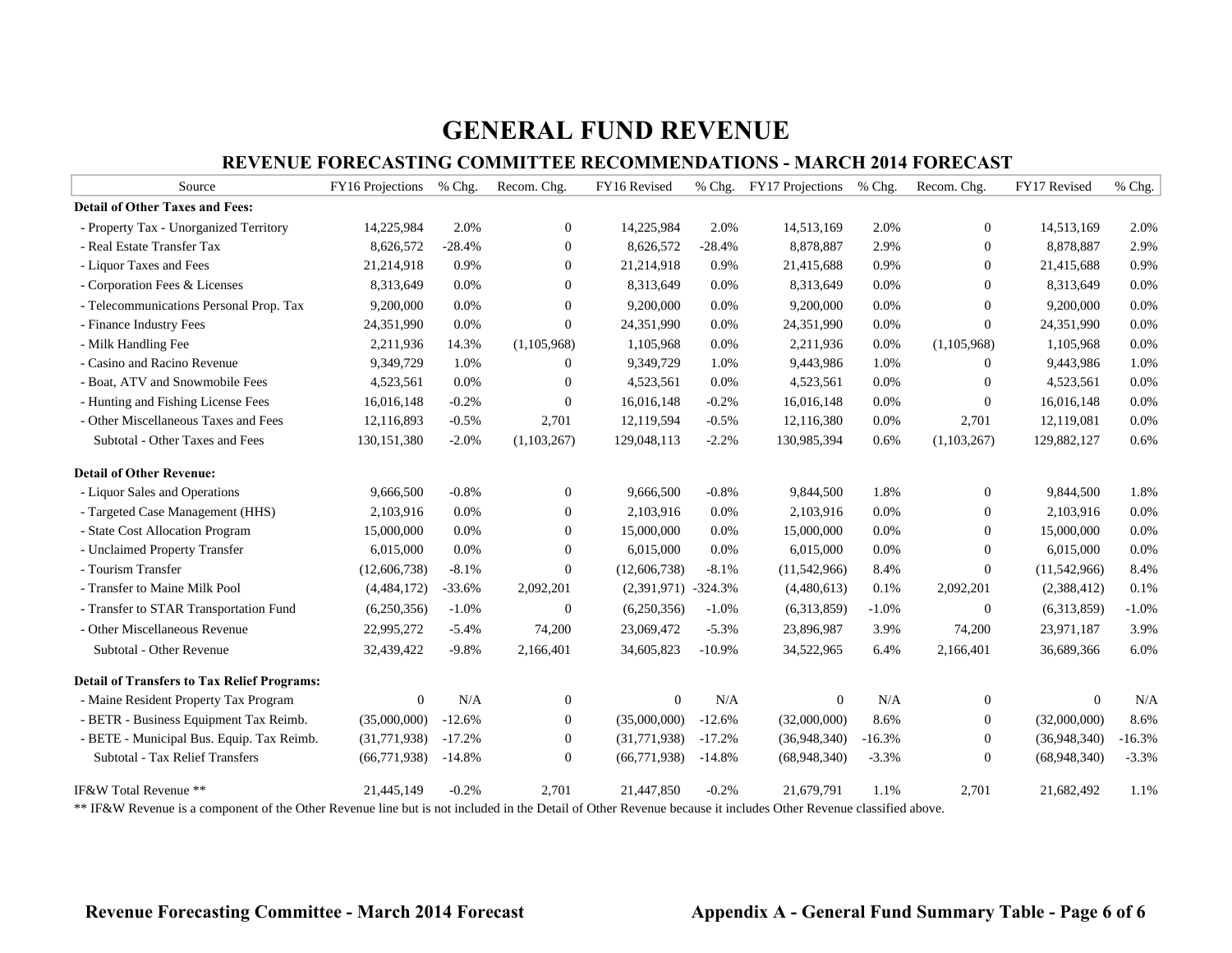## **HIGHWAY FUND REVENUE**

### **REVENUE FORECASTING COMMITTEE RECOMMENDATIONS - MARCH 2014 FORECAST**

| Source                                    | <b>FY09 Actual</b> |              |          |                |          |                |         | FY10 Actual % Chg. FY11 Actual % Chg. FY12 Actual % Chg. FY13 Actual % Chg. FY13 Budget |          |                | FY13 Var.  | % Var.  |
|-------------------------------------------|--------------------|--------------|----------|----------------|----------|----------------|---------|-----------------------------------------------------------------------------------------|----------|----------------|------------|---------|
| <b>Fuel Taxes</b>                         |                    |              |          |                |          |                |         |                                                                                         |          |                |            |         |
| - Gasoline Tax                            | 178,960,918        | 196,559,480  | 9.8%     | 194,958,019    | $-0.8%$  | 196,418,900    | 0.7%    | 192, 107, 854                                                                           | $-2.2%$  | 191,710,001    | 397,853    | 0.2%    |
| - Special Fuel and Road Use Taxes         | 41,811,377         | 45,227,703   | 8.2%     | 44,588,438     | $-1.4%$  | 45,804,718     | 2.7%    | 44,654,907                                                                              | $-2.5%$  | 43,680,000     | 974,907    | 2.2%    |
| - Transcap Transfers - Fuel Taxes         | $\overline{0}$     | (17,631,888) | N/A      | (17, 554, 820) | 0.4%     | (17,746,710)   | 1.1%    | (17, 414, 097)                                                                          | 1.9%     | (17, 294, 693) | (119, 404) | 0.7%    |
| - Other Fund Gasoline Tax Distributions   | (4,556,751)        | (4,964,589)  | $-9.0%$  | (4,957,745)    | 0.1%     | (5,013,790)    | 1.1%    | (4,808,835)                                                                             | 4.1%     | (4,794,093)    | (14, 742)  | 0.3%    |
| Subtotal - Fuel Taxes                     | 216, 215, 544      | 219,190,706  | 1.4%     | 217,033,892    | $-1.0%$  | 219.463.118    | 1.1%    | 214,539,829                                                                             | $-2.2%$  | 213,301,215    | 1,238,614  | 0.6%    |
| Motor Vehicle Registration and Fees       |                    |              |          |                |          |                |         |                                                                                         |          |                |            |         |
| - Motor Vehicle Registration Fees         | 62,630,817         | 64,601,757   | 3.1%     | 65,067,731     | 0.7%     | 65,342,628     | 0.4%    | 65,602,936                                                                              | 0.4%     | 64,825,773     | 777,163    | 1.2%    |
| - License Plate Fees                      | 3,232,451          | 3,436,943    | 6.3%     | 3,424,536      | $-0.4%$  | 3,476,000      | 1.5%    | 3,526,534                                                                               | 1.5%     | 3,351,681      | 174,853    | 5.2%    |
| - Long-term Trailer Registration Fees     | 7,450,990          | 7,884,523    | 5.8%     | 9,792,983      | 24.2%    | 9,436,350      | $-3.6%$ | 9,801,658                                                                               | 3.9%     | 9,384,523      | 417,135    | 4.4%    |
| - Title Fees                              | 9,780,026          | 10,846,661   | 10.9%    | 11,261,301     | 3.8%     | 12,074,653     | 7.2%    | 19,182,454                                                                              | 58.9%    | 18,749,539     | 432,915    | 2.3%    |
| - Motor Vehicle Operator License Fees     | 8,489,006          | 5,820,958    | $-31.4%$ | 6,112,149      | 5.0%     | 8,358,214      | 36.7%   | 8,540,242                                                                               | 2.2%     | 8,521,255      | 18,987     | 0.2%    |
| - Transcap Transfers - Motor Vehicle Fees | $\mathbf{0}$       | (14,823,141) | N/A      | (14,817,460)   | 0.0%     | (15, 124, 443) | $-2.1%$ | (17,320,622)                                                                            | $-14.5%$ | (17,047,282)   | (273, 340) | 1.6%    |
| Subtotal - Motor Vehicle Reg. & Fees      | 91,583,289         | 77,767,700   | $-15.1%$ | 80,841,240     | 4.0%     | 83,563,402     | 3.4%    | 89,333,202                                                                              | 6.9%     | 87,785,489     | 1,547,713  | 1.8%    |
| Motor Vehicle Inspection Fees             | 2,975,807          | 2,810,679    | $-5.5%$  | 2,977,702      | 5.9%     | 2,997,953      | 0.7%    | 3,495,704                                                                               | 16.6%    | 2,982,500      | 513,204    | 17.2%   |
| Other Highway Fund Taxes and Fees         | 1,392,598          | 1,338,193    | $-3.9%$  | 1,358,167      | 1.5%     | 1,361,886      | 0.3%    | 1,309,810                                                                               | $-3.8%$  | 1,276,365      | 33,445     | 2.6%    |
| Fines, Forfeits and Penalties             | 1,785,197          | 1,440,062    | $-19.3%$ | 1,145,044      | $-20.5%$ | 1,044,271      | $-8.8%$ | 1,030,267                                                                               | $-1.3%$  | 1,039,868      | (9,601)    | $-0.9%$ |
| Income from Investments                   | 480,419            | 162,488      | $-66.2%$ | 124,518        | $-23.4%$ | 141,082        | 13.3%   | 105,414                                                                                 | $-25.3%$ | 99,513         | 5,901      | 5.9%    |
| Other Highway Fund Revenues               | 9,809,296          | 8,480,545    | $-13.5%$ | 7,870,593      | $-7.2%$  | 8,630,697      | 9.7%    | 9,011,474                                                                               | 4.4%     | 8,920,662      | 90,812     | 1.0%    |
| <b>Total - Highway Fund Revenue</b>       | 324, 242, 149      | 311,190,374  | $-4.0\%$ | 311,351,155    | 0.1%     | 317,202,409    | 1.9%    | 318,825,700                                                                             | 0.5%     | 315,405,612    | 3,420,088  | 1.1%    |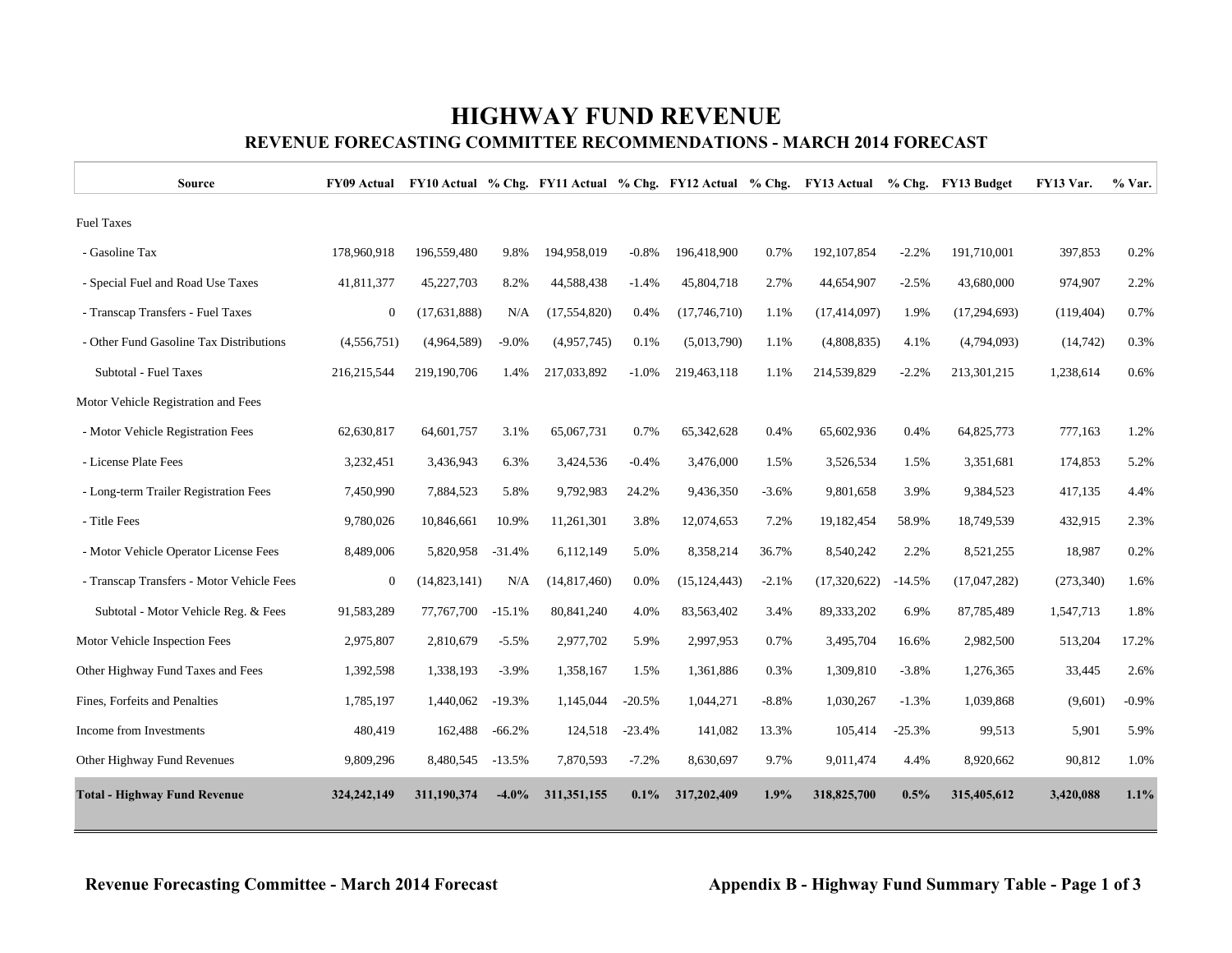### **HIGHWAY FUND REVENUE REVENUE FORECASTING COMMITTEE RECOMMENDATIONS - MARCH 2014 FORECAST**

| Source                                    | <b>FY14 Budget</b> | $%$ Chg. | Recom. Chg.      |                |          | FY14 Revised % Chg. FY15 Budget | $%$ Chg. | Recom. Chg.    | <b>FY15 Revised</b> | $%$ Chg.  |
|-------------------------------------------|--------------------|----------|------------------|----------------|----------|---------------------------------|----------|----------------|---------------------|-----------|
| <b>Fuel Taxes</b>                         |                    |          |                  |                |          |                                 |          |                |                     |           |
| - Gasoline Tax                            | 188,780,000        | $-1.7%$  | 2,000,000        | 190,780,000    | $-0.7%$  | 187,910,000                     | $-0.5%$  | 2,000,000      | 189,910,000         | $-0.5%$   |
| - Special Fuel and Road Use Taxes         | 42,980,000         | $-3.8%$  | $\boldsymbol{0}$ | 42,980,000     | $-3.8%$  | 42,610,000                      | $-0.9%$  | $\overline{0}$ | 42,610,000          | $-0.9%$   |
| - Transcap Transfers - Fuel Taxes         | (17,027,939)       | $-2.2%$  | (146, 248)       | (17, 174, 187) | 1.4%     | (16,936,571)                    | 0.5%     | (146, 248)     | (17,082,819)        | 0.5%      |
| - Other Fund Gasoline Tax Distributions   | (4,720,821)        | $-1.8%$  | (50,015)         | (4,770,836)    | 0.8%     | (4,699,064)                     | 0.5%     | (50,016)       | (4,749,080)         | 0.5%      |
| Subtotal - Fuel Taxes                     | 210,011,240        | $-2.1%$  | 1,803,737        | 211,814,977    | $-1.3%$  | 208,884,365                     | $-0.5%$  | 1,803,736      | 210,688,101         | $-0.5%$   |
| Motor Vehicle Registration and Fees       |                    |          |                  |                |          |                                 |          |                |                     |           |
| - Motor Vehicle Registration Fees         | 65,659,536         | 0.1%     | $\overline{0}$   | 65,659,536     | 0.1%     | 65,659,536                      | 0.0%     | $\overline{0}$ | 65,659,536          | 0.0%      |
| - License Plate Fees                      | 3,351,681          | $-5.0%$  | $\overline{0}$   | 3,351,681      | $-5.0\%$ | 3,351,681                       | 0.0%     | $\overline{0}$ | 3,351,681           | 0.0%      |
| - Long-term Trailer Registration Fees     | 9,384,523          | $-4.3%$  | $\overline{0}$   | 9,384,523      | $-4.3%$  | 9,384,523                       | 0.0%     | $\overline{0}$ | 9,384,523           | 0.0%      |
| - Title Fees                              | 12,843,660         | $-33.0%$ | $\overline{0}$   | 12,843,660     | $-33.0%$ | 13,129,254                      | 2.2%     | $\overline{0}$ | 13,129,254          | 2.2%      |
| - Motor Vehicle Operator License Fees     | 8,522,204          | $-0.2%$  | (267,797)        | 8,254,407      | $-3.3%$  | 7,425,882                       | $-12.9%$ | $\overline{0}$ | 7,425,882           | $-10.0\%$ |
| - Transcap Transfers - Motor Vehicle Fees | (15,398,687)       | 11.1%    | $\boldsymbol{0}$ | (15,398,687)   | 11.1%    | (15, 483, 404)                  | $-0.6%$  | $\overline{0}$ | (15, 483, 404)      | $-0.6%$   |
| Subtotal - Motor Vehicle Reg. & Fees      | 84,362,917         | $-5.6%$  | (267,797)        | 84,095,120     | $-5.9%$  | 83,467,472                      | $-1.1%$  | $\overline{0}$ | 83,467,472          | $-0.7%$   |
| Motor Vehicle Inspection Fees             | 2,982,500          | $-14.7%$ | $\boldsymbol{0}$ | 2,982,500      | $-14.7%$ | 2,982,500                       | 0.0%     | $\overline{0}$ | 2,982,500           | 0.0%      |
| Other Highway Fund Taxes and Fees         | 1,313,165          | 0.3%     | (14, 436)        | 1,298,729      | $-0.8%$  | 1,276,365                       | $-2.8%$  | 8,864          | 1,285,229           | $-1.0%$   |
| Fines, Forfeits and Penalties             | 1,007,998          | $-2.2%$  | $\boldsymbol{0}$ | 1,007,998      | $-2.2%$  | 1,007,998                       | 0.0%     | $\mathbf{0}$   | 1,007,998           | 0.0%      |
| Income from Investments                   | 100,825            | $-4.4%$  | (48,272)         | 52,553         | $-50.1%$ | 113,022                         | 12.1%    | $\overline{0}$ | 113,022             | 115.1%    |
| Other Highway Fund Revenues               | 8,797,218          | $-2.4%$  | 218,116          | 9,015,334      | 0.0%     | 9,058,044                       | 3.0%     | (25,626)       | 9,032,418           | 0.2%      |
| <b>Total - Highway Fund Revenue</b>       | 308,575,863        | $-3.2%$  | 1,691,348        | 310,267,211    | $-2.7%$  | 306,789,766                     | $-0.6\%$ | 1,786,974      | 308,576,740         | $-0.5%$   |
| <b>Change in Biennial Totals</b>          |                    |          |                  |                |          |                                 |          | 3,478,322      |                     |           |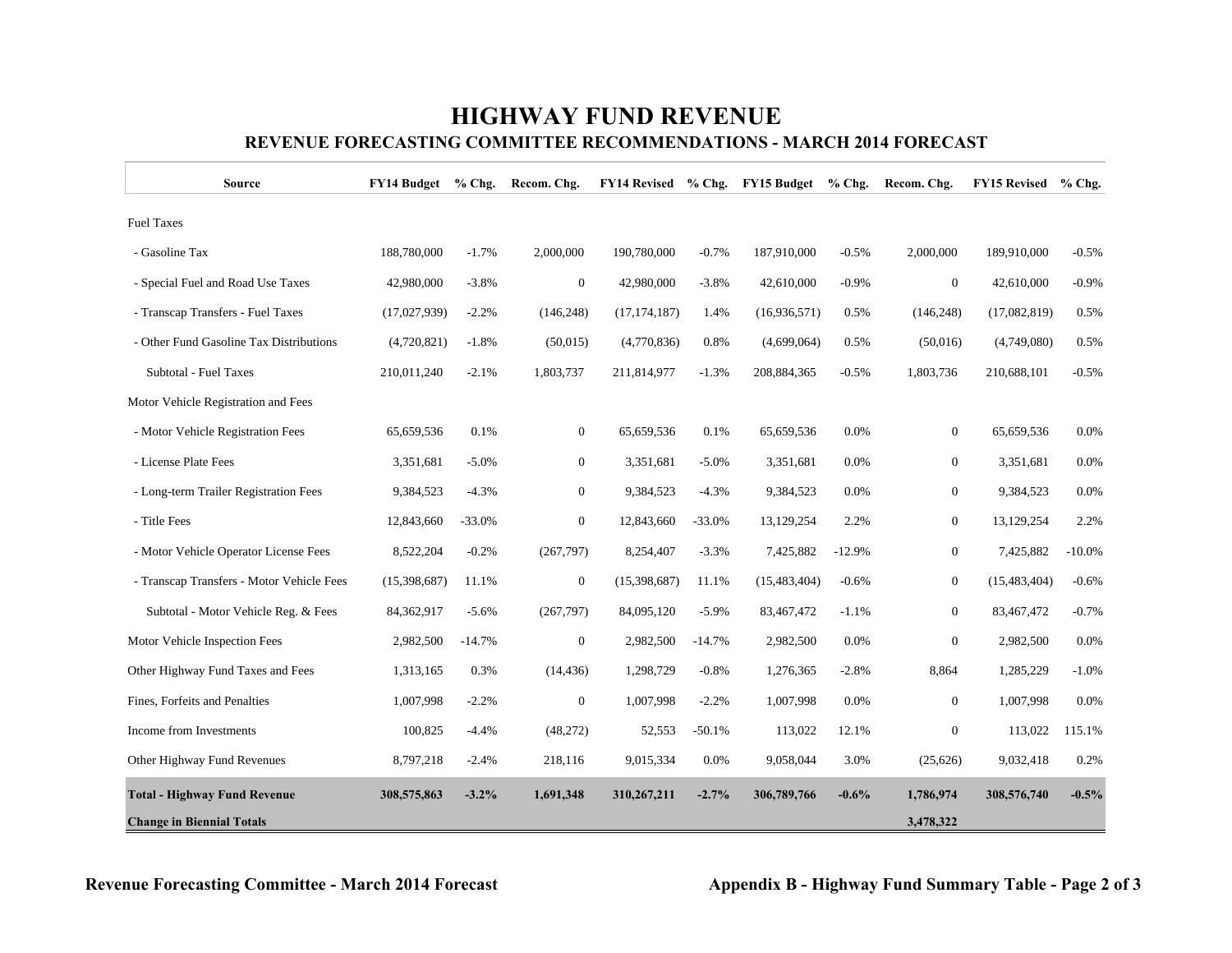## **HIGHWAY FUND REVENUE REVENUE FORECASTING COMMITTEE RECOMMENDATIONS - MARCH 2014 FORECAST**

| <b>Source</b>                             | <b>FY16 Projections</b> |         |                  |                |         | % Chg. Recom. Chg. FY16 Revised % Chg. FY17 Projections % Chg. Recom. Chg. FY17 Revised % Chg. |         |                  |                |         |
|-------------------------------------------|-------------------------|---------|------------------|----------------|---------|------------------------------------------------------------------------------------------------|---------|------------------|----------------|---------|
| <b>Fuel Taxes</b>                         |                         |         |                  |                |         |                                                                                                |         |                  |                |         |
| - Gasoline Tax                            | 187,530,000             | $-0.2%$ | 2,000,000        | 189,530,000    | $-0.2%$ | 187,150,000                                                                                    | $-0.2%$ | 2,000,000        | 189,150,000    | $-0.2%$ |
| - Special Fuel and Road Use Taxes         | 42,390,000              | $-0.5%$ | $\boldsymbol{0}$ | 42,390,000     | $-0.5%$ | 42,170,000                                                                                     | $-0.5%$ | $\mathbf{0}$     | 42,170,000     | $-0.5%$ |
| - Transcap Transfers - Fuel Taxes         | (16,892,283)            | 0.3%    | (146, 249)       | (17,038,532)   | 0.3%    | (16, 847, 996)                                                                                 | 0.3%    | (146, 248)       | (16,994,244)   | 0.3%    |
| - Other Fund Gasoline Tax Distributions   | (4,689,563)             | 0.2%    | (50, 014)        | (4,739,577)    | 0.2%    | (4,680,060)                                                                                    | 0.2%    | (50,015)         | (4,730,075)    | 0.2%    |
| Subtotal - Fuel Taxes                     | 208, 338, 154           | $-0.3%$ | 1,803,737        | 210,141,891    | $-0.3%$ | 207,791,944                                                                                    | $-0.3%$ | 1,803,737        | 209,595,681    | $-0.3%$ |
| Motor Vehicle Registration and Fees       |                         |         |                  |                |         |                                                                                                |         |                  |                |         |
| - Motor Vehicle Registration Fees         | 65,659,536              | 0.0%    | $\mathbf{0}$     | 65,659,536     | 0.0%    | 65,659,536                                                                                     | 0.0%    | $\mathbf{0}$     | 65,659,536     | 0.0%    |
| - License Plate Fees                      | 3,351,681               | 0.0%    | $\mathbf{0}$     | 3,351,681      | 0.0%    | 3,351,681                                                                                      | 0.0%    | $\mathbf{0}$     | 3,351,681      | 0.0%    |
| - Long-term Trailer Registration Fees     | 9,384,523               | 0.0%    | $\mathbf{0}$     | 9,384,523      | 0.0%    | 9,384,523                                                                                      | 0.0%    | $\mathbf{0}$     | 9,384,523      | 0.0%    |
| - Title Fees                              | 13,129,254              | 0.0%    | $\overline{0}$   | 13,129,254     | 0.0%    | 13,129,254                                                                                     | 0.0%    | $\overline{0}$   | 13,129,254     | 0.0%    |
| - Motor Vehicle Operator License Fees     | 7,425,882               | 0.0%    | $\mathbf{0}$     | 7,425,882      | 0.0%    | 7,425,881                                                                                      | 0.0%    | $\mathbf{0}$     | 7,425,881      | 0.0%    |
| - Transcap Transfers - Motor Vehicle Fees | (15, 483, 404)          | 0.0%    | $\mathbf{0}$     | (15, 483, 404) | 0.0%    | (15, 483, 404)                                                                                 | 0.0%    | $\boldsymbol{0}$ | (15, 483, 404) | 0.0%    |
| Subtotal - Motor Vehicle Reg. & Fees      | 83,467,472              | 0.0%    | $\mathbf{0}$     | 83,467,472     | 0.0%    | 83,467,471                                                                                     | 0.0%    | $\mathbf{0}$     | 83,467,471     | 0.0%    |
| Motor Vehicle Inspection Fees             | 2,982,500               | 0.0%    | $\mathbf{0}$     | 2,982,500      | 0.0%    | 2,982,500                                                                                      | 0.0%    | $\boldsymbol{0}$ | 2,982,500      | 0.0%    |
| Other Highway Fund Taxes and Fees         | 1,276,365               | 0.0%    | 22,364           | 1,298,729      | 1.1%    | 1,276,365                                                                                      | 0.0%    | 8,864            | 1,285,229      | $-1.0%$ |
| Fines, Forfeits and Penalties             | 1,007,998               | 0.0%    | $\mathbf{0}$     | 1,007,998      | 0.0%    | 1,007,998                                                                                      | 0.0%    | $\mathbf{0}$     | 1,007,998      | 0.0%    |
| Income from Investments                   | 291,666                 | 158.1%  | $\mathbf{0}$     | 291,666        | 158.1%  | 458,305                                                                                        | 57.1%   | $\boldsymbol{0}$ | 458,305        | 57.1%   |
| Other Highway Fund Revenues               | 9,058,044               | 0.0%    | (25,626)         | 9,032,418      | 0.0%    | 9,058,044                                                                                      | 0.0%    | (25,626)         | 9,032,418      | 0.0%    |
| <b>Total - Highway Fund Revenue</b>       | 306,422,199             | $-0.1%$ | 1,800,475        | 308,222,674    | $-0.1%$ | 306,042,627                                                                                    | $-0.1%$ | 1,786,975        | 307,829,602    | $-0.1%$ |
| <b>Change in Biennial Totals</b>          |                         |         |                  |                |         |                                                                                                |         | 3,587,450        |                |         |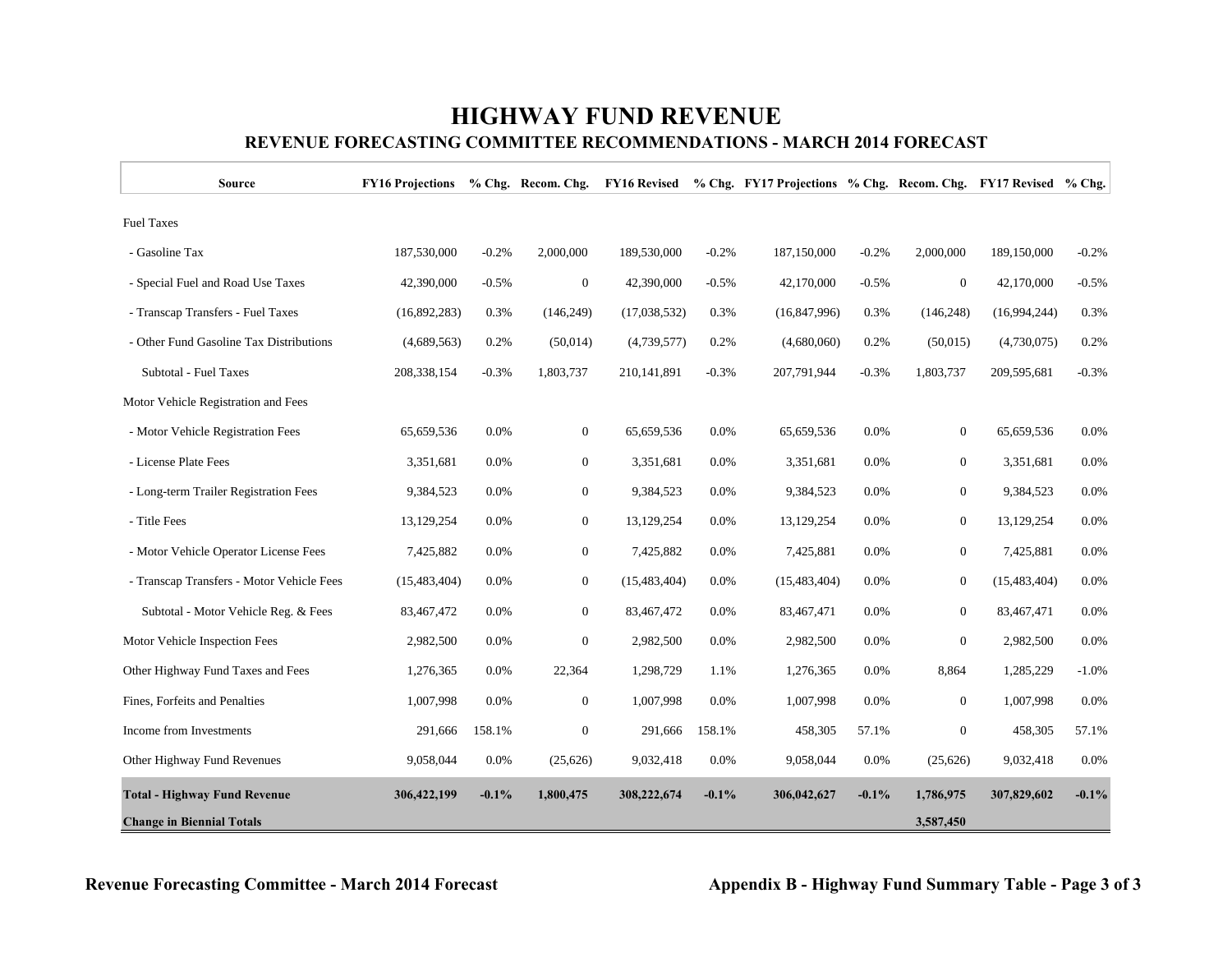## **FUND FOR A HEALTHY MAINE (FHM) REVENUE (TOBACCO SETTLEMENT REVENUE)**

#### **REVENUE FORECASTING COMMITTEE RECOMMENDATIONS - MARCH 2014 FORECAST**

| <b>Source</b>                                                 | <b>FY09 Actual</b> | <b>FY10 Actual</b> | $%$ Chg. | <b>FY11 Actual</b> |          | % Chg. FY12 Actual | $%$ Chg. | <b>FY13 Actual</b> | $%$ Chg.   | <b>FY13 Budget</b> | Variance       | $%$ Chg. |
|---------------------------------------------------------------|--------------------|--------------------|----------|--------------------|----------|--------------------|----------|--------------------|------------|--------------------|----------------|----------|
| <b>Tobacco Settlement Payments:</b>                           |                    |                    |          |                    |          |                    |          |                    |            |                    |                |          |
| - Base Payments                                               | 52,579,385         | 43,756,453         | $-16.8%$ | 41,484,712         | $-5.2%$  | 42,306,831         | 2.0%     | 42,276,735         | $-0.1%$    | 42,536,456         | (259, 721)     | $-0.6\%$ |
| - Strategic Contribution Payments                             | 10,799,369         | 9,375,838          | $-13.2%$ | 8,544,647          | $-8.9\%$ | 8,702,217          | 1.8%     | 8,709,923          | 0.1%       | 8,450,202          | 259,721        | 3.1%     |
| Racino Revenue *                                              | 4,981,163          | 4,500,000          | $-9.7\%$ | 4,500,000          | 0.0%     | 4,500,000          | 0.0%     | $\overline{0}$     | $-100.0\%$ | $\mathbf{0}$       | $\theta$       | N/A      |
| Income from Investments                                       | 49,819             | 20,511             | $-58.8%$ | 2,494              | $-87.8%$ | 7,858              | 215.0%   | 5,657              | $-28.0%$   | 4,469              | 1,188          | 26.6%    |
| <b>Attorney General Reimbursements</b><br>and Other Income ** | $\overline{0}$     | (92,660)           | N/A      | (145, 147)         | $-56.6%$ | $\overline{0}$     | 100.0%   | $\overline{0}$     | N/A        | $\mathbf{0}$       | $\overline{0}$ | N/A      |
| <b>Total - FHM Revenue</b>                                    | 68,409,736         | 57,560,142         | $-15.9%$ | 54,386,707         | $-5.5%$  | 55,516,906         | 2.1%     | 50,992,315         | $-8.1\%$   | 50,991,127         | 1,188          | $-8.2\%$ |

\* Racino Revenue reflects that portion of the State's share of proceeds from slot machines at commercial race tracks designated for the Fund for a Healthy Maine. For fiscal years 2009-10, 2010-11, and 2011-12, PL 2009, c. 462, Pt. H. caps the proceeds transferred to the Fund for a Healthy Maine at \$4.5 million per year, with the balance transferred to the General Fund. PL 2011 c. 380, Part II extended the \$4.5 million cap through 2012-13. PL 2011 c. 477 re-directed \$2 million of the 2012-13 transfer to the General Fund and PL 2011, c. 657 re-directed the remaining \$2.5 million of the 2012-13 transfer to the General Fund.

\*\* Beginning in FY10, this category reflects revenue transfers from the Fund for a Healthy Maine to General Fund undedicated revenue to offset revenue reductions from the implementation of PL 2007, c. 467, which limited the sale of certain flavored cigars and cigarettes beginning July 1, 2009. PL 2011 c. 380, Part II eliminated this transfer effective July 1, 2011.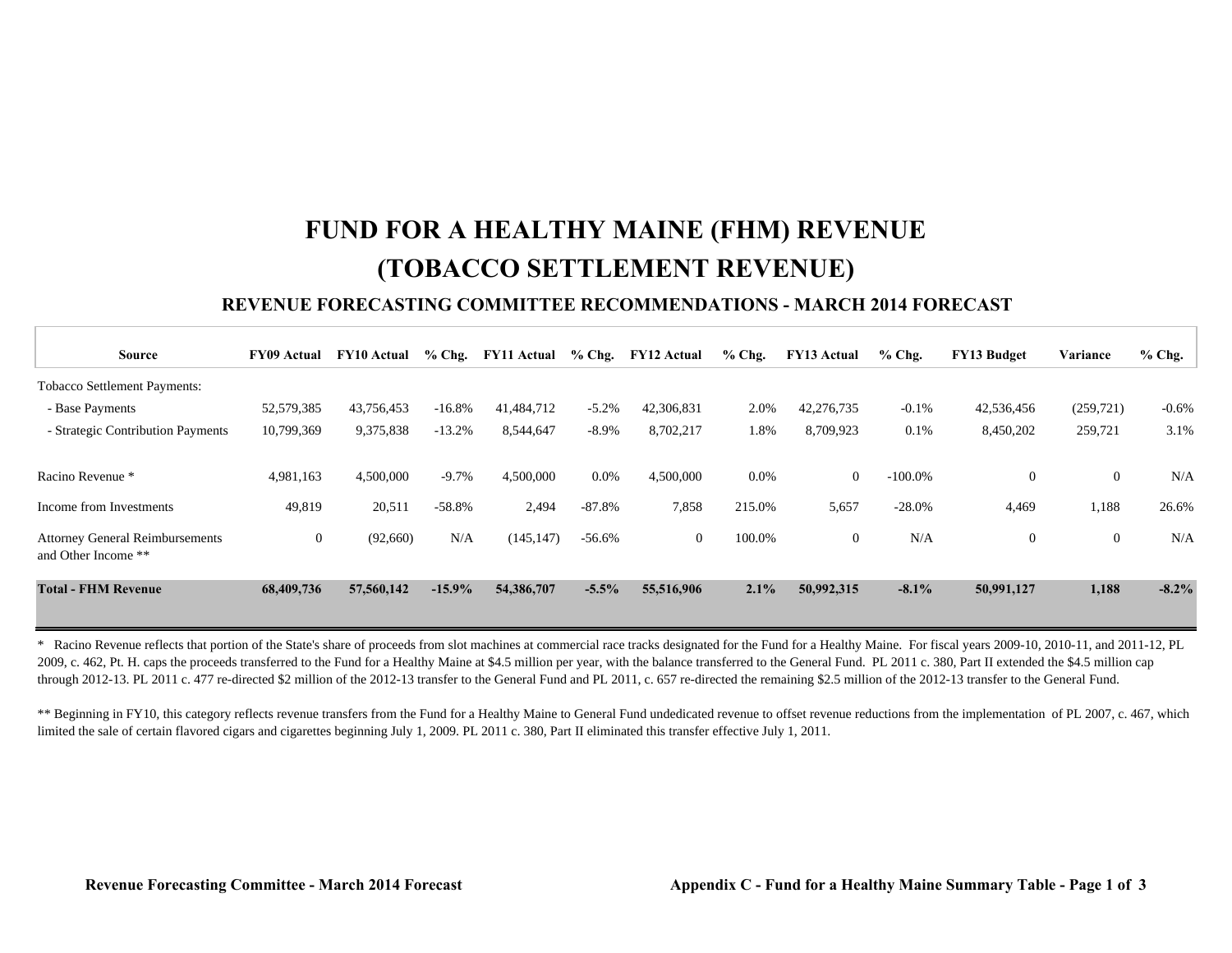## **FUND FOR A HEALTHY MAINE (FHM) REVENUE (TOBACCO SETTLEMENT REVENUE)**

#### **REVENUE FORECASTING COMMITTEE RECOMMENDATIONS - MARCH 2014 FORECAST**

| <b>Source</b>                                                 | <b>FY14 Budget</b> | $%$ Chg. | Recom. Chg.      | <b>FY14 Revised</b> | $%$ Chg. | <b>FY15 Budget</b> | $%$ Chg. | Recom. Chg.  | <b>FY15 Revised</b> | $%$ Chg. |
|---------------------------------------------------------------|--------------------|----------|------------------|---------------------|----------|--------------------|----------|--------------|---------------------|----------|
| <b>Tobacco Settlement Payments:</b>                           |                    |          |                  |                     |          |                    |          |              |                     |          |
| - Base Payments                                               | 41,825,854         | $-1.1%$  | 1,001,014        | 42,826,868          | 1.3%     | 41,379,781         | $-1.1%$  | 6,206,167    | 47,585,948          | 11.1%    |
| - Strategic Contribution Payments                             | 8,617,031          | $-1.1%$  | 213,980          | 8,831,011           | 1.4%     | 8,525,131          | $-1.1%$  | 137,382      | 8,662,513           | $-1.9%$  |
|                                                               |                    |          |                  |                     | N/A      |                    |          |              |                     |          |
| Racino Revenue *                                              | 4,259,143          | N/A      | $\mathbf{0}$     | 4,259,143           | N/A      | 4,430,980          | 4.0%     | $\mathbf{0}$ | 4,430,980           | 4.0%     |
| Income from Investments                                       | 3,754              | $-33.6%$ | $\boldsymbol{0}$ | 3,754               | $-33.6%$ | 5,090              | 35.6%    | $\mathbf{0}$ | 5,090               | 35.6%    |
| <b>Attorney General Reimbursements</b><br>and Other Income ** | $\mathbf{0}$       | N/A      | $\mathbf{0}$     | $\overline{0}$      | N/A      | $\theta$           | N/A      | $\mathbf{0}$ | $\overline{0}$      | N/A      |
| <b>Total - FHM Revenue</b>                                    | 54,705,782         | 7.3%     | 1,214,994        | 55,920,776          | 9.7%     | 54,340,982         | $-0.7\%$ | 6,343,549    | 60,684,531          | 8.5%     |
| <b>Change in Biennial Totals</b>                              |                    |          |                  |                     |          |                    |          | 7,558,543    |                     |          |

\* Racino Revenue reflects that portion of the State's share of proceeds from slot machines at commercial race tracks designated for the Fund for a Healthy Maine. For fiscal years 2009-10, 2010-11, and 2011-12, PL 2009, c. 462, Pt. H. caps the proceeds transferred to the Fund for a Healthy Maine at \$4.5 million per year, with the balance transferred to the General Fund. PL 2011 c. 380, Part II extended the \$4.5 million cap through 2012-13. PL 2011 c. 477 re-directed \$2 million of the 2012-13 transfer to the General Fund and PL 2011, c. 657 re-directed the remaining \$2.5 million of the 2012-13 transfer to the General Fund.

\*\* Beginning in FY10, this category reflects revenue transfers from the Fund for a Healthy Maine to General Fund undedicated revenue to offset revenue reductions from the implementation of PL 2007, c. 467, which limited the sale of certain flavored cigars and cigarettes beginning July 1, 2009. PL 2011 c. 380, Part II eliminated this transfer effective July 1, 2011.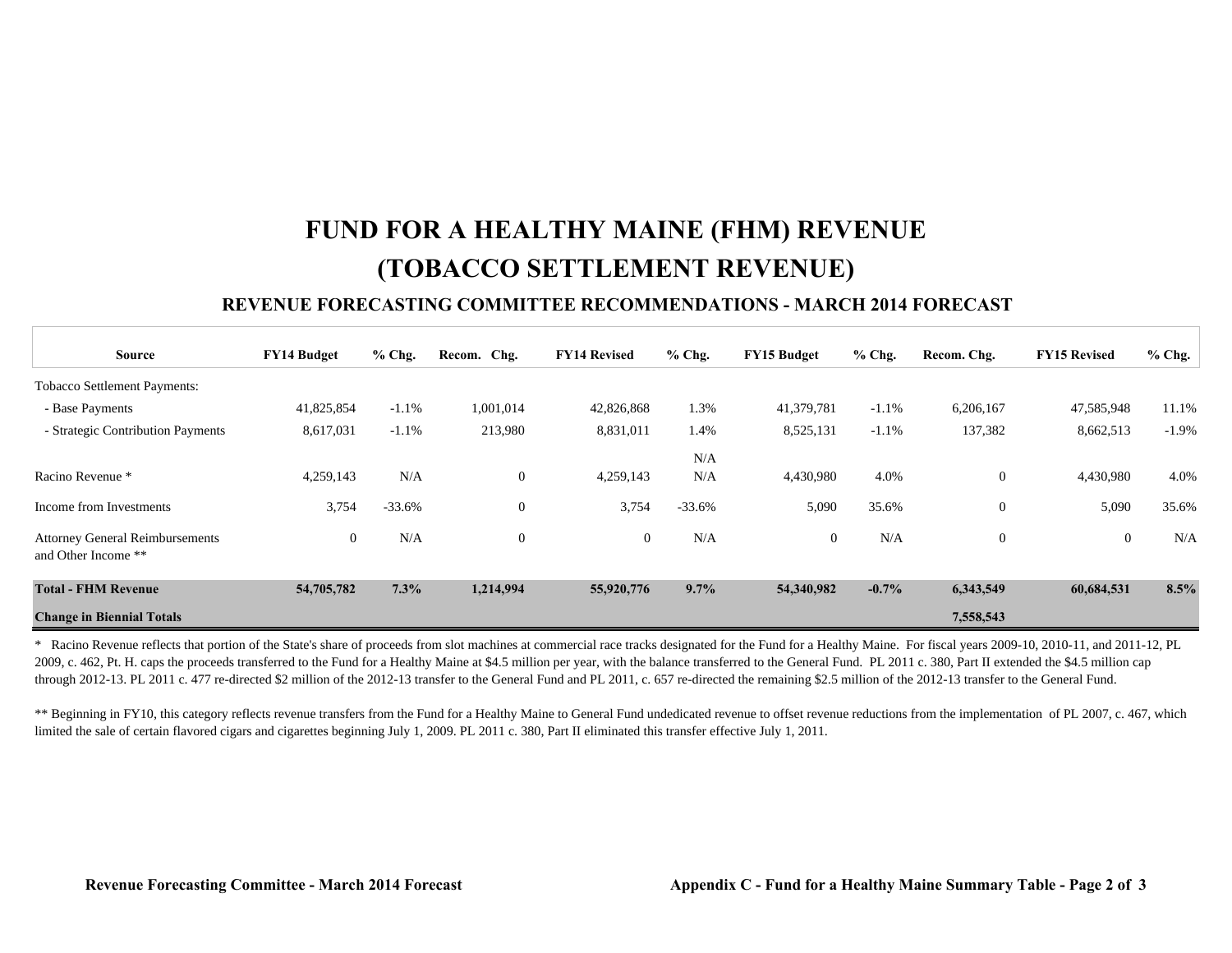## **FUND FOR A HEALTHY MAINE (FHM) REVENUE (TOBACCO SETTLEMENT REVENUE)**

#### **REVENUE FORECASTING COMMITTEE RECOMMENDATIONS - MARCH 2014 FORECAST**

| Source                                                        | <b>FY16 Projections</b> | $%$ Chg. | Recom. Chg.  | <b>FY16 Revised</b> | $%$ Chg. | <b>FY17 Projections</b> | $%$ Chg. | Recom. Chg.    | <b>FY17 Revised</b> | $%$ Chg. |
|---------------------------------------------------------------|-------------------------|----------|--------------|---------------------|----------|-------------------------|----------|----------------|---------------------|----------|
| <b>Tobacco Settlement Payments:</b>                           |                         |          |              |                     |          |                         |          |                |                     |          |
| - Base Payments                                               | 40,938,466              | $-1.1%$  | 685,614      | 41,624,080          | $-12.5%$ | 40,501,857              | $-1.1%$  | 733,179        | 41,235,036          | $-0.9\%$ |
| - Strategic Contribution Payments                             | 8,434,210               | $-1.1%$  | 147,541      | 8,581,751           | $-0.9\%$ | 8,344,259               | $-1.1%$  | 157,483        | 8,501,742           | $-0.9%$  |
|                                                               |                         |          |              |                     |          |                         |          |                |                     |          |
| Racino Revenue *                                              | 4,475,290               | 1.0%     | $\mathbf{0}$ | 4,475,290           | 1.0%     | 4,520,043               | 1.0%     | $\overline{0}$ | 4,520,043           | 1.0%     |
| Income from Investments                                       | 13,485                  | 164.9%   | $\mathbf{0}$ | 13,485              | 164.9%   | 17,949                  | 33.1%    | $\overline{0}$ | 17,949              | 33.1%    |
| <b>Attorney General Reimbursements</b><br>and Other Income ** | $\boldsymbol{0}$        | N/A      | $\theta$     | $\mathbf{0}$        | N/A      | $\theta$                | N/A      | $\overline{0}$ | $\mathbf{0}$        | N/A      |
| <b>Total - FHM Revenue</b>                                    | 53,861,451              | $-0.9\%$ | 833,155      | 54,694,606          | $-9.9\%$ | 53,384,108              | $-0.9\%$ | 890,662        | 54,274,770          | $-0.8\%$ |
| <b>Change in Biennial Totals</b>                              |                         |          |              |                     |          |                         |          | 1,723,817      |                     |          |

\* Racino Revenue reflects that portion of the State's share of proceeds from slot machines at commercial race tracks designated for the Fund for a Healthy Maine. For fiscal years 2009-10, 2010-11, and 2011-12, PL 2009, c. 462, Pt. H. caps the proceeds transferred to the Fund for a Healthy Maine at \$4.5 million per year, with the balance transferred to the General Fund. PL 2011 c. 380, Part II extended the \$4.5 million cap through 2012-13. PL 2011 c. 477 re-directed \$2 million of the 2012-13 transfer to the General Fund and PL 2011, c. 657 re-directed the remaining \$2.5 million of the 2012-13 transfer to the General Fund.

\*\* Beginning in FY10, this category reflects revenue transfers from the Fund for a Healthy Maine to General Fund undedicated revenue to offset revenue reductions from the implementation of PL 2007, c. 467, which limited the sale of certain flavored cigars and cigarettes beginning July 1, 2009. PL 2011 c. 380, Part II eliminated this transfer effective July 1, 2011.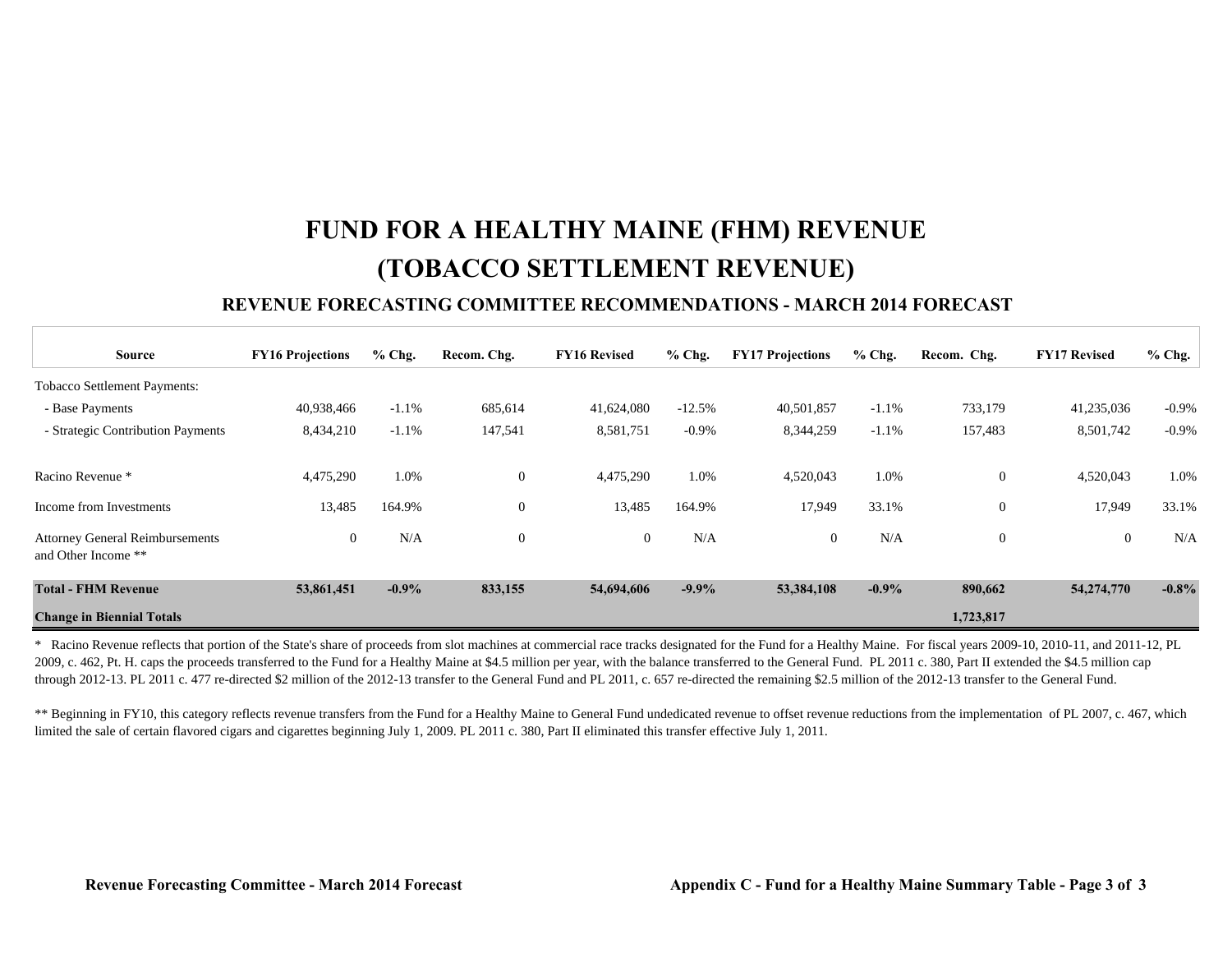## **MEDICAID/MAINECARE DEDICATED REVENUE TAXESREVENUE FORECASTING COMMITTEE RECOMMENDATIONS - MARCH 2014 FORECAST**

| <b>Source</b>                                                          | <b>FY09 Actual</b> | <b>FY10 Actual</b> |         | % Chg. FY11 Actual | $%$ Chg. | <b>FY12 Actual</b> | $%$ Chg. | <b>FY13 Actual</b> | $%$ Chg. | <b>FY13 Budget</b> | Variance   | $%$ Chg. |
|------------------------------------------------------------------------|--------------------|--------------------|---------|--------------------|----------|--------------------|----------|--------------------|----------|--------------------|------------|----------|
| Nursing Facility Tax*                                                  | 28,777,390         | 32,403,540         | 12.6%   | 31,728,140         | $-2.1%$  | 34,073,327         | 7.4%     | 35,370,670         | 3.8%     | 35,349,317         | 21,353     | 3.7%     |
| Residential Treatment Facility (ICFs/MR)<br>$\text{Tax*}$              | 1,572,670          | 1,859,374          | 18.2%   | 1,817,768          | $-2.2%$  | 2,113,206          | 16.3%    | 1,929,457          | $-8.7\%$ | 1,970,446          | (40,989)   | $-6.8\%$ |
| Hospital Tax **                                                        | 69,958,821         | 70,140,794         | 0.3%    | 80,595,499         | 14.9%    | 80,909,981         | 0.4%     | 80,942,050         | $0.0\%$  | 81,386,215         | (444, 165) | 0.6%     |
| Service Provider Tax - Private Non-<br>Medical Institutions (PNMIs)*** | 37,720,482         | 35,609,109         | $-5.6%$ | 33,880,370         | $-4.9%$  | 34,829,087         | 2.8%     | 34,998,876         | 0.5%     | 34,569,000         | 429,876    | $-0.7%$  |
| <b>Total - Health Care Provider Taxes</b>                              | 138,029,363        | 140,012,817        | $1.4\%$ | 148,021,777        | $5.7\%$  | 151,925,600        | 2.6%     | 153,241,054        | $0.9\%$  | 153,274,978        | (33, 924)  | $0.9\%$  |

\* The nursing facility and residential treatment facility tax rates were decreased in PL 2007, c. 539, Part X from 6.0% to 5.5% beginning in FY09 consistent with federal law. PL 2011, c. 411 increases the rates back to 6% effective October 1, 2011 consistent with federal law.

\*\* The hospital tax base year was modified in PL 2007, c. 545, to hospital fiscal years ending during calendar year 2006 beginning in FY 09; again in PL 2009, c. 571 to hospital fiscal years ending during calendar year 2008 beginning in FY 11 and again in PL 2013, c. 368 to hospital fiscal years ending during calendar year 2012 beginning in FY 14.

\*\*\* The MaineCare service provider tax was expanded in FY06 to include: community support services (effective 6/29/05), day habilitation services (effective 7/1/05), personal support services (effective 7/1/05) and residential training services (effective 7/1/05)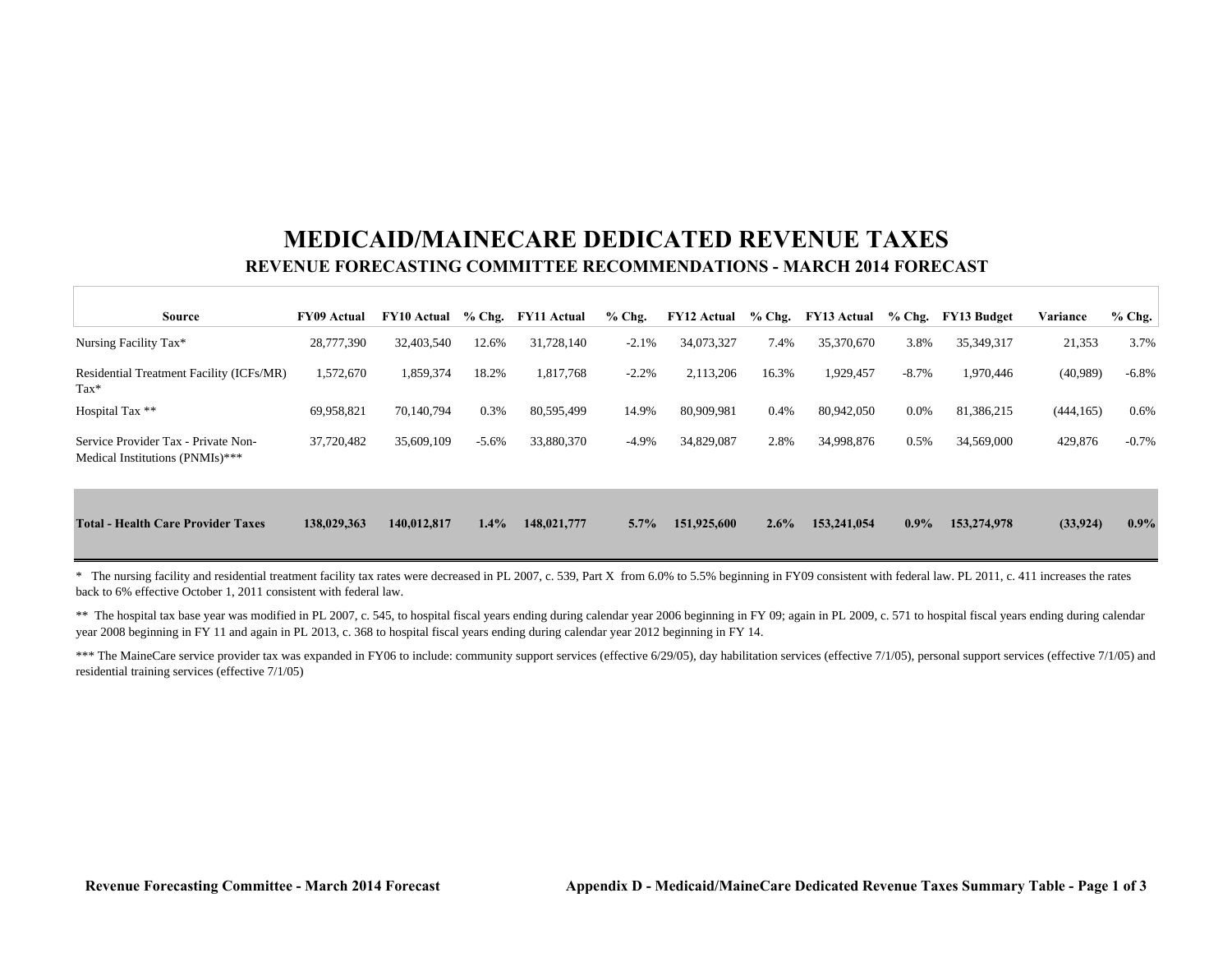## **MEDICAID/MAINECARE DEDICATED REVENUE TAXESREVENUE FORECASTING COMMITTEE RECOMMENDATIONS - MARCH 2014 FORECAST**

| <b>Source</b>                                                      | <b>FY14 Budget</b> | $%$ Chg. | Recom. Chg.    | <b>FY14 Revised</b> | $%$ Chg. | <b>FY15 Budget</b> | $%$ Chg. | Recom. Chg.      | <b>FY15 Revised</b> | $%$ Chg. |
|--------------------------------------------------------------------|--------------------|----------|----------------|---------------------|----------|--------------------|----------|------------------|---------------------|----------|
| Nursing Facility Tax*                                              | 35,349,317         | $-0.1%$  | $\overline{0}$ | 35,349,317          | $-0.1%$  | 35,349,317         | $0.0\%$  | $\overline{0}$   | 35,349,317          | 0.0%     |
| Residential Treatment Facility (ICFs/MR) Tax*                      | 1,970,446          | 2.1%     | $\overline{0}$ | 1,970,446           | 2.1%     | 1,970,446          | $0.0\%$  | $\boldsymbol{0}$ | 1,970,446           | $0.0\%$  |
| Hospital Tax **                                                    | 99,255,811         | 22.6%    | (3,192,945)    | 96,062,866          | 18.7%    | 99,255,811         | $0.0\%$  | (3,192,945)      | 96,062,866          | $0.0\%$  |
| Service Provider Tax - Private Non-Medical<br>Institutions (PNMIs) | 35,445,943         | 1.3%     | (390, 896)     | 35,055,047          | 0.2%     | 35,445,943         | $0.0\%$  | (390, 896)       | 35,055,047          | $0.0\%$  |
|                                                                    |                    |          |                |                     |          |                    |          |                  |                     |          |
| <b>Total - Health Care Provider Taxes</b>                          | 172,021,517        | 12.3%    | (3,583,841)    | 168,437,676         | $9.9\%$  | 172,021,517        | $0.0\%$  | (3,583,841)      | 168,437,676         | $0.0\%$  |
| <b>Change in Biennial Totals</b>                                   |                    |          |                |                     |          |                    |          | (7,167,682)      |                     |          |

\* The nursing facility and residential treatment facility tax rates were decreased in PL 2007, c. 539, Part X from 6.0% to 5.5% beginning in FY09 consistent with federal law. PL 2011, c. 411 increases the rates back to 6% effective October 1, 2011 consistent with federal law.

\*\* The hospital tax base year was modified in PL 2007, c. 545, to hospital fiscal years ending during calendar year 2006 beginning in FY 09; again in PL 2009, c. 571 to hospital fiscal years ending during calendar year 2008 beginning in FY 11 and again in PL 2013, c. 368 to hospital fiscal years ending during calendar year 2012 beginning in FY 14.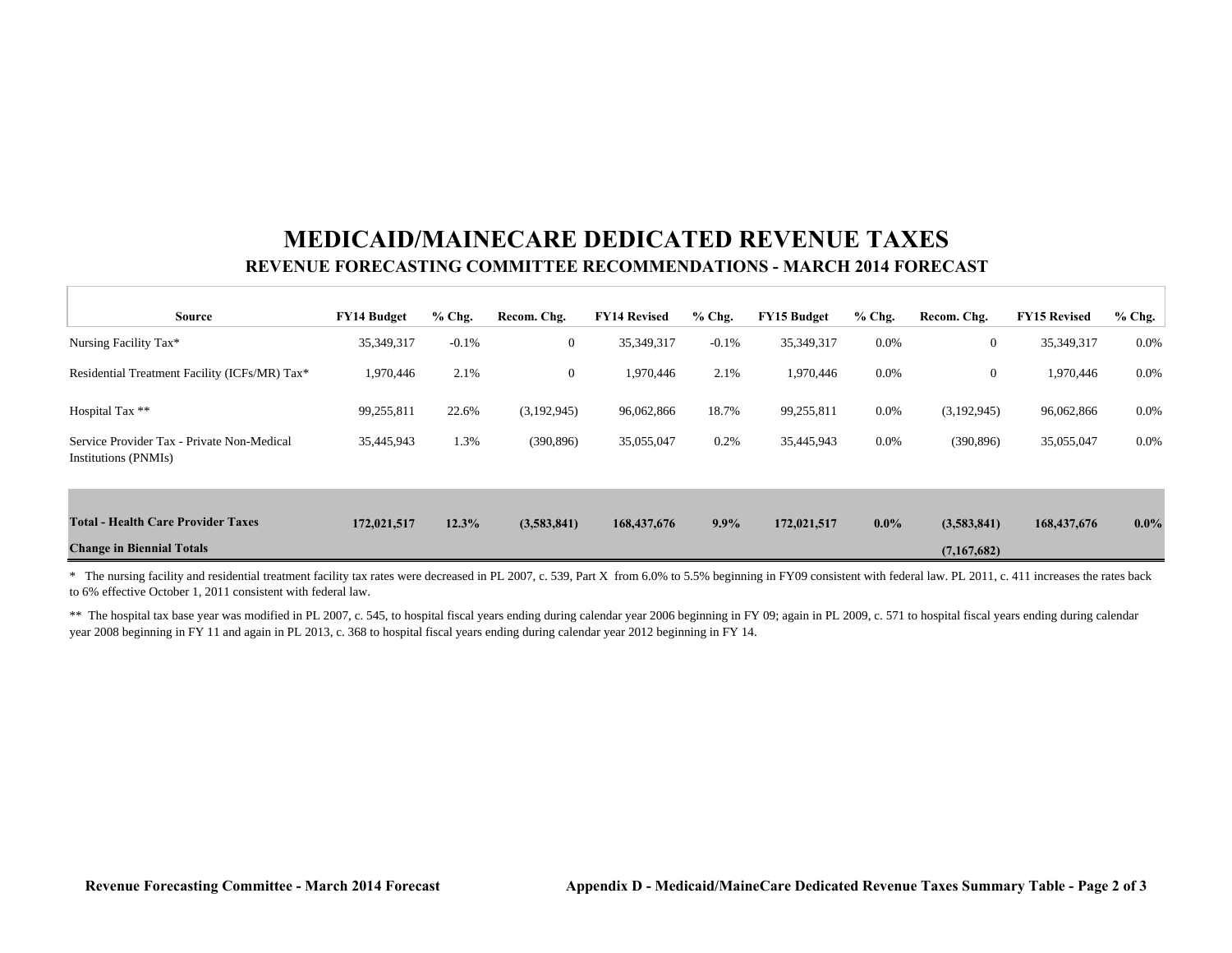## **MEDICAID/MAINECARE DEDICATED REVENUE TAXESREVENUE FORECASTING COMMITTEE RECOMMENDATIONS - MARCH 2014 FORECAST**

| <b>Source</b>                                                      | <b>FY 16 Projections</b> | $%$ Chg. | Recom. Chg.      | <b>FY16 Revised</b> | $%$ Chg. | <b>FY 17 Projections</b> | $%$ Chg. | Recom. Chg.    | <b>FY17 Revised</b> | $%$ Chg. |
|--------------------------------------------------------------------|--------------------------|----------|------------------|---------------------|----------|--------------------------|----------|----------------|---------------------|----------|
| Nursing Facility Tax*                                              | 35,349,317               | $0.0\%$  | $\boldsymbol{0}$ | 35,349,317          | $0.0\%$  | 35,349,317               | 0.0%     | $\overline{0}$ | 35,349,317          | 0.0%     |
| Residential Treatment Facility (ICFs/MR) Tax*                      | 1,970,446                | $0.0\%$  | $\boldsymbol{0}$ | 1,970,446           | $0.0\%$  | 1,970,446                | 0.0%     | $\overline{0}$ | 1,970,446           | 0.0%     |
| Hospital Tax **                                                    | 99,255,811               | $0.0\%$  | (3,192,945)      | 96,062,866          | $0.0\%$  | 99,255,811               | 0.0%     | (3,192,945)    | 96,062,866          | $0.0\%$  |
| Service Provider Tax - Private Non-Medical<br>Institutions (PNMIs) | 35,445,943               | $0.0\%$  | (390, 896)       | 35,055,047          | $0.0\%$  | 35,445,943               | 0.0%     | (390, 896)     | 35,055,047          | 0.0%     |
|                                                                    |                          |          |                  |                     |          |                          |          |                |                     |          |
| <b>Total - Health Care Provider Taxes</b>                          | 172,021,517              | $0.0\%$  | (3,583,841)      | 168,437,676         | $0.0\%$  | 172,021,517              | $0.0\%$  | (3,583,841)    | 168,437,676         | $0.0\%$  |
| <b>Change in Biennial Totals</b>                                   |                          |          |                  |                     |          |                          |          | (7,167,682)    |                     |          |

\* The nursing facility and residential treatment facility tax rates were decreased in PL 2007, c. 539, Part X from 6.0% to 5.5% beginning in FY09 consistent with federal law. PL 2011, c. 411 increases the rates back to 6% effective October 1, 2011 consistent with federal law.

\*\* The hospital tax base year was modified in PL 2007, c. 545, to hospital fiscal years ending during calendar year 2006 beginning in FY 09; again in PL 2009, c. 571 to hospital fiscal years ending during calendar year 2008 beginning in FY 11 and again in PL 2013, c. 368 to hospital fiscal years ending during calendar year 2012 beginning in FY 14.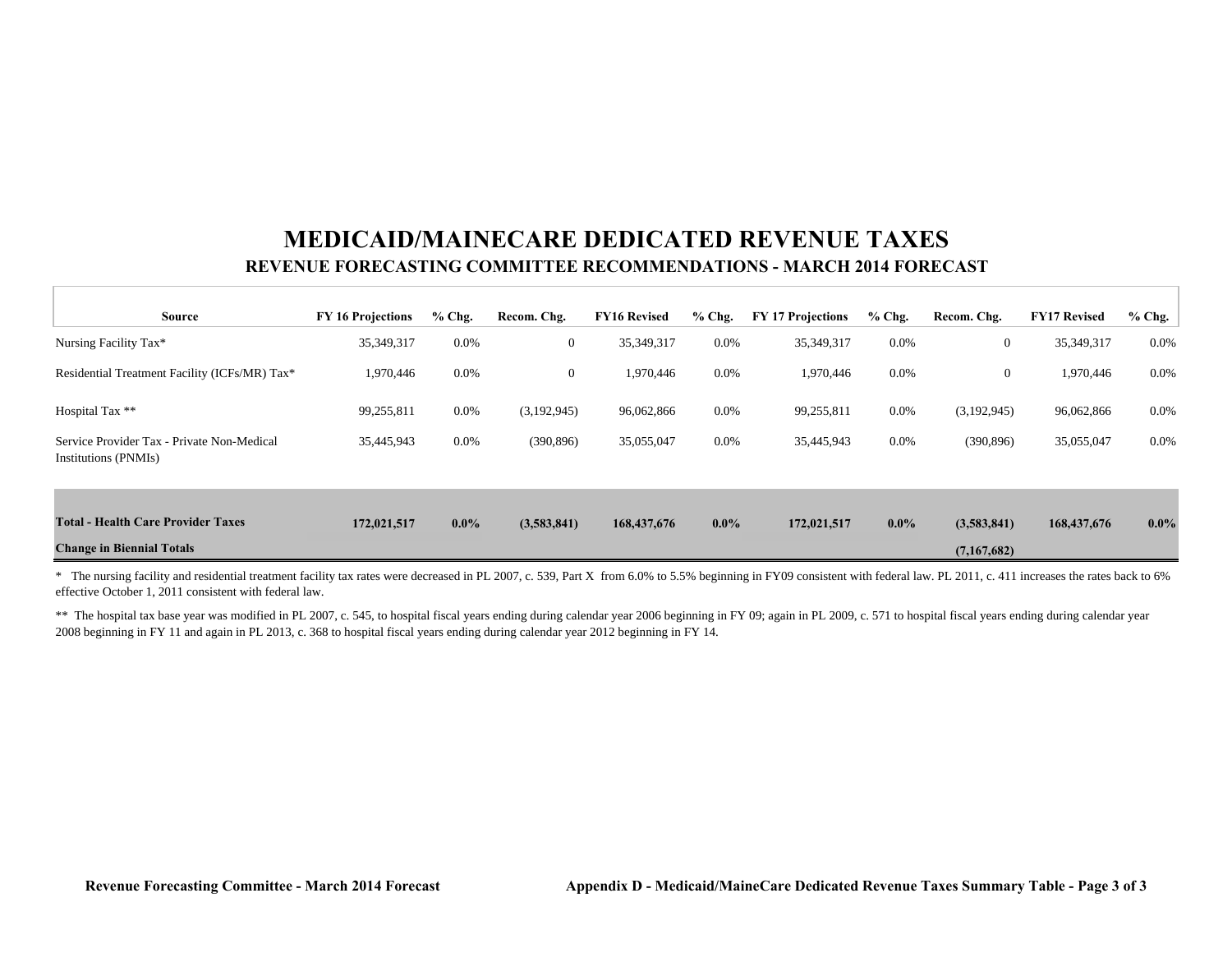

# **Revenue Forecasting Committee March 2014 Forecast**

# **Appendix E**

# **Economic Background Information**

## **Table of Contents**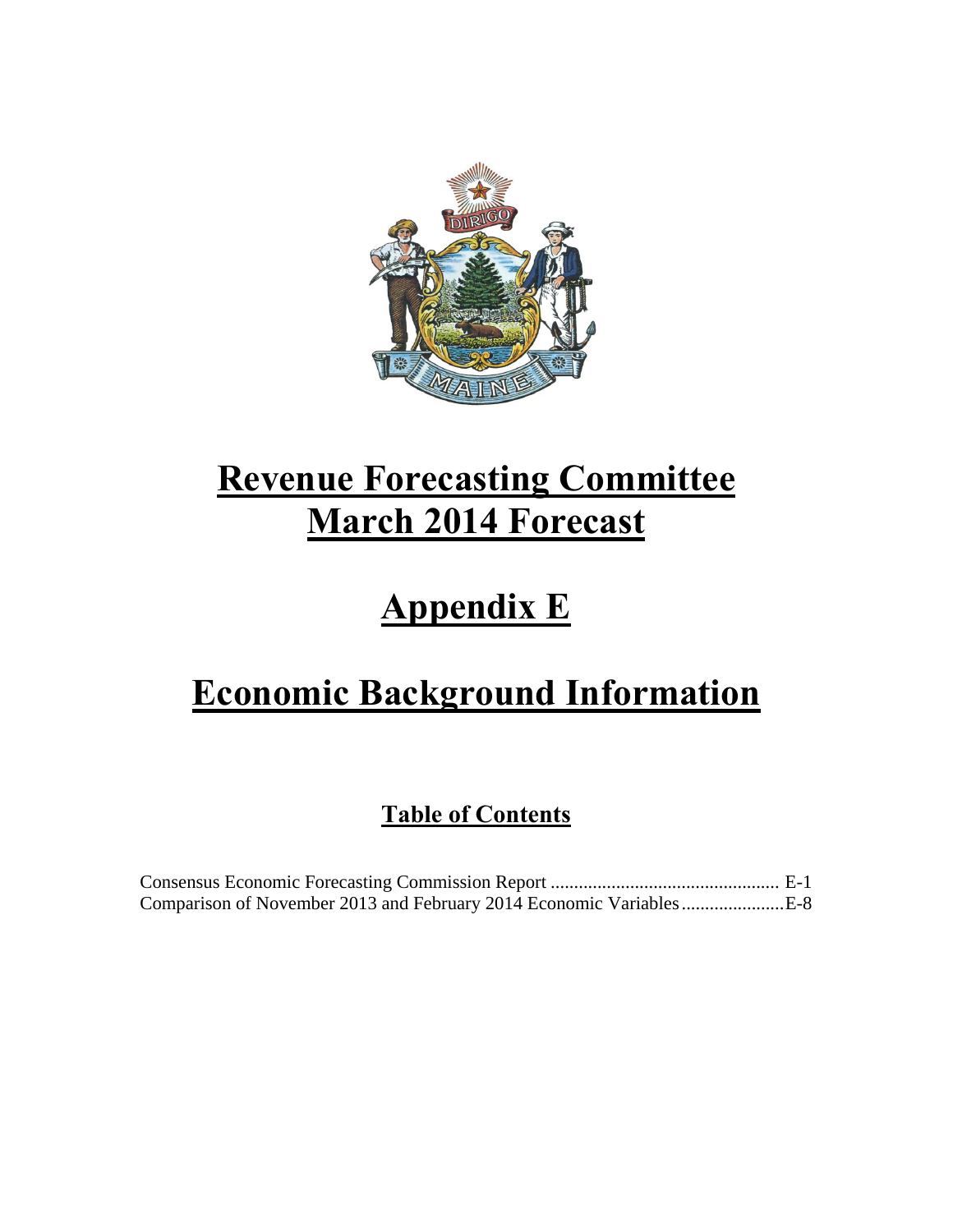## **Report of the CONSENSUS ECONOMIC FORECASTING COMMISSION February 1, 2014**

#### **Commissioners**

James A. Clair, Chair *Vice President Goold Health Systems, an Emdeon Company* 

Gradon R. Haehnel *Manager of Engineering & Asset Management Emera Maine* 

Joel D. Johnson *Economist Maine Center for Economic Policy* 

J. Scott Moody *Chief Executive Officer Maine Heritage Policy Center* 

Eric N. Stinneford *Vice President – Controller, Treasurer & Clerk Central Maine Power*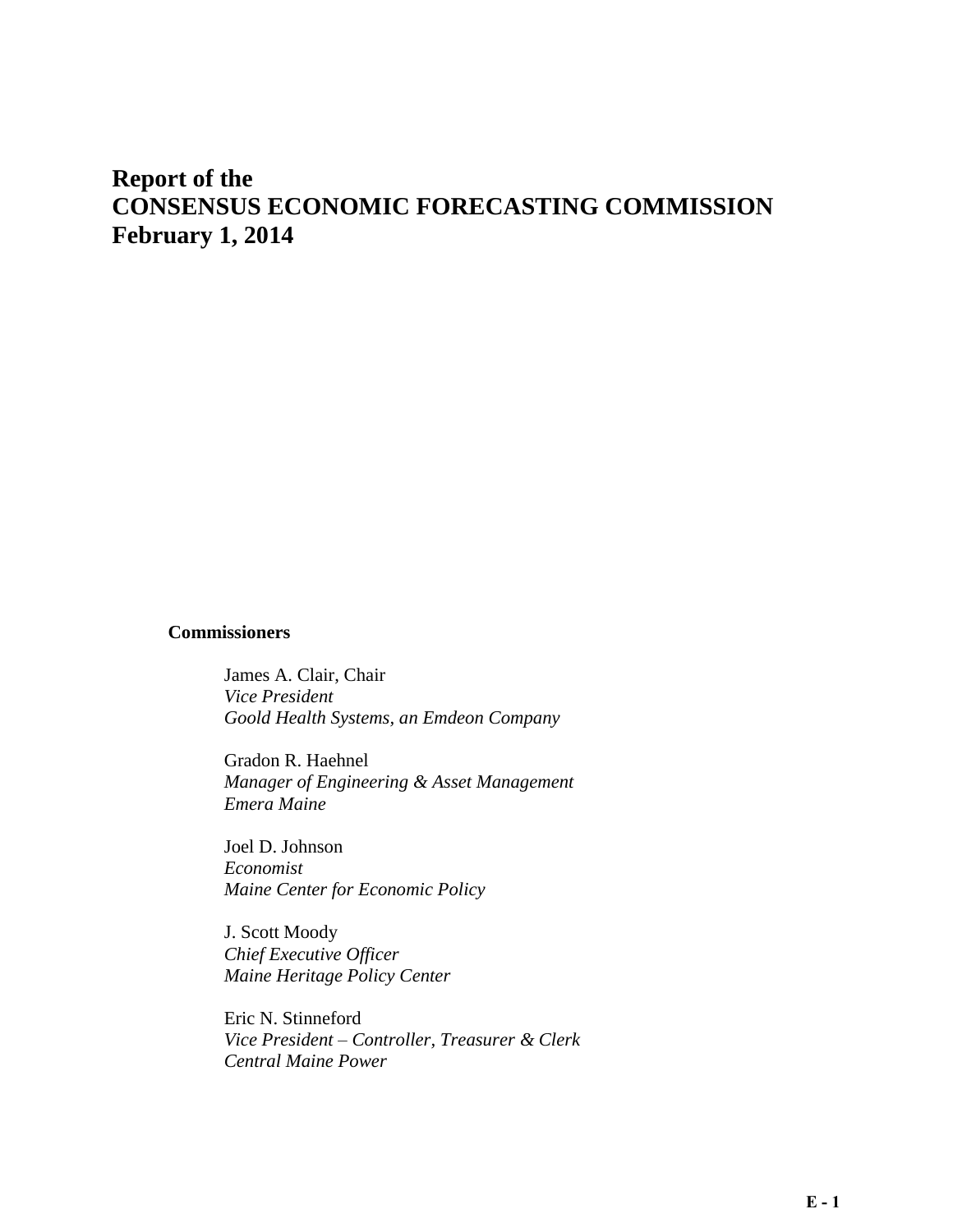#### **Summary**

The Maine Consensus Economic Forecasting Commission (CEFC) convened on January 30, 2014, to review and revise the November 2013 forecast. This report provides a summary of the Commission's findings.

The Maine and U.S. economies continued along the path of gradual improvement since the CEFC met in October 2013, with Maine's economy continuing to grow more slowly than the nation as a whole.

Personal income in Maine grew 2.5% year-over-year in the first three quarters of 2013, while wage and salary income, which makes up around half of total personal income, grew 2.7% over the same period. The debt-to-income level for Maine businesses and households jumped to prerecession levels in the second quarter of 2013. The Consumer Price Index was 1.5% higher in December 2013 than it was in December 2012.

Nationwide, consumer sentiment increased 9.9% month-over-month in December while small business optimism increased 1.5% over the month and was up 6.7% over the previous year's level. The price of crude oil decreased 0.3% in the fourth quarter of 2013 to around \$109 per barrel. Heating oil prices increased slightly through the current heating season while gasoline prices remained relatively steady.

Existing single-family home sales in Maine were up 11.5% in December 2013 compared to December 2012 and housing permits for the December 2012-November 2013 year were 14.4% higher than the previous 12-month period. The median home price in the Portland Metropolitan Statistical Area (York, Cumberland, and Sagadahoc Counties) increased 5.3% year-over-year in the third quarter of 2013. Mortgage delinquency rates remain above pre-recession levels but below peak crisis levels. The foreclosure rate in Maine declined in the third quarter of 2013 although it remained above the national rate for a fifth straight quarter.

With only one or two new data points, much of the forecast was left unchanged from the December 2013 forecast. Wage and salary employment, inflation, and several components of personal income were left unchanged. The major revisions to the forecast were to corporate profits and dividends, interest, and rent. Transfer payments were adjusted for 2013 and 2014. Non-farm proprietors' income was adjusted for 2013 only. In each of these cases, the forecast was adjusted to accept the IHS Economics baseline forecast.

The forecasts for wage and salary employment, wage and salary income, and supplements to wages and salaries remain below the Moody's Analytics and IHS Economics forecasts in most years. This is a result of the consensus that these forecasts are based on overly optimistic population projections for the state of Maine, causing employment forecasts, among other things, to grow at an unattainable rate. For this reason, employment and the components of income most closely correlated with employment levels were left unchanged from the previous downward revision.

Total personal income was left unchanged for 2013 and revised downwards by a tenth of a percentage point for each year of 2014-2017. The Commission accepted the baseline forecast from IHS Economics for corporate profits for all years.

The table below provides the forecast's major indicators.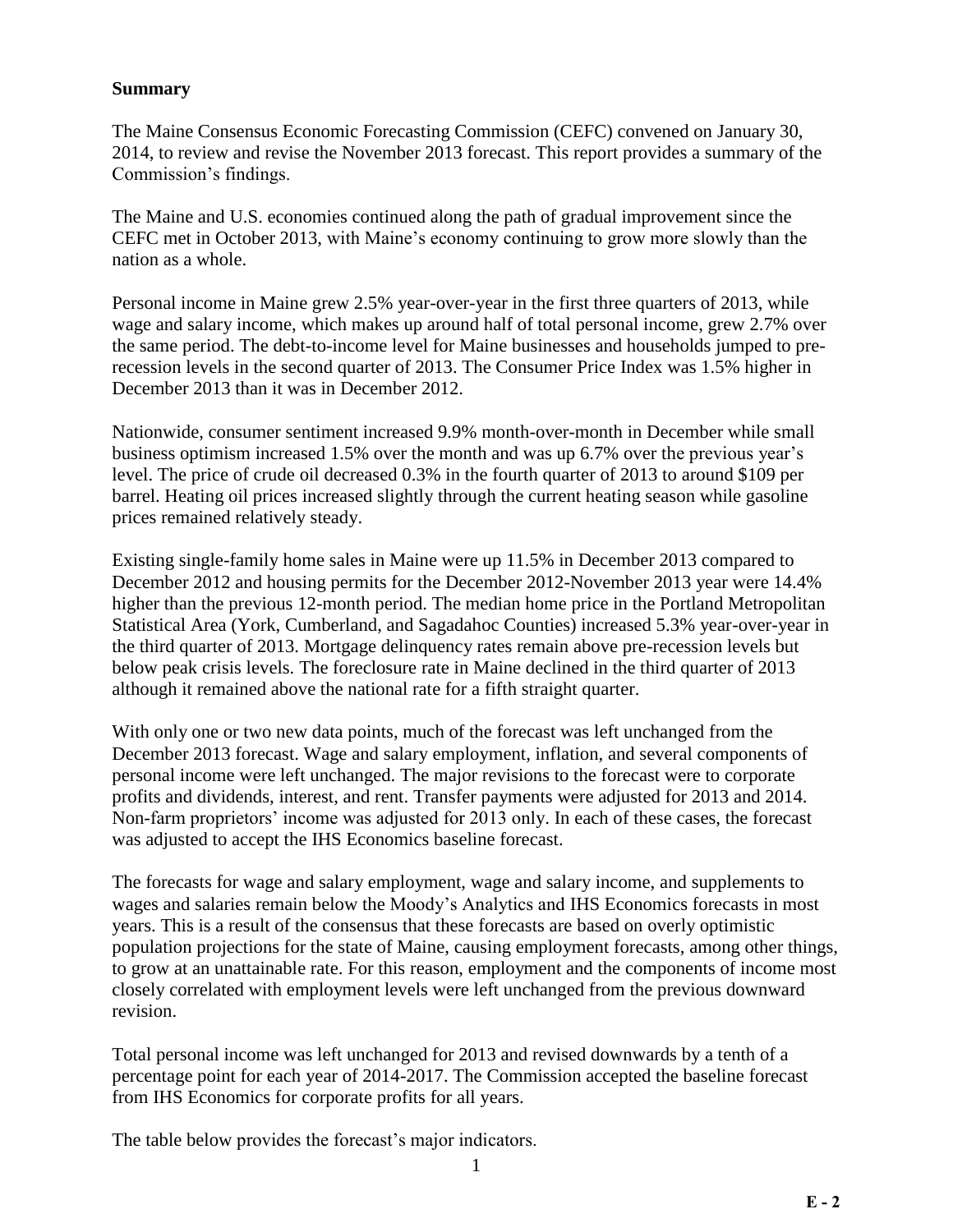| <b>Calendar Years</b>                                    | 2012 |         | $2013$ 2014 | 2015 | 2016 | 2017 |
|----------------------------------------------------------|------|---------|-------------|------|------|------|
| Wage & Salary Employment (Annual Percentage Change)      |      |         |             |      |      |      |
| <b>CEFC Forecast 11/2013</b>                             | 0.5  | 0.5     | 0.7         | 0.7  | 0.7  | 0.5  |
| <b>CEFC Forecast 02/2014</b>                             | 0.5  | 0.5     | 0.7         | 0.7  | 0.7  | 0.5  |
| <b>Personal Income (Annual Percentage Change)</b>        |      |         |             |      |      |      |
| <b>CEFC Forecast 11/2013</b>                             | 3.2  | 2.3     | 4.4         | 3.8  | 4.1  | 4.3  |
| <b>CEFC Forecast 02/2014</b>                             | 3.2  | 2.3     | 4.3         | 3.7  | 4.0  | 4.2  |
| <b>Wage and Salary Income (Annual Percentage Change)</b> |      |         |             |      |      |      |
| <b>CEFC Forecast 11/2013</b>                             | 2.3  | 2.4     | 3.4         | 3.4  | 3.4  | 3.4  |
| <b>CEFC Forecast 02/2014</b>                             | 2.3  | 2.4     | 3.4         | 3.4  | 3.4  | 3.4  |
| <b>CPI</b> (Annual Percentage Change)                    |      |         |             |      |      |      |
| <b>CEFC Forecast 11/2013</b>                             | 2.I  | $1.5\,$ | 1.6         | 1.7  | 1.9  | 1.9  |
| <b>CEFC Forecast 02/2014</b>                             | 2.1  | 1.5     | 1.6         | 17   | 1.9  | 1.9  |

In deliberations leading to consensus, the CEFC considered information presented by several state agencies, including the Maine Department of Labor, Maine Revenue Services, and the Office of Policy and Management. The following sections summarize these reports.

#### **Office of Policy and Management**

Very little new data was available since the CEFC last met in October 2013. In many cases, only one or two new data points were available.

According to preliminary estimates from the U.S. Bureau of Economic Analysis, total personal income grew 2.5% year-over-year and wage and salary income grew 2.7% year-over-year in the first three quarters of 2013. Total personal income for the final quarter of 2013 would need to be 0.7% lower than the first three quarters of 2013 to hit the CEFC's annual forecast for 2013. Wage and salary disbursements would also need to be 0.7% lower. Wage and salary disbursements, which are the largest component of personal income, averaged around \$25 billion in the first three quarters of 2013 (seasonally adjusted at annual rates). Total personal income averaged around \$54 billion. Maine's debt to income ratio was 23.7% in the third quarter of 2013. The debt to income ratio jumped dramatically in the second quarter of 2013, returning to pre-recession levels.

The Consumer Price Index (CPI) rose 1.5% from December 2012 to December 2013. Core inflation, which excludes food and energy prices, rose 1.7% over the same period. The Chained Consumer Price Index (Chained CPI) rose 1.3% from December 2012 to December 2013. Core inflation rose 1.5% over the same period. Chained CPI allows for substitutions in the basket of goods and services being measured.

In December 2013, the survey-based University of Michigan Consumer Sentiment Index increased 9.9% month-over-month and was up 13.2% from a year ago. The survey-based National Federation of Independent Business (NFIB) Small Business Optimism Index increased 1.5% from the previous month and was up 6.7% from December 2012.

The price of Brent crude oil was \$109.35 per barrel in the fourth quarter of 2013, a decrease of 0.3% from the third quarter of 2013 and a 0.7% decrease from the fourth quarter of 2012. The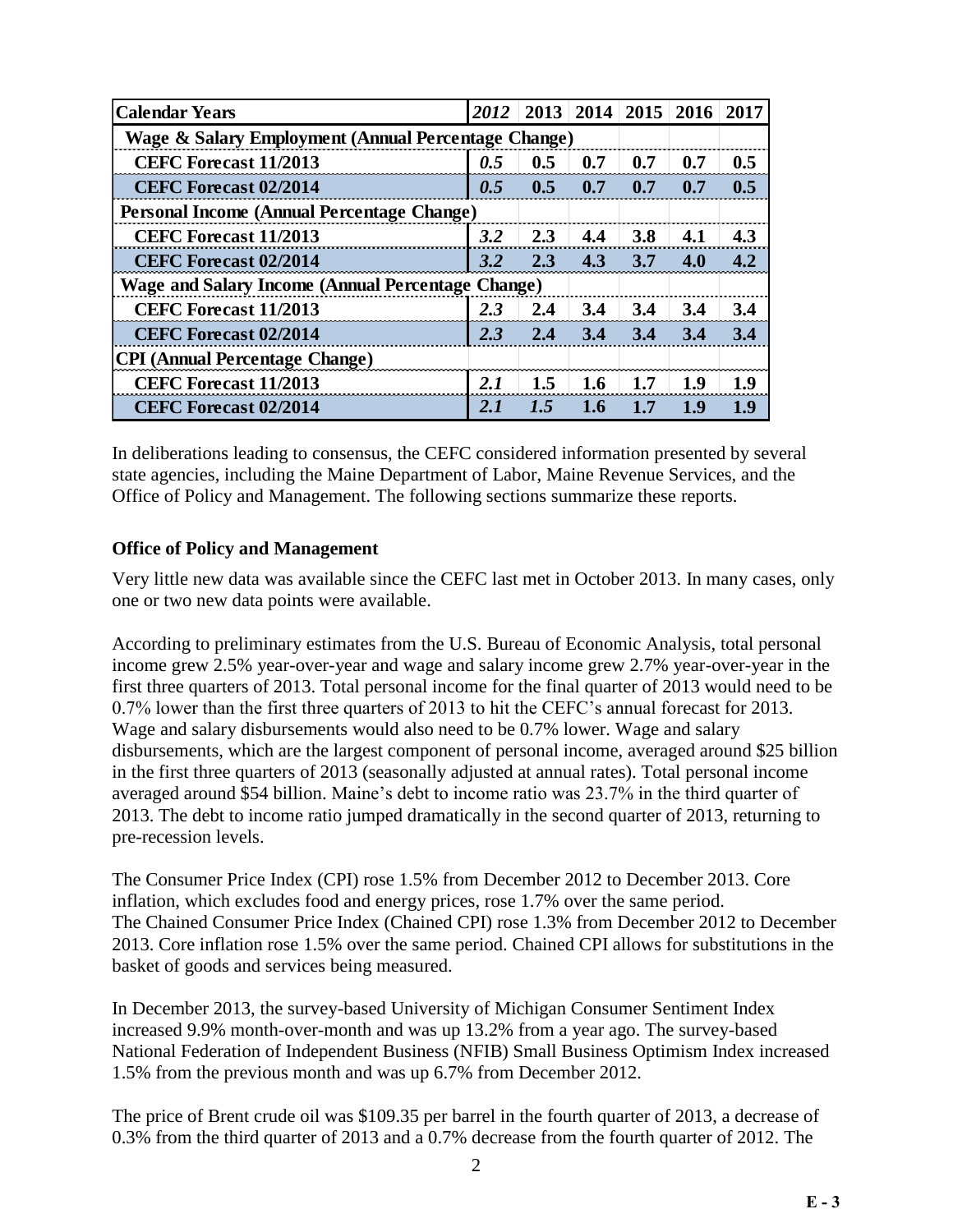price of heating oil in Maine has risen slightly through the 2013-2014 heating season, to \$3.83 the week of January 20, 2014. The price of heating oil in Maine has been fairly steady over the past three heating seasons, averaging around \$3.73/gallon. The price of gasoline in New England on January 20, 2014 averaged \$3.58, a decrease of \$0.03 per gallon over the previous week and unchanged from a year ago. The price of gasoline has ranged between approximately \$3.50 and \$4.00 per gallon since March of 2011.

Single family existing-home sales in Maine were up 11.5% in December 2013 compared to December 2012. Average monthly single unit housing permits in Maine in the 12-month period from December 2012 through November 2013 were 14.4% higher than in the previous 12-month period. The median home price in the Portland – South Portland – Biddeford metropolitan area increased 5.3% year-over-year in the third quarter of 2013. The median home price in the third quarter of 2013 was \$236,000. The share of mortgages in Maine that are delinquent 30 days or more was 6.6% in the third quarter of 2013, continuing the recent downward trend. The rate is below the recent peak of 9% in the first quarter of 2010 but remains above pre-recession levels. Maine's foreclosure rate declined to 0.71% in the third quarter of 2013, coming back down from two quarters of higher foreclosure starts, although remaining above the national rate for a fifth straight quarter.

#### **Maine Department of Labor**

Workforce conditions continue to gradually improve. Maine's unemployment rate trended down one full percentage point over the year to 6.2 percent in December. The improvement continues to be driven by rising employment to population ratios, which increased 0.7 points to 61.2 percent. Annual revisions to those preliminary estimates are in process and will be published in March. Revisions are likely to eliminate some the directional turns that occurred in 2013, demonstrating a steadier trend from month to month.

Improvement in Maine's unemployment rate continues to be driven by a rising share of employed population. This stands in significant contrast to the nation, which has had no improvement in the share of employed population in four years. U.S. unemployment rate declines have been due to millions leaving the labor force.

Payroll job growth in Maine continues to lag the nation during the recovery, though this reflects our lack of working age population growth. Private sector payroll job growth continues to be partially offset by declines in government. During the recovery, a large share of growth has been concentrated in human capital intensive sectors, including professional services, education, and health care. Job losses during and after the downturn were concentrated in labor-intensive sectors, including manufacturing, construction, and retail. A large share of workers displaced from those sectors lack the education or experience to become employed in the sectors that are growing.

Labor force participation rates differ significantly among age groups. Over 80 percent of those age 25 to 54 are in the labor force. Participation rates decline at an accelerating rate with age thereafter. Through the CEFC forecast horizon to 2017 Maine will have an unusually large share of population advancing into their upper 50s, 60s, and 70s, thousands of whom will leave the workforce. The population of young people who will enter the workforce is much smaller.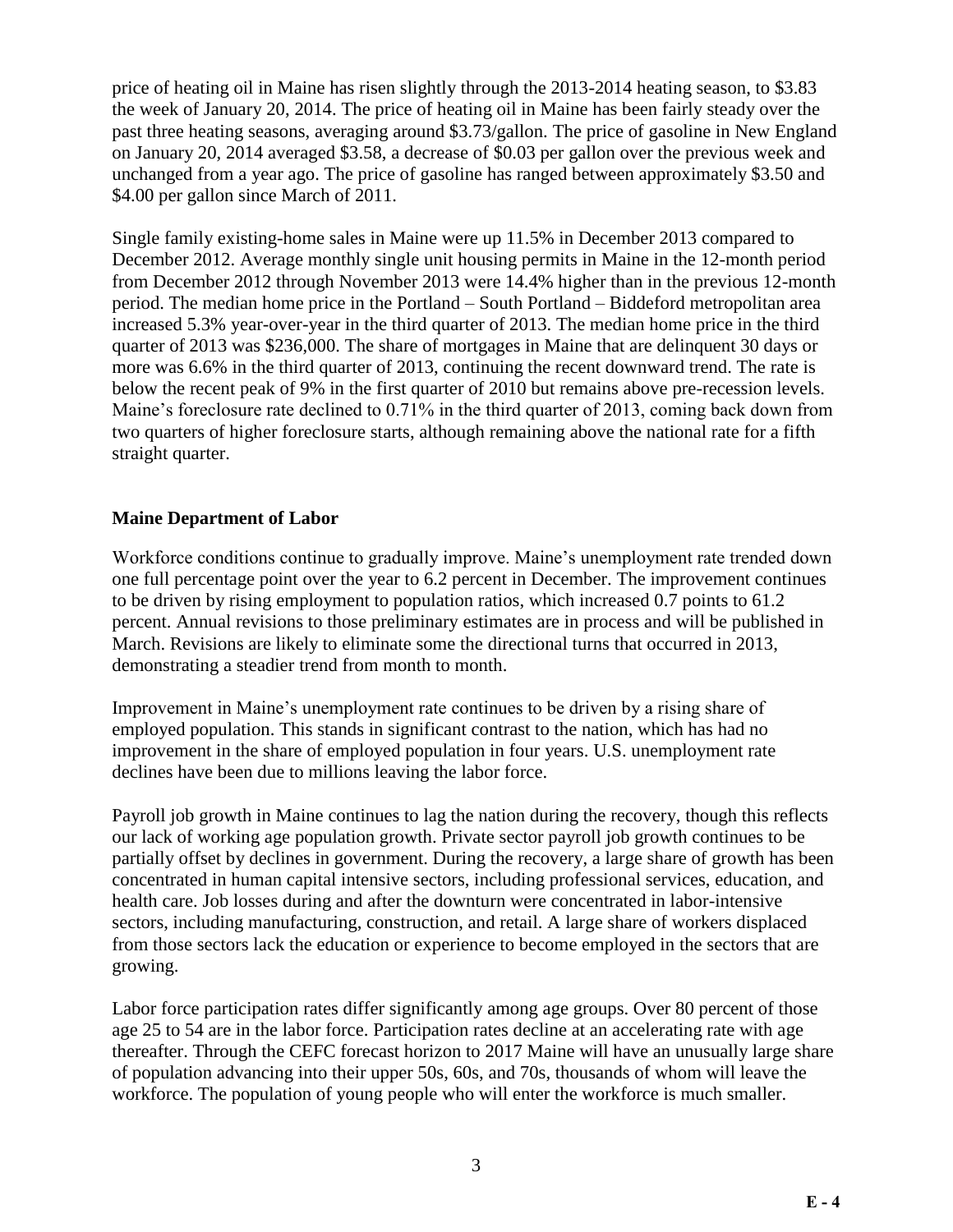In the near-term, a continuation on the path to more sound economic conditions will provide a counterbalance to the demographic tide. Given the size of the labor force today, a reduction in the unemployment rate to the 4.5 to 5 percent range that prevailed before the recession would produce employment growth of 9,000 to 12,000. Longer-term, especially after 2015, Maine will need to entice more working-age people into the state.

The presentation is available at [www.maine.gov/labor/cwri/publications/pdf/CEFC\\_January\\_30\\_2014.pdf](http://www.maine.gov/labor/cwri/publications/pdf/CEFC_January_30_2014.pdf)

#### **Maine Revenue Services**

Total general fund revenues for the month of December 2013 were over budget by \$5.1 million and over budget for the first half of FY14 by \$1.2 million (0.1%). The positive variance for the month came mostly from sales & use and individual income tax receipts, which were a combined \$7.6 million over budget for the month and fiscal year-to-date. Of the individual income tax variance for the month, three-quarters was from final payments being over budget and refunds being under budget.

The sales and use tax line was over budget by 2.6% (\$2.1 million) for December. December receipts represent November sales and the early stages of the holiday shopping season. Yearover-year taxable sales growth in November was 3.1%, approximately half the growth in taxable sales experienced over the previous six month period. The slowdown in taxable growth came from a moderation in the building supply and auto/transportation sales. The general sales tax rate was increased October 1, 2013, from 5% to 5.5% and the tax on meals and lodging was increased from 7% to 8%.

The highway fund was \$3.5 million over budget fiscal year-to-date, with a 3.8% variance in fuel tax collections driving the fiscal year surplus. However, even with the current increase, the fuel tax was only up 1.4% compared to the same six month period last fiscal year.

#### **Macroeconomic Assumptions**

Two different baseline economic forecasts were examined at the meeting: the Moody's Analytics baseline scenario and the IHS Economics baseline scenario, both for January 2014. Each forecast was based on a different set of national macroeconomic assumptions. These forecasts were then compared to the CEFC's November 2013 forecast. Overall, the CEFC felt the IHS Economics assumptions and forecast better reflected their current views of the economy. The key national macroeconomic assumptions from IHS are outlined below.

- The discretionary spending limits from the Bipartisan Budget Act have been incorporated into the forecast along with fourth-quarter assumptions from the October shutdown. The forecast assumes that extended unemployment benefits are not extended into 2014.
- The Fed continues tapering through most of 2014 in increments averaging around \$10 billion per Fed meeting. Tapering should wrap up by the fourth quarter of 2014.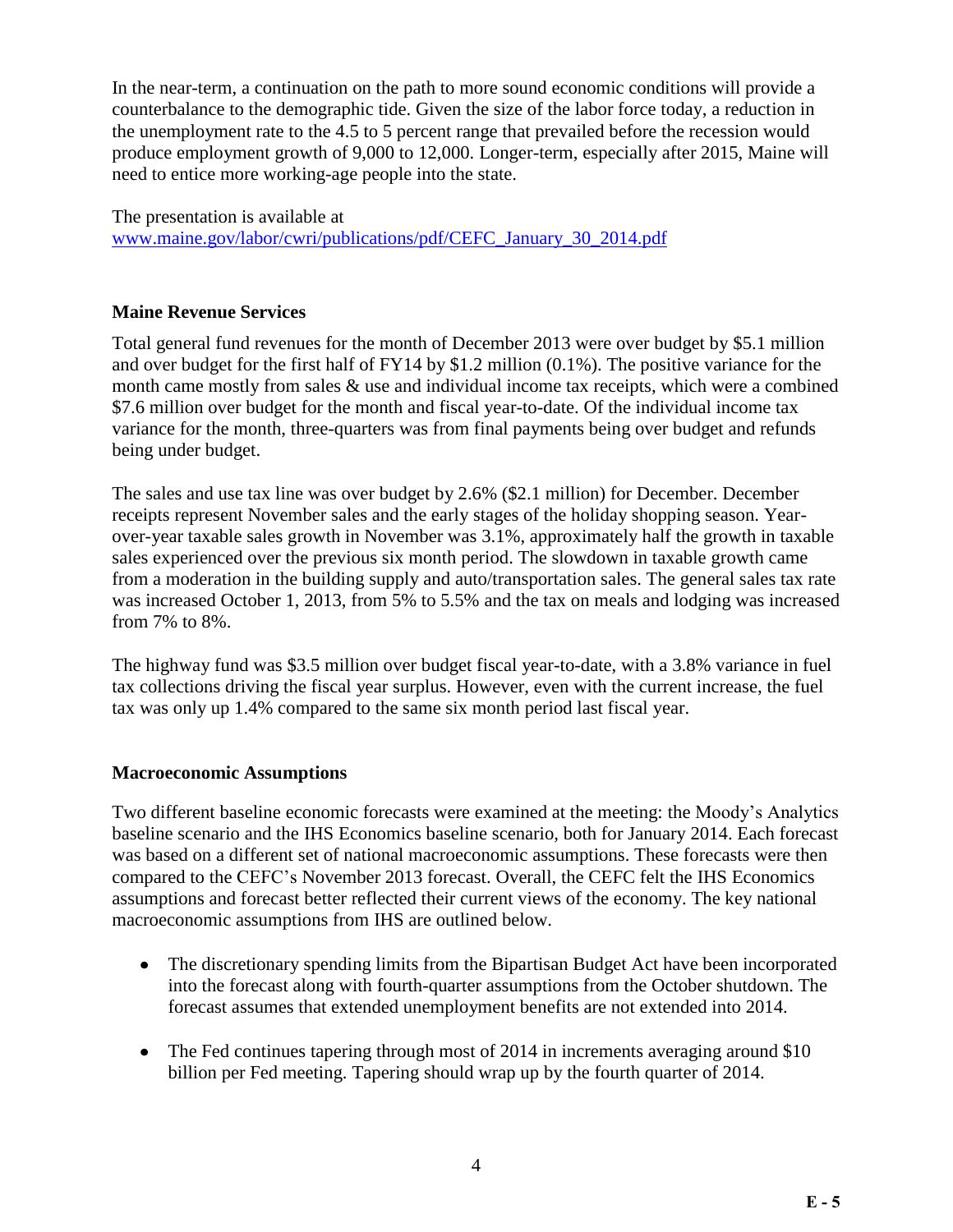- The dollar is expected to fall against the currencies of the U.S.'s major trading partners. Real GDP growth in the U.S.'s major-currency trading partners is projected to increase 2.0% annually.
- Brent crude oil prices are expected to remain in the \$99-\$108 range through 2019. Overall energy demand is expected to grow at a slower pace in 2014 than in 2013 and at an average rate of about 0.8% annually from 2014-2023 as energy conservation efforts take hold.

### **Consensus Forecast**

The CEFC members continued to believe that the national forecasts are likely overly optimistic in their population and employment projections for the state. The previous forecast lowered employment growth to reach a level more in line with current population trends and historical employment to population ratios. The new forecast left those growth rates unchanged. This results in employment around 616,000 in 2017; this remains below the pre-recession employment peak.

The CEFC also left unchanged its forecasts of wage and salary income growth and other labor income in order to keep in line with its previous employment forecast. Non-farm proprietors' income was left largely unchanged, with a 0.2 percentage point increase in 2013 to match new data reflected in the IHS baseline. The other components of personal income were adopted from the IHS baseline. The overall result for total personal income was no change to the growth rate in 2013 and a 0.1 percentage point reduction in each of the years from 2014-2017.

The CEFC left its forecast for inflation, as measured by the Consumer Price Index, unchanged for all years. The inflation forecast calls for relatively steady growth between 1.6% this year and 1.9% in 2016-2017. The CEFC again agreed with the IHS forecast for corporate profits.

In general, the CEFC felt that Maine is experiencing growth, albeit at a slower rate than the U.S., and there continue to be some sources of concern, primarily the demographic situation with an aging population and little to no population growth.

The following page provides the full forecast.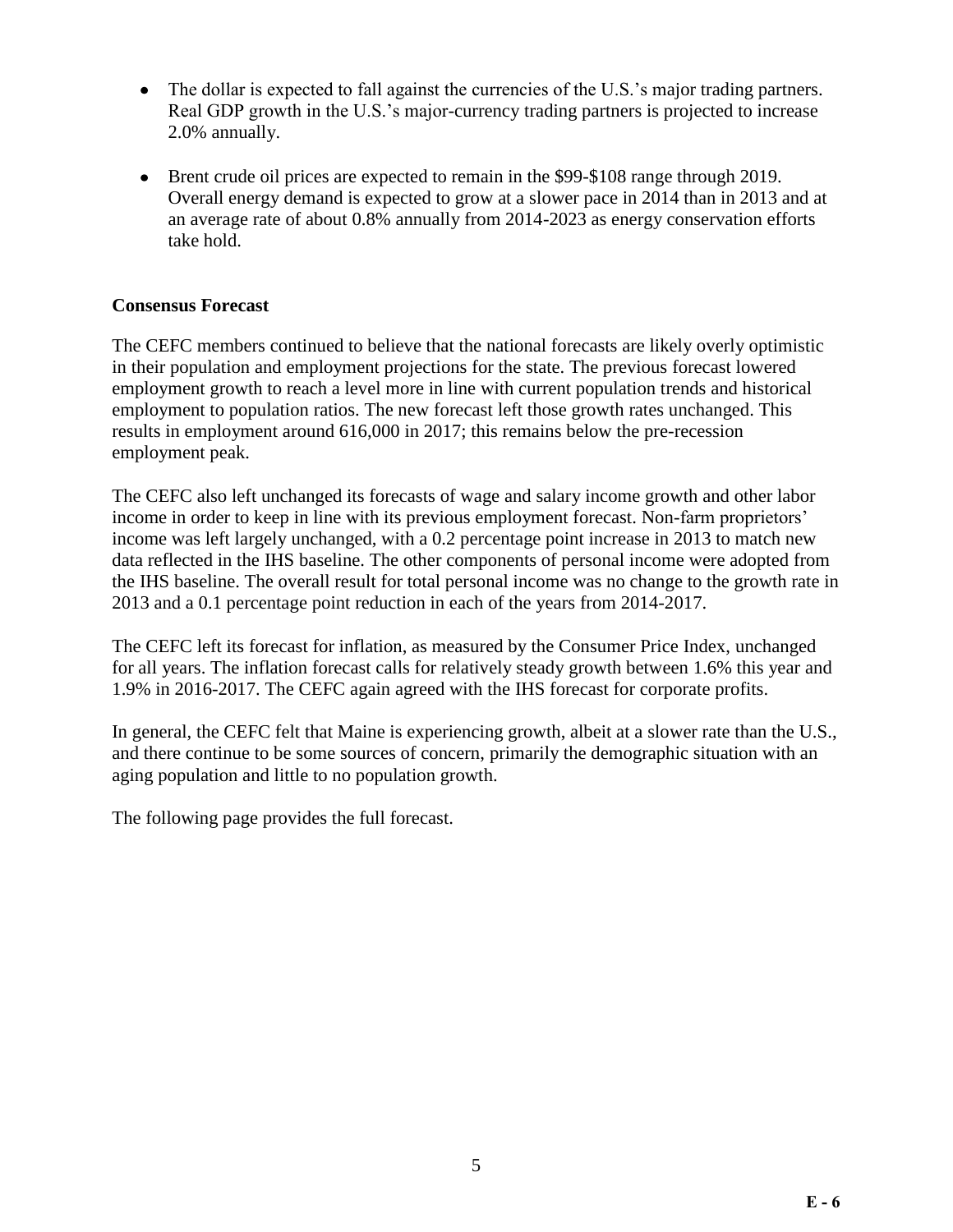| <b>Maine Consensus Economic Forecasting Commission</b><br>February 2014 Forecast | <b>History</b>  |              |                 | <b>Forecast</b> |              |                                                                                                                                                                                     |
|----------------------------------------------------------------------------------|-----------------|--------------|-----------------|-----------------|--------------|-------------------------------------------------------------------------------------------------------------------------------------------------------------------------------------|
|                                                                                  | 2012            | 2013         | 2014            | 2015            | 2016         | 2017                                                                                                                                                                                |
| CPI-U* (Annual Change)                                                           | 2.1%            | 1.5%         | 1.6%            | 1.7%            | 1.9%         | 1.9%                                                                                                                                                                                |
| CPI for Energy Prices** (Annual Change)                                          | 0.9%            | $-0.7%$      | $-2.0%$         | $-0.4%$         | 0.9%         | 1.2%                                                                                                                                                                                |
| Average Price of a New Vehicle** (Annual Change)                                 | 0.5%            | 0.9%         | 3.3%            | 3.2%            | 3.2%         | 3.2%                                                                                                                                                                                |
| New Vehicle Registrations** (Annual Change)                                      | 11.2%           | 7.4%         | 8.0%            | 0.0%            | 0.0%         | $-0.6%$                                                                                                                                                                             |
| Personal Savings Rate**                                                          | 5.6%            | 4.5%         | 4.9%            | 5.2%            | 5.6%         | 6.0%                                                                                                                                                                                |
| Maine Unemployment Rate**                                                        | 7.3%            | 6.9%         | 5.9%            | 5.3%            | 4.9%         | 4.6%                                                                                                                                                                                |
| 3-Month Treasury Bill Rate**                                                     | 0.09%           | 0.06%        | 0.07%           | 0.40%           | 2.18%        | 3.62%                                                                                                                                                                               |
| 10-Year Treasury Note Rate**                                                     | 1.80%           | 2.35%        | 3.02%           | 3.31%           | 3.89%        | 4.49%                                                                                                                                                                               |
| Before-Tax Corporate Profits* (Annual Change)                                    | 18.5%           | 3.7%         | 14.2%           | 0.8%            | 0.1%         | $-1.0%$                                                                                                                                                                             |
| Maine Wage & Salary Employment* (thousands)                                      | 597.6           | 600.6        | 604.8           | 609.0           | 613.3        | 616.4                                                                                                                                                                               |
| <b>Natural Resources</b>                                                         | 2.5             | 2.5          | 2.5             | 2.5             | 2.5          | 2.5                                                                                                                                                                                 |
| Construction                                                                     | 25.6            | 26.1         | 26.5            | 26.5            | 26.5         | 26.5                                                                                                                                                                                |
| Manufacturing                                                                    | 50.8            | 50.8         | 50.9            | 50.9            | 50.9         | 50.6                                                                                                                                                                                |
| Trade/Trans./Public Utils.                                                       | 117.5           | 118.7        | 119.9           | 120.5           | 121.3        | 122.0                                                                                                                                                                               |
| Information                                                                      | 7.9             | 8.0          | 7.9             | 7.9             | 8.0          | 8.0                                                                                                                                                                                 |
| <b>Financial Activities</b>                                                      | 31.4            | 31.3         | 31.5            | 31.5            | 31.2         | 30.9                                                                                                                                                                                |
| <b>Prof. &amp; Business Services</b>                                             | 57.9            | 59.4         | 61.7            | 64.1            | 65.9         | 66.9                                                                                                                                                                                |
| <b>Education &amp; Health Services</b>                                           | 121.1           | 121.1        | 122.4           | 123.6           | 125.1        | 126.6                                                                                                                                                                               |
| Leisure & Hospitality Services                                                   | 61.7            | 63.3         | 64.2            | 64.7            | 65.1         | 65.4                                                                                                                                                                                |
| <b>Other Services</b>                                                            | 20.0            | 20.0         | 19.8            | 19.6            | 19.5         | 19.4                                                                                                                                                                                |
| Government                                                                       | 101.3           | 99.5         | 97.3            | 97.3            | 97.4         | 97.5                                                                                                                                                                                |
| <b>Agricultural Employment</b>                                                   | 14.0            | 14.0         | 14.0            | 14.0            | 14.0         | 14.0                                                                                                                                                                                |
|                                                                                  |                 |              |                 | 0.7%            |              |                                                                                                                                                                                     |
| Maine Wage & Salary Employment* (Annual Change)<br><b>Natural Resources</b>      | 0.5%<br>$-0.6%$ | 0.5%<br>1.0% | 0.7%<br>$-0.1%$ | 0.4%            | 0.7%<br>0.5% | 0.5%<br>0.0%                                                                                                                                                                        |
| Construction                                                                     | 1.2%            | 1.8%         | 1.6%            | 0.0%            | 0.1%         | 0.1%                                                                                                                                                                                |
| Manufacturing                                                                    | 0.1%            | 0.1%         | 0.1%            | 0.0%            | 0.0%         | $-0.5%$                                                                                                                                                                             |
| Trade/Trans./Public Utils.                                                       | 0.4%            | 1.1%         | 1.0%            | 0.5%            | 0.6%         | 0.6%                                                                                                                                                                                |
| Information                                                                      | $-4.5%$         | 1.0%         | $-0.9%$         | $-0.1%$         | 1.0%         | 1.0%                                                                                                                                                                                |
| <b>Financial Activities</b>                                                      | $-0.6%$         | $-0.3%$      | 0.7%            | $-0.3%$         | $-0.7%$      | $-1.1%$                                                                                                                                                                             |
| <b>Prof. &amp; Business Services</b>                                             | 0.7%            | 2.5%         | 3.9%            | 3.9%            | 2.8%         | 1.5%                                                                                                                                                                                |
| <b>Education &amp; Health Services</b>                                           | 1.2%            | 0.0%         | 1.0%            | 1.0%            | 1.2%         | 1.2%                                                                                                                                                                                |
| <b>Leisure &amp; Hospitality Services</b>                                        | 2.8%            | 2.6%         | 1.4%            | 0.7%            | 0.7%         | 0.4%                                                                                                                                                                                |
| <b>Other Services</b>                                                            | 0.4%            | 0.1%         | $-1.1%$         | $-0.9%$         | $-0.8%$      | $-0.3%$                                                                                                                                                                             |
| Government                                                                       | $-0.8%$         | $-1.8%$      | $-2.2%$         | 0.0%            | 0.1%         | 0.1%                                                                                                                                                                                |
| <b>Agricultural Employment</b>                                                   | 0.0%            | 0.0%         | 0.0%            | 0.0%            | 0.0%         | 0.0%                                                                                                                                                                                |
|                                                                                  | 2012            | 2013         |                 |                 |              |                                                                                                                                                                                     |
|                                                                                  |                 |              | 2014            | 2015            | 2016         | 2017                                                                                                                                                                                |
| Personal Income* (\$ million)                                                    | 53,283          | 54,485       | 56,830          | 58,961          | 61,305       | 63,905                                                                                                                                                                              |
| Wage & Salary Disbursements*                                                     | 24,359          | 24,943       | 25,792<br>6,667 | 26,668<br>6,907 | 27,575       | 28,513                                                                                                                                                                              |
| Supplements to Wages & Salaries*                                                 |                 |              |                 |                 | 7,162        | 7,441                                                                                                                                                                               |
|                                                                                  | 6,296           | 6,441        |                 |                 |              |                                                                                                                                                                                     |
| Non-Farm Proprietors' Income*                                                    | 3,932           | 4,191        | 4,413           | 4,630           | 4,838        |                                                                                                                                                                                     |
| Farm Proprietors' Income**                                                       | 88              | 129          | 100             | 97              | 98           |                                                                                                                                                                                     |
| Dividends, Interest, & Rent*                                                     | 9,249           | 9,605        | 10,279          | 10,811          | 11,414       |                                                                                                                                                                                     |
| <b>Dividends</b>                                                                 | 2,662           | 2,860        | 3,224           | 3,383           | 3,519        |                                                                                                                                                                                     |
| Interest                                                                         | 4,297           | 4,552        | 4,764           | 5,158           | 5,676        |                                                                                                                                                                                     |
| Rent                                                                             | 2,289           | 2,193        | 2,292           | 2,270           | 2,219        |                                                                                                                                                                                     |
| Transfer Payments*                                                               | 11,828          | 12,241       | 12,832          | 13,339          | 13,956       |                                                                                                                                                                                     |
| Less: Contributions to Social Ins.**                                             | 3,602           | 4,216        | 4,438           | 4,705           | 4,982        |                                                                                                                                                                                     |
| Residence Adjustment**                                                           | 1,133           | 1,150        | 1,186           | 1,214           | 1,244        |                                                                                                                                                                                     |
| Personal Income* (Annual Change)                                                 | 3.2%            | 2.3%         | 4.3%            | 3.7%            | 4.0%         |                                                                                                                                                                                     |
| Wage & Salary Disbursements*                                                     | 2.3%            | 2.4%         | 3.4%            | 3.4%            | 3.4%         |                                                                                                                                                                                     |
| Supplements to Wages & Salaries*                                                 | 3.3%            | 2.3%         | 3.5%            | 3.6%            | 3.7%         |                                                                                                                                                                                     |
| Non-Farm Proprietors' Income*                                                    | 7.6%            | 6.6%         | 5.3%            | 4.9%            | 4.5%         |                                                                                                                                                                                     |
| Farm Proprietors' Income**                                                       | $-13.5%$        | 46.4%        | -22.6%          | $-2.5%$         | 0.3%         |                                                                                                                                                                                     |
| Dividends, Interest, & Rent*                                                     | 5.6%            | 3.9%         | 7.0%            | 5.2%            | 5.6%         |                                                                                                                                                                                     |
| <b>Dividends</b>                                                                 | 9.6%            | 7.4%         | 12.7%           | 4.9%            | 4.0%         |                                                                                                                                                                                     |
| Interest                                                                         | 0.2%            | 5.9%         | 4.6%            | 8.3%            | 10.0%        |                                                                                                                                                                                     |
| Rent                                                                             | 12.1%           | $-4.2%$      | 4.5%            | $-0.9%$         | $-2.2%$      |                                                                                                                                                                                     |
| Transfer Payments*                                                               | 1.6%            | 3.5%         | 4.8%            | 4.0%            | 4.6%         |                                                                                                                                                                                     |
| Less: Contributions to Social Ins.**                                             | 2.6%            | 17.1%        | 5.3%            | 6.0%            | 5.9%         |                                                                                                                                                                                     |
| Residence Adjustment**                                                           | 2.8%            | 1.5%         | 3.1%            | 2.4%            | 2.5%         | 5,000<br>98<br>12,328<br>3,631<br>6,498<br>2,199<br>14,481<br>5,230<br>1,274<br>4.2%<br>3.4%<br>3.9%<br>3.3%<br>$0.0\%$<br>8.0%<br>3.2%<br>14.5%<br>$-0.9%$<br>3.8%<br>5.0%<br>2.4% |
| *CEFC Forecast<br>**From IHS Economics - January 2014                            |                 |              |                 |                 |              |                                                                                                                                                                                     |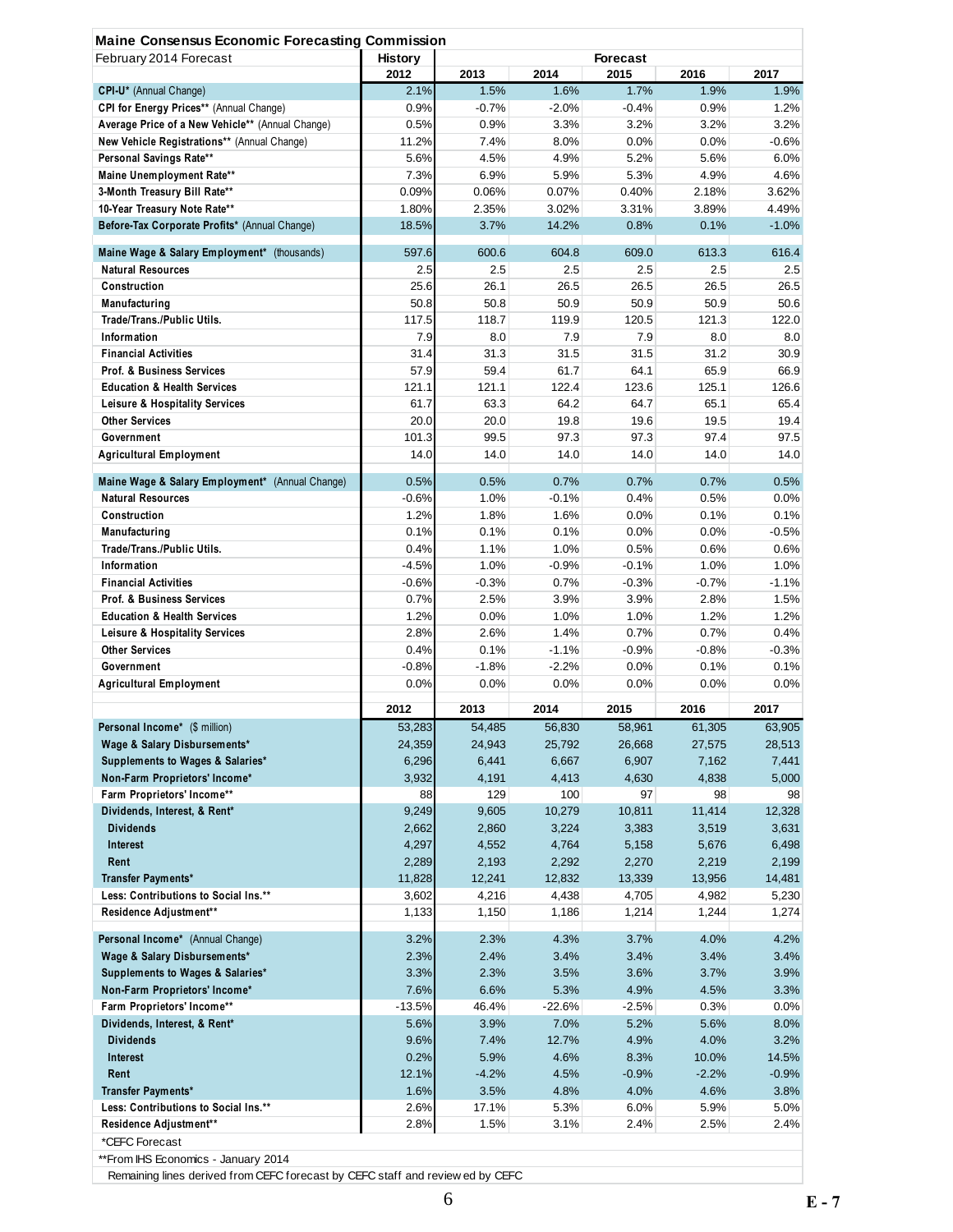| <b>Comparison of November 2013 and February 2014 Economic Forecasts</b> |         |          |          |          |          |  |  |  |  |  |
|-------------------------------------------------------------------------|---------|----------|----------|----------|----------|--|--|--|--|--|
| <b>Calendar Years</b>                                                   | 2013    | 2014     | 2015     | 2016     | 2017     |  |  |  |  |  |
| • Wage & Salary Employment (Annual Percentage Change)                   |         |          |          |          |          |  |  |  |  |  |
| $>$ Consensus 11/2013                                                   | 0.5%    | $0.7\%$  | 0.7%     | $0.7\%$  | $0.5\%$  |  |  |  |  |  |
| $>$ Consensus 2/2014                                                    | 0.5%    | 0.7%     | $0.7\%$  | $0.7\%$  | 0.5%     |  |  |  |  |  |
| <b>Difference</b>                                                       | $0.0\%$ | $0.0\%$  | $0.0\%$  | $0.0\%$  | $0.0\%$  |  |  |  |  |  |
| • Personal Income (Annual Percentage Change)                            |         |          |          |          |          |  |  |  |  |  |
| $>$ Consensus 11/2013                                                   | 2.3%    | 4.4%     | 3.8%     | 4.1%     | 4.3%     |  |  |  |  |  |
| $>$ Consensus 2/2014                                                    | 2.3%    | 4.3%     | 3.7%     | 4.0%     | 4.2%     |  |  |  |  |  |
| <b>Difference</b>                                                       | $0.0\%$ | $-0.1\%$ | $-0.1\%$ | $-0.1\%$ | $-0.1%$  |  |  |  |  |  |
| <b>Major Components of Personal Income</b>                              |         |          |          |          |          |  |  |  |  |  |
| Wage and Salary Disbursements                                           |         |          |          |          |          |  |  |  |  |  |
| $>$ Consensus 11/2013                                                   | 2.4%    | 3.4%     | 3.4%     | 3.4%     | 3.4%     |  |  |  |  |  |
| $>$ Consensus 2/2014                                                    | 2.4%    | 3.4%     | 3.4%     | 3.4%     | 3.4%     |  |  |  |  |  |
| Difference                                                              | 0.0%    | 0.0%     | 0.0%     | 0.0%     | $0.0\%$  |  |  |  |  |  |
| Supplements to Wages and Salaries                                       |         |          |          |          |          |  |  |  |  |  |
| $>$ Consensus 11/2013                                                   | 2.3%    | 3.5%     | 3.6%     | 3.7%     | 3.9%     |  |  |  |  |  |
| $>$ Consensus 2/2014                                                    | 2.3%    | 3.5%     | 3.6%     | 3.7%     | 3.9%     |  |  |  |  |  |
| Difference                                                              | 0.0%    | 0.0%     | 0.0%     | 0.0%     | $0.0\%$  |  |  |  |  |  |
| Non-Farm Proprietors' Income                                            |         |          |          |          |          |  |  |  |  |  |
| $>$ Consensus 11/2013                                                   | 6.4%    | 5.3%     | 4.9%     | 4.5%     | 3.3%     |  |  |  |  |  |
| $>$ Consensus 2/2014                                                    | 6.6%    | 5.3%     | 4.9%     | 4.5%     | 3.3%     |  |  |  |  |  |
| Difference                                                              | 0.2%    | 0.0%     | 0.0%     | 0.0%     | 0.0%     |  |  |  |  |  |
| Dividends, Interest and Rent                                            |         |          |          |          |          |  |  |  |  |  |
| $>$ Consensus 11/2013                                                   | 4.7%    | 6.8%     | 5.0%     | 5.9%     | 8.4%     |  |  |  |  |  |
| $>$ Consensus 2/2014                                                    | 3.9%    | 7.0%     | 5.2%     | 5.6%     | 8.0%     |  |  |  |  |  |
| Difference                                                              | $-0.8%$ | 0.2%     | 0.2%     | $-0.3%$  | $-0.4%$  |  |  |  |  |  |
| <b>Transfer Payments</b>                                                |         |          |          |          |          |  |  |  |  |  |
| $>$ Consensus 11/2013                                                   | 3.2%    | 5.3%     | 4.0%     | 4.6%     | 3.8%     |  |  |  |  |  |
| $>$ Consensus 2/2014                                                    | 3.5%    | 4.8%     | 4.0%     | 4.6%     | 3.8%     |  |  |  |  |  |
| Difference                                                              | 0.3%    | $-0.5%$  | 0.0%     | $0.0\%$  | $0.0\%$  |  |  |  |  |  |
| • Consumer Price Index (Annual Percentage Change)                       |         |          |          |          |          |  |  |  |  |  |
| $>$ Consensus 11/2013                                                   | 1.5%    | 1.6%     | 1.7%     | 1.9%     | 1.9%     |  |  |  |  |  |
| $>$ Consensus 2/2014                                                    | 1.5%    | 1.6%     | $1.7\%$  | 1.9%     | 1.9%     |  |  |  |  |  |
| <b>Difference</b>                                                       | $0.0\%$ | $0.0\%$  | $0.0\%$  | $0.0\%$  | $0.0\%$  |  |  |  |  |  |
| • Before Tax Corporate Profits (Annual Percentage Change)               |         |          |          |          |          |  |  |  |  |  |
| $>$ Consensus 11/2013                                                   | 1.3%    | 12.3%    | 0.8%     | $0.2\%$  | $-1.3%$  |  |  |  |  |  |
| $>$ Consensus 2/2014                                                    | 3.7%    | 14.2%    | 0.8%     | 0.1%     | $-1.0\%$ |  |  |  |  |  |
| <b>Difference</b>                                                       | 2.4%    | 1.9%     | $0.0\%$  | $-0.1\%$ | $0.3\%$  |  |  |  |  |  |

## **Consensus Economic Forecasting Commission**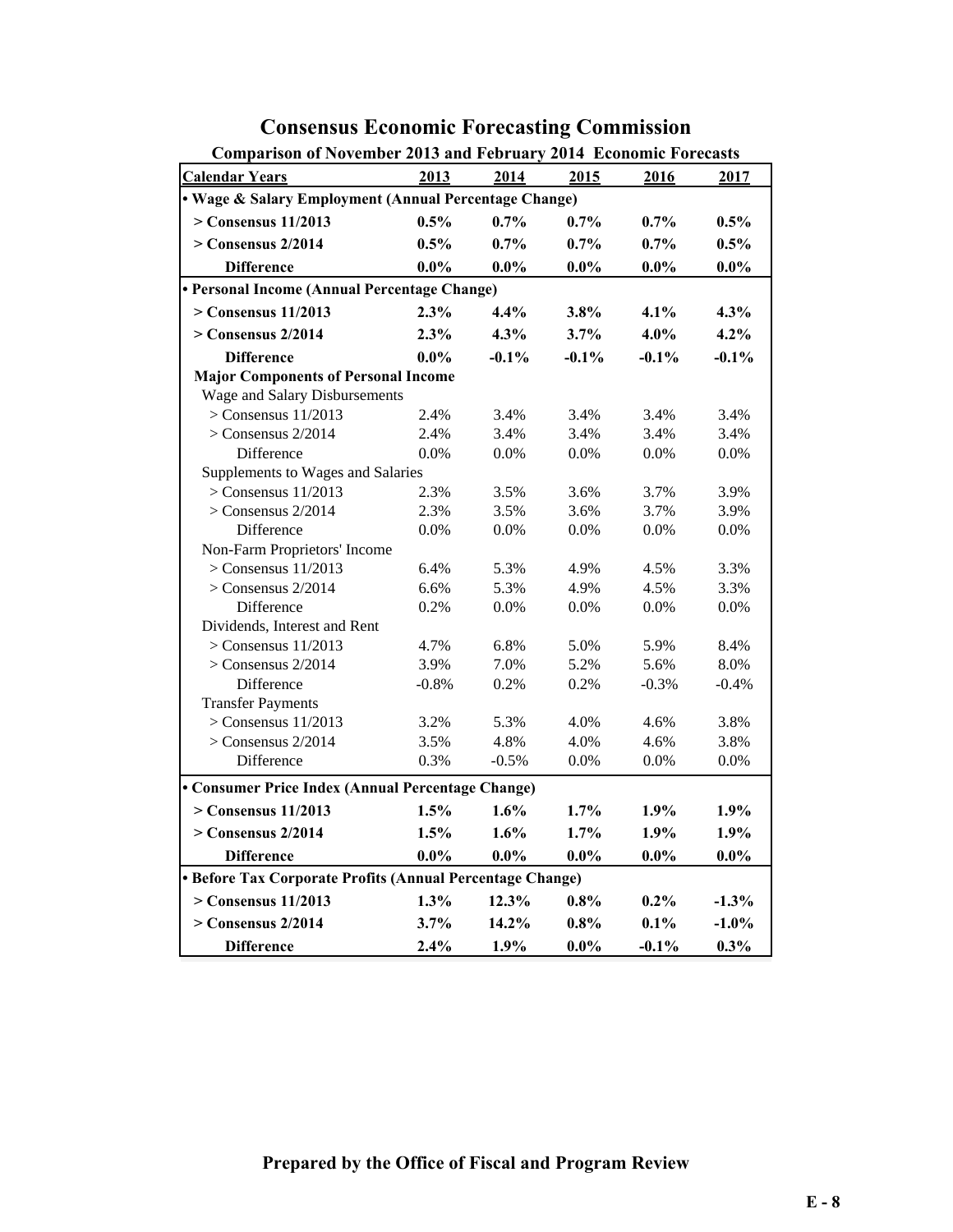

## **APPENDIX F**

# **Maine Revenue Services Recommendations and Other Background Materials**

## **Table of Contents**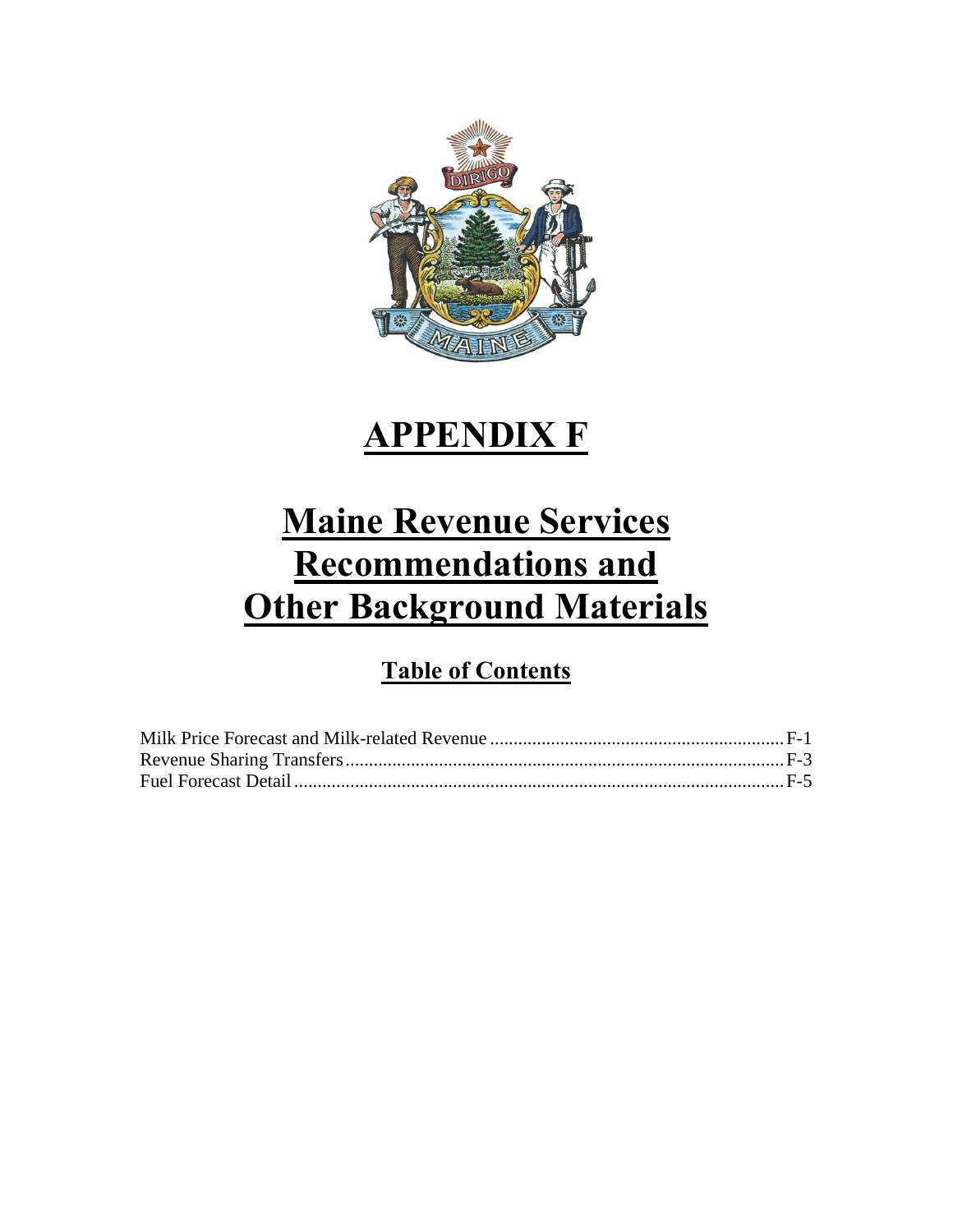#### March 2014 Revenue Forecast - Milk

|        | FY14               | <b>FY14</b> | <b>FY15</b>        | <b>FY15</b> |             |
|--------|--------------------|-------------|--------------------|-------------|-------------|
| Month  | <b>Basic Price</b> | Revenue     | <b>Basic Price</b> | Revenue     |             |
| June   | \$22.18            | \$88,071    | \$23.28            | \$92,164    |             |
| July   | \$22.16            | \$103,316   | \$22.41            | \$92,164    |             |
| August | \$22.13            | \$97,046    | \$21.84            | \$92,164    |             |
| Sept.  | \$22.40            | \$86,028    | \$21.75            | \$92,164    |             |
| Oct.   | \$22.45            | \$96,381    | \$21.77            | \$92,164    |             |
| Nov.   | \$23.45            | \$90,460    | \$21.71            | \$92,164    |             |
| Dec.   | \$23.62            | \$91,134    | \$21.39            | \$92.164    |             |
| Jan.   | \$24.73            | \$92,164    | \$21.00            | \$92.164    |             |
| Feb.   | \$25.27            | \$92,164    | \$21.00            | \$92,164    |             |
| March  | \$25.72            | \$92,164    | \$21.00            | \$92,164    |             |
| April  | \$25.37            | \$92,164    | \$21.00            | \$92,164    |             |
| May    | \$24.38            | \$92,164    | \$21.00            | \$92,164    |             |
|        |                    |             |                    |             |             |
|        |                    | \$1,113,256 |                    | \$1,105,968 |             |
|        |                    |             |                    |             | \$2,219,223 |

#### **HANDLING FEE INCOME**

#### **TIER PROGRAM PAYMENTS**

|      |           | Federal   | Federal  |        | Average Average   | Total        | Support  |
|------|-----------|-----------|----------|--------|-------------------|--------------|----------|
|      |           | Blend/CW. | MILC/CWT |        | Premium apport/CW | Pounds       | Payment  |
| FY14 | $Jun-13$  | \$20.20   | \$0.24   | \$0.58 | \$0.01            | 51,910,695   | \$3,257  |
|      | $Jul-13$  | \$20.18   | \$0.06   | \$0.62 | \$0.03            | 51.090.292   | \$16,340 |
|      | Aug- $13$ | \$20.28   | \$0.00   | \$0.62 | \$0.04            | 51.330.054   | \$19,457 |
|      | $Sep-13$  | \$20.58   | \$0.00   | \$0.59 | \$0.03            | 48,252,441   | \$15,294 |
|      | $Oct-13$  | \$20.88   | \$0.00   | \$0.62 | \$0.01            | 49, 201, 561 | \$3,659  |
|      | $Nov-13$  | \$21.48   | \$0.00   | \$0.65 | \$0.00            | 48.289.429   | \$0      |
|      | $Dec-13$  | \$21.93   | \$0.00   | \$0.65 | \$0.00            | 51.576.971   | \$0      |
|      | $Jan-14$  | \$22.96   | \$0.00   | \$0.62 | \$0.00            | 49.730.533   | \$0      |
|      | $Feb-14$  | \$23.59   | \$0.00   | \$0.62 | \$0.00            | 46,935,723   | \$0      |
|      | $Mar-14$  | \$23.30   | \$0.00   | \$0.62 | \$0.00            | 52.051.351   | \$0      |
|      | Apr-14    | \$22.69   | \$0.00   | \$0.62 | \$0.00            | 51,464,482   | \$0      |
|      | $May-14$  | \$21.73   | \$0.00   | \$0.62 | \$0.00            | 53,921,259   | \$0      |
|      |           |           |          |        |                   |              |          |

#### **FY14 Exp \$58,007**

.5% of net slot inc from Oxford **\$340,567 Net GF Exp** (\$282,560)<br>**Net GF Need** \$0 Net GF Need

|             |           | Federal   | Federal  | Average | Average                         | Total      | Support     |
|-------------|-----------|-----------|----------|---------|---------------------------------|------------|-------------|
|             |           | Blend/CW. | MILC/CWT |         | Premium upport/CW               | Pounds     | Payment     |
| <b>FY15</b> | $Jun-14$  | \$20.98   | \$0.00   | \$0.62  | \$0.00                          | 51,910,695 | \$700       |
|             | Jul-14    | \$20.41   | \$0.00   | \$0.62  | \$0.04                          | 51,090,292 | \$20,650    |
|             | Aug-14    | \$20.13   | \$0.00   | \$0.62  | \$0.14                          | 51,330,054 | \$70,652    |
|             | $Sep-14$  | \$20.14   | \$0.00   | \$0.62  | \$0.12                          | 48,252,441 | \$57,743    |
|             | $Oct-14$  | \$20.17   | \$0.00   | \$0.62  | \$0.10                          | 48,991,875 | \$47,328    |
|             | $Nov-14$  | \$19.94   | \$0.00   | \$0.62  | \$0.18                          | 48,289,429 | \$86,374    |
|             | $Dec-14$  | \$19.68   | \$0.00   | \$0.62  | \$0.25                          | 51,576,971 | \$129,645   |
|             | $Jan-15$  | \$19.50   | \$0.00   | \$0.62  | \$0.34                          | 51,473,452 | \$177,158   |
|             | $Feb-15$  | \$19.50   | \$0.00   | \$0.62  | \$0.32                          | 46,935,723 | \$151,001   |
|             | $Mar-15$  | \$19.50   | \$0.00   | \$0.62  | \$0.31                          | 52,051,351 | \$159,658   |
|             | Apr- $15$ | \$19.50   | \$0.00   | \$0.62  | \$0.29                          | 51,464,482 | \$148,812   |
|             | $May-15$  | \$19.50   | \$0.00   | \$0.62  | \$0.28                          | 53,921,259 | \$148,985   |
|             |           |           |          |         |                                 | FY15 Exp   | \$1,198,705 |
|             |           |           |          |         | .5% of net slot inc from Oxford |            | \$634,928   |
|             |           |           |          |         |                                 | Net GF Exp | \$563,777   |

Net GF Exp for FY 14 and 15 **\$563,777**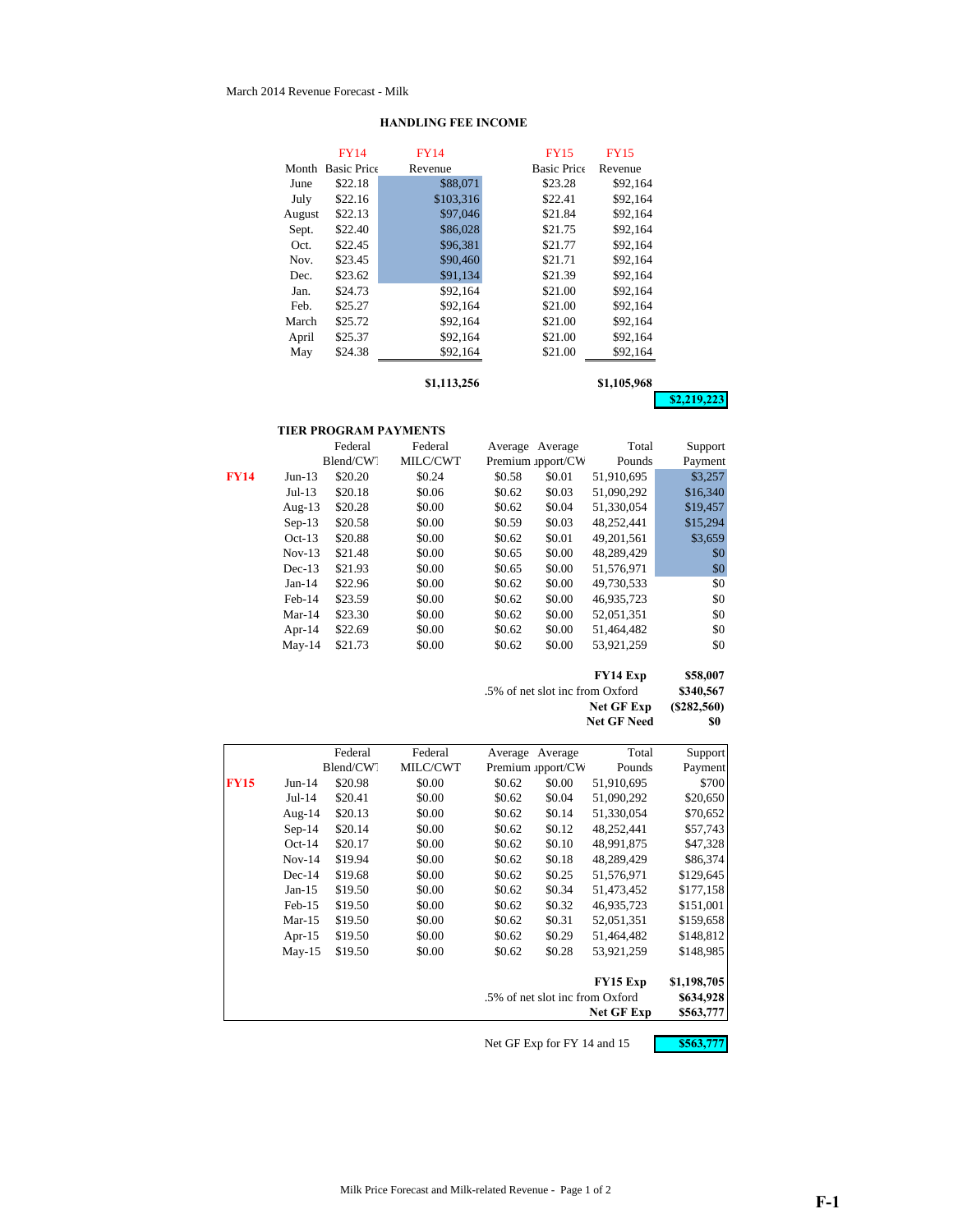#### **HANDLING FEE INCOME**

|        | <b>FY16</b>        | <b>FY16</b> | <b>FY17</b>        | <b>FY17</b> |  |
|--------|--------------------|-------------|--------------------|-------------|--|
| Month  | <b>Basic Price</b> | Revenue     | <b>Basic Price</b> | Revenue     |  |
| June   | \$21.00            | \$92,164    | \$21.00            | \$92,164    |  |
| July   | \$21.00            | \$92,164    | \$21.00            | \$92,164    |  |
| August | \$21.00            | \$92,164    | \$21.00            | \$92,164    |  |
| Sept.  | \$21.00            | \$92,164    | \$21.00            | \$92,164    |  |
| Oct.   | \$21.00            | \$92,164    | \$21.00            | \$92,164    |  |
| Nov.   | \$21.00            | \$92.164    | \$21.00            | \$92.164    |  |
| Dec.   | \$21.00            | \$92,164    | \$21.00            | \$92,164    |  |
| Jan.   | \$21.00            | \$92,164    | \$21.00            | \$92,164    |  |
| Feb.   | \$21.00            | \$92.164    | \$21.00            | \$92.164    |  |
| March  | \$21.00            | \$92,164    | \$21.00            | \$92,164    |  |
| April  | \$21.00            | \$92,164    | \$21.00            | \$92,164    |  |
| May    | \$21.00            | \$92,164    | \$21.00            | \$92,164    |  |
|        |                    |             |                    |             |  |
|        |                    | \$1,105,968 |                    | \$1,105,968 |  |

**\$2,211,936**

|             |           | <b>TIER PROGRAM PAYMENTS</b> |          |        |                                 |                   |             |
|-------------|-----------|------------------------------|----------|--------|---------------------------------|-------------------|-------------|
|             |           | Federal                      | Federal  |        | Average Average                 | Total             | Support     |
|             |           | Blend/CW.                    | MILC/CWT |        | Premium apport/CW               | Pounds            | Payment     |
| <b>FY16</b> | $Jun-15$  | \$19.50                      | \$0.00   | \$0.62 | \$0.00                          | 51,910,695        | \$438,925   |
|             | Jul-15    | \$19.50                      | \$0.00   | \$0.62 | \$0.00                          | 51,090,292        | \$357,269   |
|             | Aug- $15$ | \$19.50                      | \$0.00   | \$0.62 | \$0.00                          | 51,330,054        | \$291,443   |
|             | $Sep-15$  | \$19.50                      | \$0.00   | \$0.62 | \$0.00                          | 48,252,441        | \$247,022   |
|             | $Oct-15$  | \$19.50                      | \$0.00   | \$0.62 | \$0.03                          | 48,991,875        | \$231,959   |
|             | $Nov-15$  | \$19.50                      | \$0.00   | \$0.62 | \$0.02                          | 48,289,429        | \$203,299   |
|             | $Dec-15$  | \$19.50                      | \$0.00   | \$0.62 | \$0.17                          | 51,576,971        | \$192,332   |
|             | $Jan-16$  | \$19.50                      | \$0.00   | \$0.62 | \$0.30                          | 51,473,452        | \$177,158   |
|             | $Feb-16$  | \$19.50                      | \$0.00   | \$0.62 | \$0.29                          | 46,935,723        | \$151,001   |
|             | Mar-16    | \$19.50                      | \$0.00   | \$0.62 | \$0.26                          | 52,051,351        | \$159,658   |
|             | Apr-16    | \$19.50                      | \$0.00   | \$0.62 | \$0.25                          | 51,464,482        | \$148,812   |
|             | $May-16$  | \$19.50                      | \$0.00   | \$0.62 | \$0.23                          | 53,921,259        | \$148,985   |
|             |           |                              |          |        |                                 | FY16 Exp          | \$2,747,862 |
|             |           |                              |          |        | .5% of net slot inc from Oxford |                   | \$355,891   |
|             |           |                              |          |        |                                 | <b>Net GF Exp</b> | \$2,391,971 |

|             |           | Federal   | Federal  |        | Average Average   | Total                              | Support     |
|-------------|-----------|-----------|----------|--------|-------------------|------------------------------------|-------------|
|             |           | Blend/CW. | MILC/CWT |        | Premium upport/CW | Pounds                             | Payment     |
| <b>FY17</b> | Jun-16    | \$19.50   | \$0.00   | \$0.62 | \$0.72            | 51,910,695                         | \$438,925   |
|             | Jul-16    | \$19.50   | \$0.00   | \$0.62 | \$0.59            | 51,090,292                         | \$357,269   |
|             | Aug- $16$ | \$19.50   | \$0.00   | \$0.62 | \$0.48            | 51,330,054                         | \$291,443   |
|             | $Sep-16$  | \$19.50   | \$0.00   | \$0.62 | \$0.43            | 48,252,441                         | \$247,022   |
|             | $Oct-16$  | \$19.50   | \$0.00   | \$0.62 | \$0.39            | 48.991.875                         | \$231,959   |
|             | $Nov-16$  | \$19.50   | \$0.00   | \$0.62 | \$0.35            | 48,289,429                         | \$203,299   |
|             | $Dec-16$  | \$19.50   | \$0.00   | \$0.62 | \$0.32            | 51,576,971                         | \$192,332   |
|             | $Jan-17$  | \$19.50   | \$0.00   | \$0.62 | \$0.30            | 51,473,452                         | \$177,158   |
|             | $Feb-17$  | \$19.50   | \$0.00   | \$0.62 | \$0.29            | 46.935.723                         | \$151,001   |
|             | $Mar-17$  | \$19.50   | \$0.00   | \$0.62 | \$0.26            | 52,051,351                         | \$159,658   |
|             | Apr- $17$ | \$19.50   | \$0.00   | \$0.62 | \$0.25            | 51,464,482                         | \$148,812   |
|             | $May-17$  | \$19.50   | \$0.00   | \$0.62 | \$0.23            | 53,921,259                         | \$148,985   |
|             |           |           |          |        |                   | <b>FY17 Exp</b>                    | \$2,747,862 |
|             |           |           |          |        |                   | .5% of net slot inc from Oxford Ca | \$359,450   |
|             |           |           |          |        |                   | Net GF Exp                         | \$2,388,412 |

Net GF Exp for FY 16 and 17 **\$4,780,383** 

Prepared by Tim Drake 1-27-14

**NOTE: Basic Price is the Class I Price and is higher than the Uniform Federal Blend Price Tier target prices: \$21.00, \$20.36, \$18.01, \$17.83**

Ben Laine's forecast ends in Dec. 2015. Actual receipts for handling fee to date.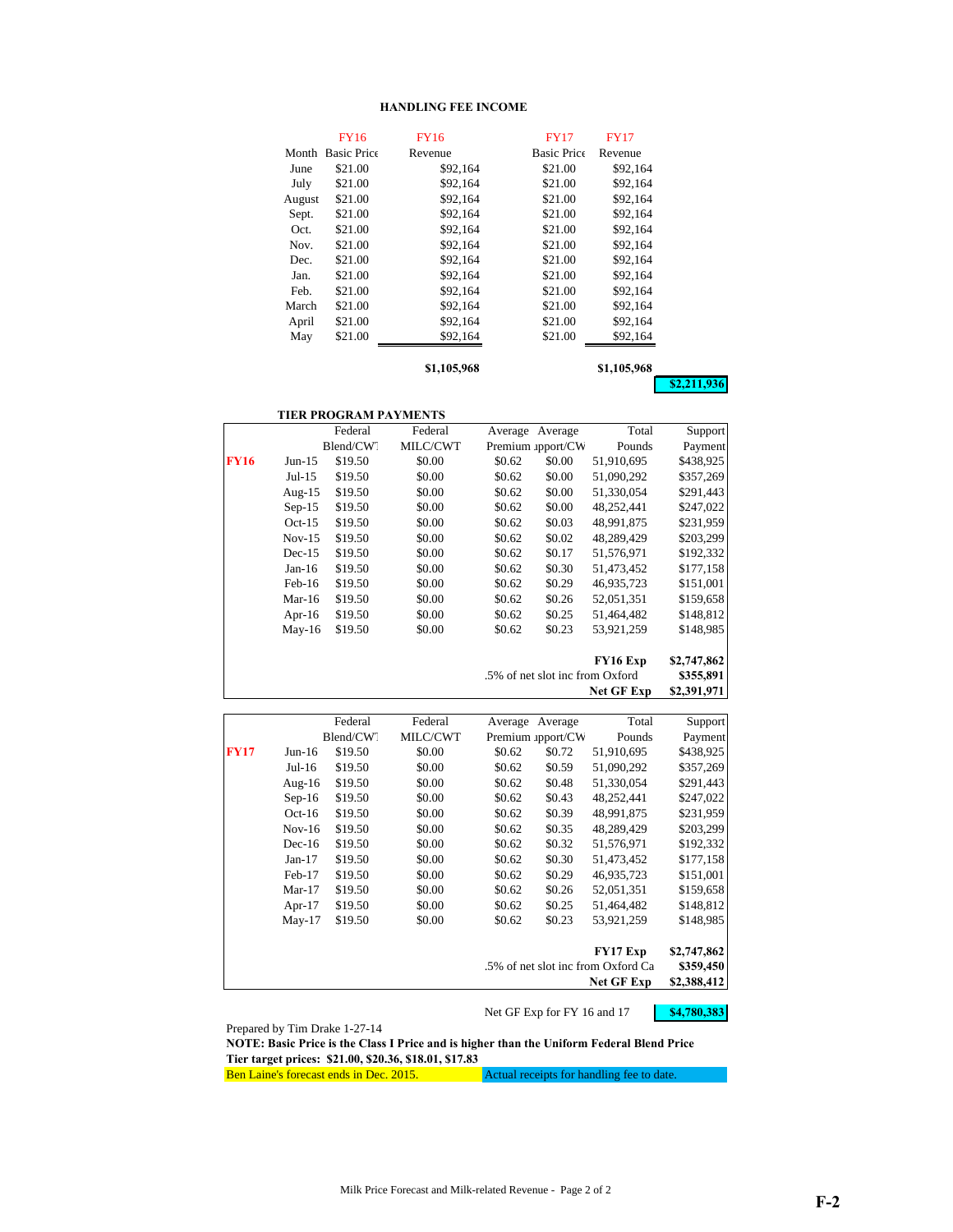## **Transfers of Municipal Revenue Sharing**

## **Current Law through December 2013 Revenue Forecast**

|                                                                | FY12 Act.        | FY13 Act.        | <b>FY14</b>      | <b>FY15</b>      | <b>FY16</b>      | <b>FY17</b>        |
|----------------------------------------------------------------|------------------|------------------|------------------|------------------|------------------|--------------------|
| INDIVIDUAL INCOME TAX TRANSFER<br>2702                         | $(\$71,784,688)$ | $(\$76,326,579)$ | $(\$68,832,213)$ | $(\$72,271,596)$ | $(\$78,325,457)$ | $(\$78,566,025)$   |
| CORPORATE INCOME TAX TRANSFER<br>2703                          | (\$11,491,191)   | (S8, 885, 488)   | $(\$8,673,802)$  | $(\$8,802,631)$  | $(\$9,379,036)$  | $(\$9,374,261)$    |
| <b>SALES TAX TRANS/REV SHARING TRANSFER</b><br>2704            | (\$48,450,028)   | $(\$49,023,369)$ | $(\$54,150,030)$ | $(\$59,205,431)$ | $(\$62,217,604)$ | $(\$58,449,749)$   |
| SERVICE PROVIDER TAX TRANSFER<br>2738                          | $(\$2,501,694)$  | $(\$2,506,059)$  | $(\$2,446,135)$  | $(\$2,507,086)$  | $(\$2,802,083)$  | $(\$2,612,612)$    |
| LGF Total 5% of Prior Months Sales and Income Tax Collections  | (S134, 227, 602) | (S136,741,495)   | (S134, 102, 180) | (S142, 786, 744) | (S152, 724, 180) | (\$149,002,647)    |
| FIXED TRANSFER FROM LOCAL GOVERNMENT FUND<br>2.72.7            | \$40,350,638     | \$44,267,342     | \$73,306,246     | \$125,949,391    | \$0              | \$0                |
| FIXED TRANSFER TO DISPRO TAX BURDEN FUND<br>2744               | $(\$3,000,000)$  | $(\$3,500,000)$  | (\$4,000,000)    | (\$4,000,000)    | $($ \$4,000,000) | (\$4,000,000)      |
| <b>Net General Fund Transfers for Revenue Sharing</b>          | (\$96,876,964)   | (S95, 974, 153)  | (S64,795,934)    | (S20, 837, 353)  | (S156, 724, 180) | $($ \$153,002,647) |
|                                                                |                  |                  |                  |                  |                  |                    |
| Disproportionate Tax Burden Fund (Revenue Sharing II) % Share  | 17.0%            | 18.0%            | 19.0%            | 20.0%            | 20.0%            | 20.0%              |
| Disproportionate Tax Burden Fund (Revenue Sharing II) \$ Share | \$18,959,084     | \$20,145,348     | \$15,551,227     | \$7,367,471      | \$34,544,836     | \$33,800,529       |
| Local Government Fund (LGF) - Revenue Sharing I Share          | \$77,917,880     | \$75,828,806     | \$49,244,707     | \$13,469,882     | \$122,179,344    | \$119,202,118      |
|                                                                |                  |                  |                  |                  |                  |                    |

## **With March 2014 Revenue Revisions**

|                                                                 | FY12 Act.           | FY13 Act.         | <b>FY14</b>       | <b>FY15</b>      | <b>FY16</b>       | <b>FY17</b>      |
|-----------------------------------------------------------------|---------------------|-------------------|-------------------|------------------|-------------------|------------------|
| INDIVIDUAL INCOME TAX TRANSFER<br>2702                          | $(\$71,784,688)$    | $(\$76,326,579)$  | $(\$68,995,988)$  | $(\$72,107,821)$ | $(\$78,325,457)$  | $(\$78,566,025)$ |
| <b>CORPORATE INCOME TAX TRANSFER</b><br>2703                    | (\$11,491,191)      | $(\$8,885,488)$   | $(\$8,693,768)$   | $(\$8,782,665)$  | $(\$9,379,036)$   | $(\$9,374,261)$  |
| <b>SALES TAX TRANS/REV SHARING TRANSFER</b><br>2704             | $(\$48,450,028)$    | $(\$49,023,369)$  | $(\$54,075,030)$  | $(\$59,280,431)$ | $(\$62,217,604)$  | $(\$58,449,749)$ |
| <b>SERVICE PROVIDER TAX TRANSFER</b><br>2738                    | $(\$2,501,694)$     | $(\$2,506,059)$   | $(\$2,446,135)$   | $(\$2,507,086)$  | (\$2,802,083)     | $(\$2,612,612)$  |
| LGF Total 5% of Prior Months Sales and Income Tax Collections   | $(\$134, 227, 602)$ | $(\$136,741,495)$ | (S134, 210, 921)  | (S142, 678, 003) | $(\$152,724,180)$ | (S149,002,647)   |
| FIXED TRANSFER FROM LOCAL GOVERNMENT FUND<br>2727               | \$40,350,638        | \$44,267,342      | \$73,306,246      | \$125,949,391    | \$0               | \$0              |
| FIXED TRANSFER TO DISPRO TAX BURDEN FUND<br>2744                | $(\$3,000,000)$     | $(\$3,500,000)$   | $(\$4,000,000)$   | $(\$4,000,000)$  | $(\$4,000,000)$   | $(\$4,000,000)$  |
| <b>Net General Fund Transfers for Revenue Sharing</b>           | (\$96,876,964)      | $($ \$95,974,153) | $($ \$64,904,675) | (S20, 728, 612)  | $(\$156,724,180)$ | (S153,002,647)   |
|                                                                 |                     |                   |                   |                  |                   |                  |
| Disproportionate Tax Burden Fund (Revenue Sharing II) % Share   | 17.0%               | 18.0%             | 19.0%             | 20.0%            | 20.0%             | 20.0%            |
| Disproportionate Tax Burden Fund (Revenue Sharing II) \$ Share  | \$18,959,084        | \$20,145,348      | \$15,571,888      | \$7,345,722      | \$34,544,836      | \$33,800,529     |
| Local Government Fund (LGF) - Revenue Sharing I Share           | \$77,917,880        | \$75,828,806      | \$49,332,787      | \$13,382,890     | \$122,179,344     | \$119,202,118    |
| <b>Incremental Changes by Components - General Fund Revenue</b> |                     |                   |                   |                  |                   |                  |
| <b>INDIVIDUAL INCOME TAX TRANSFER</b><br>2702                   |                     |                   | (\$163,775)       | \$163,775        | \$0               | \$0              |
| <b>CORPORATE INCOME TAX TRANSFER</b><br>2703                    |                     |                   | \$19,966          | \$19,966         | \$0               | \$0              |
| <b>SALES TAX TRANS/REV SHARING TRANSFER</b><br>2704             |                     |                   | \$75,000          | $(\$75,000)$     | \$0               | \$0              |
| <b>SERVICE PROVIDER TAX TRANSFER</b><br>2738                    |                     |                   | \$0               | \$0              | \$0               | \$0              |
|                                                                 |                     |                   | (\$108,741)       | \$108,741        | \$0               | \$0              |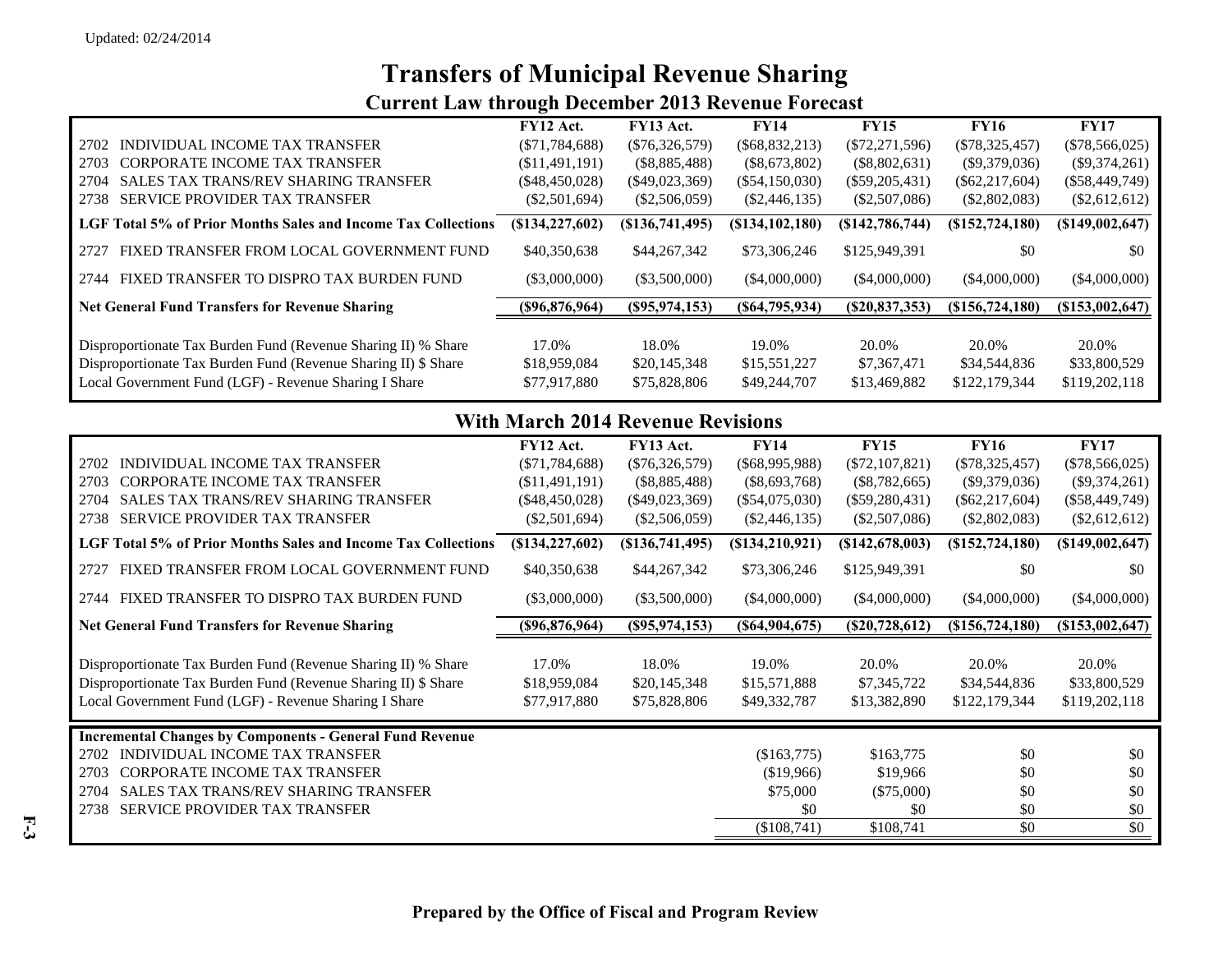## **Revenue Sharing Transfer Calculations - March 2014 Revenue Forecast Calculation of Lag Effect**

| <b>Annual Totals for Revenue Sharing Taxes</b>                                                     | FY 2012 Act.    | FY 2013 Act.   | <b>FY 2014</b> | <b>FY 2015</b>  | <b>FY 2016</b>  | <b>FY 2017</b> |
|----------------------------------------------------------------------------------------------------|-----------------|----------------|----------------|-----------------|-----------------|----------------|
| <b>Sales and Use Tax</b>                                                                           | 981,257,805     | 986,747,637    | 1,108,677,783  | 1,189,592,333   | 1,124,149,905   | 1,173,045,251  |
| <b>Service Provider Tax</b>                                                                        | 48,255,501      | 50,139,878     | 49,317,427     | 50,303,776      | 51,309,851      | 52,336,048     |
| <b>Individual Income Tax</b>                                                                       | 1,434,217,189   | 1,521,862,756  | 1,380,685,000  | 1,447,229,000   | 1,519,437,000   | 1,576,303,000  |
| <b>Corporate Income Tax</b>                                                                        | 232,117,995     | 171,987,073    | 169,706,958    | 177,651,225     | 186,375,104     | 187,713,515    |
| <b>Total Revenue Sharing Base Changes</b>                                                          | 2,695,848,491   | 2,730,737,344  | 2,708,387,168  | 2,864,776,334   | 2,881,271,860   | 2,989,397,814  |
| June Tax Collections as a percent of Total Fiscal Year Tax Collections                             |                 |                |                |                 |                 |                |
| <b>Sales and Use Tax</b>                                                                           |                 |                | 18.88%         | 17.93%          | 8.28%           | 8.28%          |
| <b>Service Provider Tax</b>                                                                        |                 |                | 17.76%         | 17.74%          | 8.17%           | 8.17%          |
| <b>Individual Income Tax</b>                                                                       |                 |                | 12.68%         | 12.45%          | 8.76%           | 8.76%          |
| <b>Corporate Income Tax</b>                                                                        |                 |                | 18.27%         | 18.57%          | 17.06%          | 17.06%         |
| June Revenue Sharing General Fund transfer amounts transferred in July of next fiscal year 1       |                 |                |                |                 |                 |                |
|                                                                                                    | FY 2012 Act.    | FY 2013 Act.   | <b>FY 2014</b> | FY 2015         | <b>FY 2016</b>  | FY 2017        |
| Sales and Use Tax (2704)                                                                           | (8,794,044)     | (9,108,057)    | (10, 466, 916) | (10, 666, 102)  | (4,655,993)     | (4,858,507)    |
| <b>Service Provider Tax (2738)</b>                                                                 | (417,348)       | (418, 283)     | (438, 019)     | (446, 122)      | (209, 532)      | (213, 722)     |
| <b>Individual Income Tax (2702)</b>                                                                | (8,951,702)     | (8,718,246)    | (8,756,508)    | (9,010,137)     | (6,656,530)     | (6,905,655)    |
| Corporate Income Tax (2703)                                                                        | (2,044,588)     | (1,758,454)    | (1,550,034)    | (1,649,930)     | (1,589,649)     | (1,601,064)    |
| <b>Total</b>                                                                                       | (20, 207, 682)  | (20,003,040)   | (21, 211, 477) | (21, 772, 291)  | (13, 111, 704)  | (13,578,948)   |
| June Prior Year Minus June Current Year = General Fund Revenue Increase (Decrease) from Lag Effect |                 |                |                |                 |                 |                |
| Sales and Use Tax (2704)                                                                           | 612,862         | 314,013        | 1,358,859      | 199,186         | (6,010,109)     | 202,514        |
| <b>Service Provider Tax (2738)</b>                                                                 | (88,919)        | 935            | 19,736         | 8,103           | (236,590)       | 4,190          |
| <b>Individual Income Tax (2702)</b>                                                                | (73, 829)       | (233, 456)     | 38,262         | 253,629         | (2,353,607)     | 249,125        |
| Corporate Income Tax (2703)                                                                        | 114,709         | (286, 134)     | (208, 420)     | 99,896          | (60, 281)       | 11,415         |
| <b>Total</b>                                                                                       | 564,823         | (204, 642)     | 1,208,437      | 560,814         | (8,660,587)     | 467,244        |
| General Fund Transfers @ 5% of Base with Lag Effect                                                |                 |                |                |                 |                 |                |
| Sales and Use Tax (2704)                                                                           | (48, 450, 028)  | (49, 023, 369) | (54,075,030)   | (59, 280, 431)  | (62, 217, 604)  | (58, 449, 749) |
| <b>Service Provider Tax (2738)</b>                                                                 | (2,501,694)     | (2,506,059)    | (2,446,135)    | (2,507,086)     | (2,802,083)     | (2,612,612)    |
| <b>Individual Income Tax (2702)</b>                                                                | (71, 784, 688)  | (76,326,594)   | (68,995,988)   | (72, 107, 821)  | (78, 325, 457)  | (78, 566, 025) |
| Corporate Income Tax (2703)                                                                        | (11, 491, 191)  | (8,885,488)    | (8,693,768)    | (8,782,665)     | (9,379,036)     | (9,374,261)    |
| <b>Subtotal - Before Fixed Transfer</b>                                                            | (134, 227, 602) | (136,741,510)  | (134,210,921)  | (142, 678, 003) | (152, 724, 180) | (149,002,647)  |

#### **Notes:**

<sup>1</sup> Reflects the monthly distribution for the revenue sharing taxes for FY 2014 based on the revisions in this March 2014 revenue forecast.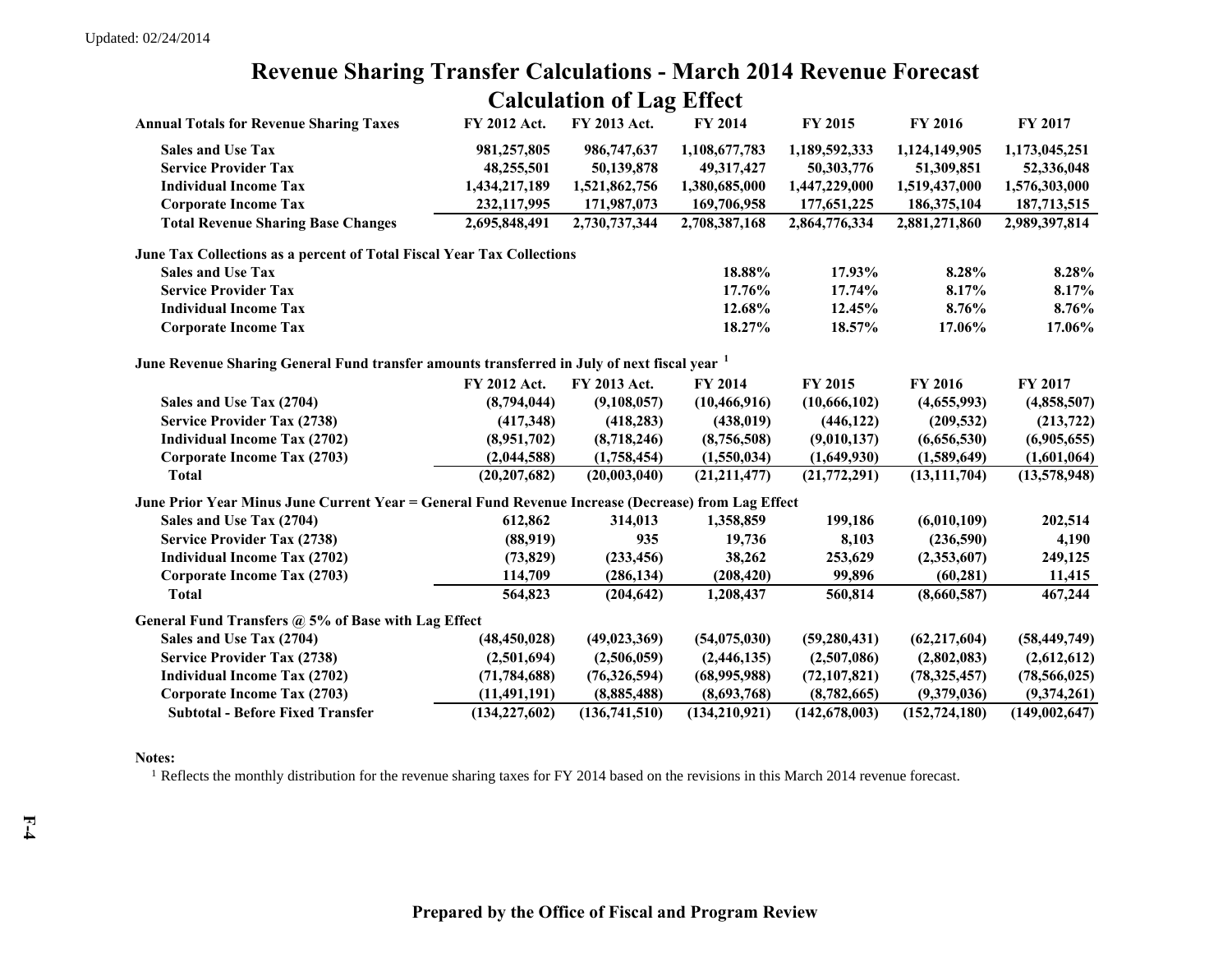#### **Maine Revenue Services**

**Motor Fuel Tax Revenue FY'13 Actual and FY'14 - '17 Current Budget**

| <b>Fiscal Year</b>                                   |         | <b>FY'13</b>  | <b>FY'14</b>  | <b>FY'15</b>  | <b>FY'16</b>  | <b>FY'17</b>  |          |         |
|------------------------------------------------------|---------|---------------|---------------|---------------|---------------|---------------|----------|---------|
| <b>Net to the Highway Fund</b>                       |         | \$173,237,214 | \$170,254,740 | \$169,470,114 | \$169,127,404 | \$168,784,694 |          |         |
| 0329 TransCap Trust Fund - 7.5%                      | 7.500%  | \$14,061,805  | \$13,804,439  | \$13,740,820  | \$13,713,033  | \$13,685,245  | 7.500%   |         |
| Net before transfer to TransCap Fund                 |         | \$187,299,019 | \$184,059,179 | \$183,210,934 | \$182,840,437 | \$182,469,939 |          |         |
| 0330 Transfer \$100,000 to STAR Fund                 |         | \$0           | \$0           | \$0           | \$0           | \$0           |          |         |
| Gross to the Highway Fund                            |         | \$187,299,019 | \$184,059,179 | \$183,210,933 | \$182,840,437 | \$182,469,939 | 97.499%  |         |
| DIF&W and Snowmobile Fund                            | 0.9045% | \$1,739,350   | \$1,707,513   | \$1,699,646   | \$1,696,209   | \$1,692,772   | 0.9045%  |         |
| 0334 General Fund - DIF&W - 14.93%                   |         | \$259,685     | \$254,932     | \$253,757     | \$253,244     | \$252,731     |          | 14.930% |
| 0335 Snowmobile Trail Fund - 85.07%                  |         | \$1,479,665   | \$1,452,581   | \$1,445,885   | \$1,442,965   | \$1,440,041   |          | 85.070% |
| <b>All-terrain Vehicles</b>                          | 0.1525% | \$293,257     | \$287,888     | \$286,564     | \$285,983     | \$285,404     | 0.1525%  |         |
| 0338 ATV Enforcement Fund- 50%                       |         | \$146,628     | \$143,944     | \$143,282     | \$142,992     | \$142,702     |          | 50.000% |
| 0336 ATV Recreational Fund - 50%                     |         | \$146,628     | \$143,944     | \$143,282     | \$142,992     | \$142,702     |          | 50.000% |
| <b>Motorboats</b>                                    | 1.4437% | \$2,776,229   | \$2,725,420   | \$2,712,857   | \$2,707,371   | \$2,701,885   | 1.4437%  |         |
| 0339 Dept. of Marine Resources - 24.6%               |         | \$682,952     | \$670,455     | \$667,365     | \$666,013     | \$664,666     |          | 24.600% |
| 0337 Boating Facilities Fund - 75.4%                 |         | \$2,093,277   | \$2,054,968   | \$2,045,493   | \$2,041,358   | \$2,037,221   |          | 75.400% |
| <b>Total Net Revenue</b>                             |         | \$192,107,854 | \$188,780,000 | \$187,910,000 | \$187,530,000 | \$187,150,000 | 100.000% |         |
| 0322 Gasoline Tax Refunds                            |         | (\$305,811)   | (\$960,000)   | (\$960,000)   | (\$960,000)   | (\$960,000)   |          |         |
| 0333 Gasoline Shrinkage Allowance                    |         | (\$559,258)   | (\$815,000)   | (\$815,000)   | (\$815,000)   | (\$815,000)   |          |         |
| 0321 Gross Gasoline Tax Revenue                      |         | \$192,972,924 | \$190,555,000 | \$189,685,000 | \$189,305,000 | \$188,925,000 |          |         |
| <b>Special Fuel Tax</b>                              |         |               |               |               |               |               |          |         |
| <b>Net to the Highway Fund</b>                       |         | \$41,302,615  | \$39,756,500  | \$39,414,250  | \$39,210,750  | \$39,007,250  | 92.50%   |         |
| 0308 TransCap Trust Fund - 7.5%                      | 7.500%  | \$3,352,292   | \$3,223,500   | \$3,195,750   | \$3,179,250   | \$3,162,750   | 7.50%    |         |
| <b>Total Net Revenue</b>                             |         | \$44,654,907  | \$42,980,000  | \$42,610,000  | \$42,390,000  | \$42,170,000  | 100.00%  |         |
| 0312 IFTA Refunds                                    |         | (\$2,514,620) | (\$3,022,265) | (\$3,022,265) | (\$3,022,265) | (\$3,022,265) |          |         |
| 0325 Off-Highway Refunds                             |         | (\$4,480,006) | (\$4,500,000) | (\$4,500,000) | (\$4,500,000) | (\$4,500,000) |          |         |
| 0326 Interest Payments                               |         | \$31          | \$0           | \$0           | \$0           | \$0           |          |         |
| 0311 Gross Special Fuel Tax Revenue                  |         | \$51,649,502  | \$50,502,265  | \$50,132,265  | \$49,912,265  | \$49,692,265  |          |         |
| Total Net Motor Fuel Tax Revenue to the Highway Fund |         | \$214,539,829 | \$210,011,240 | \$208,884,364 | \$208,338,154 | \$207,791,944 |          |         |
| <b>Transcap Transfers</b>                            |         | \$17,414,097  | \$17,027,939  | \$16,936,570  | \$16,892,283  | \$16,847,995  |          |         |
| <b>Total Other Fund Gasoline Tax Distributions</b>   |         | \$4,808,835   | \$4,720,821   | \$4,699,066   | \$4,689,563   | \$4,680,061   |          |         |
| <b>Total Net Motor Fuel Tax Revenue to All Funds</b> |         | \$236,762,761 | \$231,760,000 | \$230,520,000 | \$229,920,000 | \$229,320,000 |          |         |
| <b>Growth Rate</b>                                   |         |               | $-2.1%$       | $-0.5%$       | $-0.3%$       | $-0.3%$       |          |         |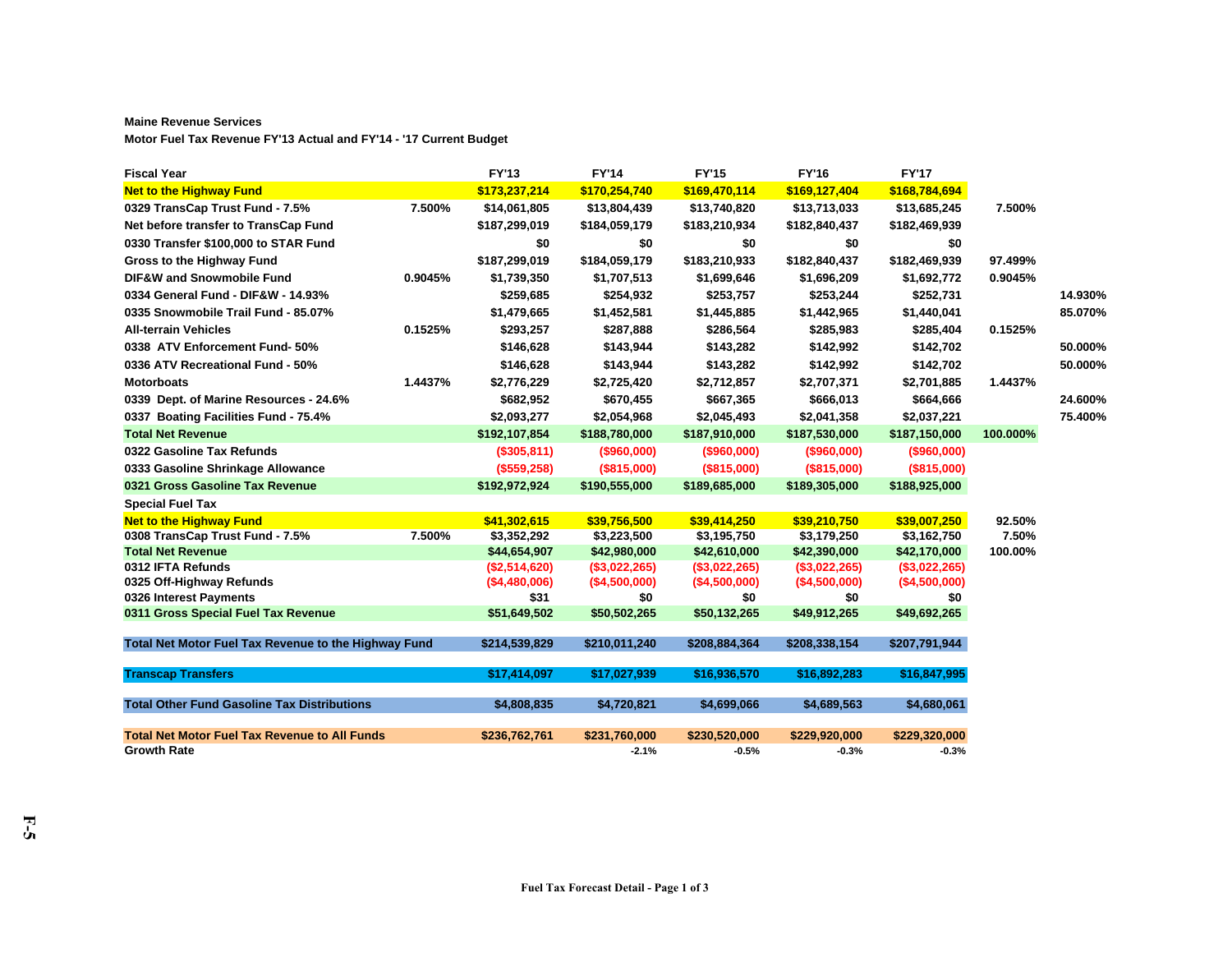#### **Maine Revenue Services Motor Fuel Tax Revenue FY'13 Actual and FY'14 - '17 Forecast February 2014**

|                                                      |         | <b>FY'13</b>  | <b>FY'14</b>   | <b>FY'15</b>   | <b>FY'16</b>   | <b>FY'17</b>   |           |         |
|------------------------------------------------------|---------|---------------|----------------|----------------|----------------|----------------|-----------|---------|
| <b>Net to the Highway Fund</b>                       |         | \$173,237,214 | \$172,058,477  | \$171,273,850  | \$170,931,141  | \$170,588,431  |           |         |
| 0329 TransCap Trust Fund - 7.5%                      | 7.500%  | \$14,061,805  | \$13,950,687   | \$13,887,069   | \$13,859,282   | \$13,831,494   | 7.500%    |         |
| Net before transfer to TransCap Fund                 |         | \$187,299,019 | \$186,009,164  | \$185,160,919  | \$184,790,423  | \$184,419,925  |           |         |
| 0330 Transfer \$100,000 to STAR Fund                 |         | \$0           | \$0            | \$0            | \$0            | \$0            |           |         |
| Gross to the Highway Fund                            |         | \$187,299,019 | \$186,009,164  | \$185,160,919  | \$184,790,423  | \$184,419,925  | 97.499%   |         |
| DIF&W and Snowmobile Fund                            | 0.9045% | \$1,739,350   | \$1,725,605    | \$1,717,736    | \$1,714,299    | \$1,710,862    | 0.9045%   |         |
| 0334 General Fund - DIF&W - 14.93%                   |         | \$259,685     | \$257,633      | \$256,458      | \$255,945      | \$255,432      |           | 14.930% |
| 0335 Snowmobile Trail Fund - 85.07%                  |         | \$1,479,665   | \$1,467,972    | \$1,461,278    | \$1,458,354    | \$1,455,430    |           | 85.070% |
| <b>All-terrain Vehicles</b>                          | 0.1525% | \$293,257     | \$290,940      | \$289,614      | \$289,033      | \$288,454      | 0.1525%   |         |
| 0338 ATV Enforcement Fund- 50%                       |         | \$146,628     | \$145,470      | \$144,807      | \$144,517      | \$144,227      |           | 50.000% |
| 0336 ATV Recreational Fund - 50%                     |         | \$146,628     | \$145,470      | \$144,807      | \$144,517      | \$144,227      |           | 50.000% |
| <b>Motorboats</b>                                    | 1.4437% | \$2,776,229   | \$2,754,291    | \$2,741,731    | \$2,736,245    | \$2,730,759    | 1.4437%   |         |
| 0339 Dept. of Marine Resources - 24.6%               |         | \$682,952     | \$677,556      | \$674,466      | \$673,116      | \$671,767      |           | 24.600% |
| 0337 Boating Facilities Fund - 75.4%                 |         | \$2,093,277   | \$2,076,735    | \$2,067,265    | \$2,063,129    | \$2,058,992    |           | 75.400% |
| <b>Total Net Revenue</b>                             |         | \$192,107,854 | \$190,780,000  | \$189,910,000  | \$189,530,000  | \$189,150,000  | 100.000%  |         |
| 0322 Gasoline Tax Refunds                            |         | (\$305,811)   | $($ \$960,000) | $($ \$960,000) | $($ \$960,000) | $($ \$960,000) |           |         |
| 0333 Gasoline Shrinkage Allowance                    |         | (\$559,258)   | (\$815,000)    | (\$815,000)    | (\$815,000)    | (\$815,000)    |           |         |
| 0321 Gross Gasoline Tax Revenue                      |         | \$192,972,924 | \$192,555,000  | \$191,685,000  | \$191,305,000  | \$190,925,000  |           |         |
| <b>Special Fuel Tax</b>                              |         |               |                |                |                |                |           |         |
| <b>Net to the Highway Fund</b>                       |         | \$41,302,615  | \$39,756,500   | \$39,414,250   | \$39,210,750   | \$39,007,250   | 92.50%    |         |
| 0308 TransCap Trust Fund - 7.5%                      | 7.500%  | \$3,352,292   | \$3,223,500    | \$3,195,750    | \$3,179,250    | \$3,162,750    | 7.50%     |         |
| <b>Total Net Revenue</b>                             |         | \$44,654,907  | \$42,980,000   | \$42,610,000   | \$42,390,000   | \$42,170,000   | 100.00%   |         |
| 0312 IFTA Refunds                                    |         | (\$2,514,620) | (\$3,022,265)  | (\$3,022,265)  | (\$3,022,265)  | (\$3,022,265)  |           |         |
| 0325 Off-Highway Refunds                             |         | (\$4,480,006) | (\$4,500,000)  | (\$4,500,000)  | (\$4,500,000)  | (\$4,500,000)  |           |         |
| 0326 Interest Payments                               |         | \$31          | \$0            | \$0            | \$0            | \$0            |           |         |
| 0311 Gross Special Fuel Tax Revenue                  |         | \$51,649,502  | \$50,502,265   | \$50,132,265   | \$49,912,265   | \$49,692,265   |           |         |
| Total Net Motor Fuel Tax Revenue to the Highway Fund |         | \$214,539,829 | \$211,814,977  | \$210,688,100  | \$210,141,891  | \$209,595,681  | 90.6085%  |         |
|                                                      |         |               |                |                |                |                |           |         |
| <b>Transcap Transfers</b>                            |         | \$17,414,097  | \$17,174,187   | \$17,082,819   | \$17,038,532   | \$16,994,244   | 7.3466%   |         |
| <b>Total Other Fund Gasoline Tax Distributions</b>   |         | \$4,808,835   | \$4,770,836    | \$4,749,081    | \$4,739,577    | \$4,730,075    | 2.0448%   |         |
| <b>Total Net Motor Fuel Tax Revenue to All Funds</b> |         | \$236,762,761 | \$233,760,000  | \$232,520,000  | \$231,920,000  | \$231,320,000  | 100.0000% |         |
| <b>Growth Rate</b>                                   |         |               | $-1.3%$        | $-0.5%$        | $-0.3%$        | $-0.3%$        |           |         |